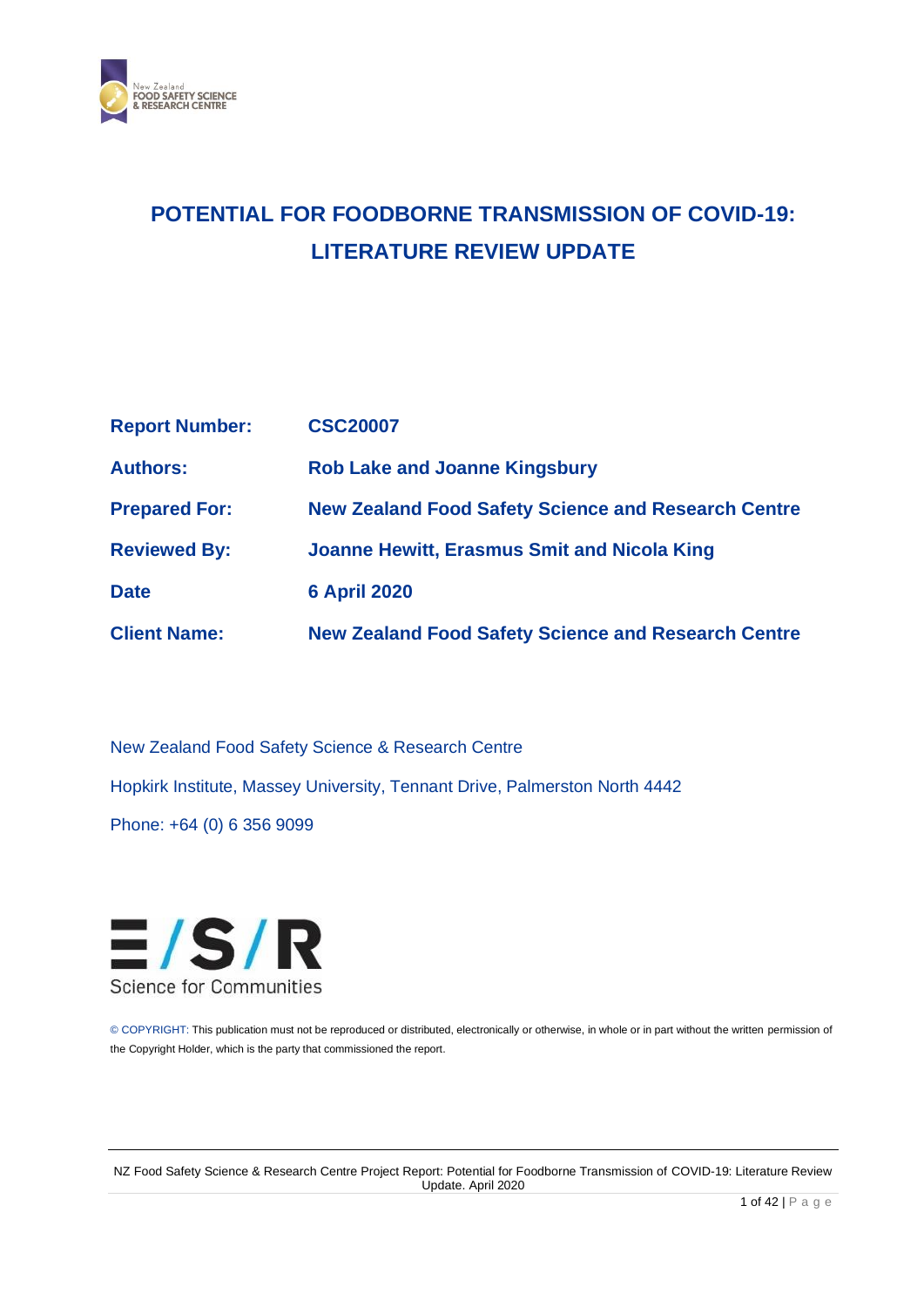

## **CONTENTS**

| 1 <sub>1</sub>  |                                                                                                                                        |  |
|-----------------|----------------------------------------------------------------------------------------------------------------------------------------|--|
| 2.              |                                                                                                                                        |  |
| 3.              |                                                                                                                                        |  |
| 3.1.            |                                                                                                                                        |  |
| 3.2.            |                                                                                                                                        |  |
| 4.              | WHAT IS INTERNATIONAL BEST PRACTICE REGARDING REDUCING THE<br>LIKELIHOOD THAT FOOD PRODUCTS OR PACKAGING ARE VECTORS FOR               |  |
| 5.              | WHAT IS INTERNATIONAL BEST PRACTICE FOR MITIGATION OPTIONS TO<br>REDUCE TRANSFER OF COVID-19 FROM WORKERS TO FOOD PRODUCTS?  13        |  |
| 6.              | WHAT IS THE LATEST INFORMATION ON THE ROUTES OF TRANSMISSION FOR<br>COVID-19 (INCLUDING ANYTHING THAT IMPLICATES FOOD AS A VECTOR)? 22 |  |
| 6.1.            |                                                                                                                                        |  |
| 6.2.            |                                                                                                                                        |  |
| 6.3.            |                                                                                                                                        |  |
| 6.4.            |                                                                                                                                        |  |
| 6.5.            | Persistence of coronaviruses on inanimate surfaces, effect of temperature and inactivation treatments 27                               |  |
| 7.              | WHAT IS THE INTERNATIONAL CONSENSUS ON SURVIVAL RATES OF COVID-19                                                                      |  |
| 8.              | WHAT IS THE INTERNATIONAL CONSENSUS ON SURVIVAL RATES FOR COVID-<br>19 ON SURFACES OF FRESH FOOD, ESPECIALLY IF THE FOOD IS CONSUMED   |  |
| 9.              | WHAT IS THE LIKELIHOOD OF A PERSON BECOMING INFECTED WITH COVID-19                                                                     |  |
| 10 <sup>1</sup> | WHAT ARE THE RISK MANAGEMENT OPTIONS FOR COMPANIES WHEN A                                                                              |  |
|                 |                                                                                                                                        |  |
|                 |                                                                                                                                        |  |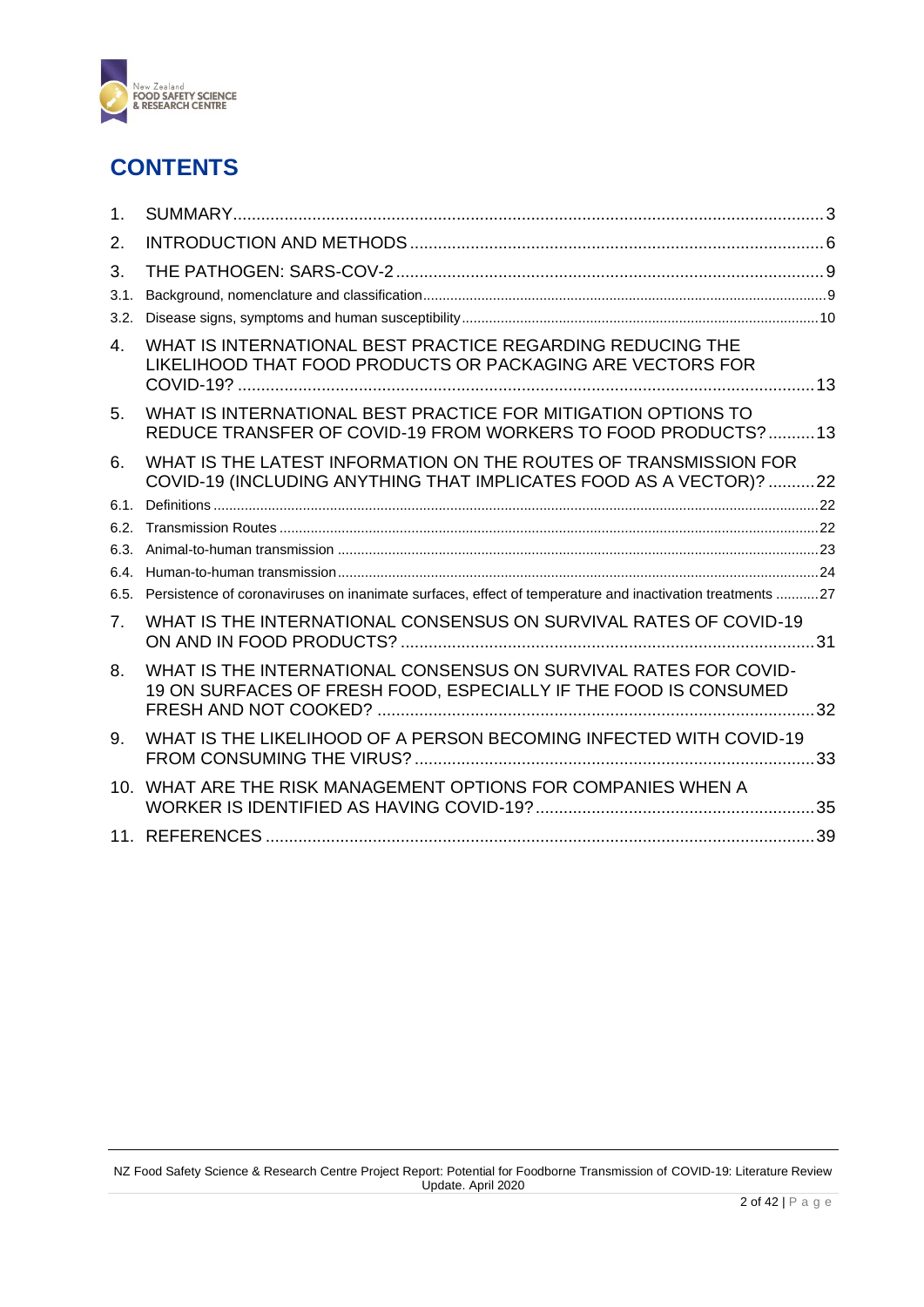

## <span id="page-2-0"></span>**1. SUMMARY**

The material covered in this report has been based on information available to ESR up to 1 April 2020. This report provides an update to an earlier report that was finalised on 16 March 2020 and which covered information up to 11 March 2020. There is significant ongoing research into COVID-19 (the disease), and SARS-CoV-2 (the virus), and new information is appearing on a daily basis. New information relevant to the questions addressed in this report may have appeared since the report date.

**Because SARS-CoV-2 has only recently been discovered, there are still considerable gaps in our understanding of both the disease and the virus. Therefore, there is still a lack of international consensus or best practice for many of the questions asked of this review. We have provided information according to the current state of knowledge, and within the short time available to conduct this review. Some of the information we found involved studies of other coronaviruses, and it cannot be guaranteed that the data also apply to SARS-CoV-2.**

The report addresses the following seven research questions:

1. What is international best practice regarding reducing the likelihood that food products or packaging are vectors for COVID-19? In this context, sources of COVID-19 may be production or supply chain workers?

2. What is international best practice for mitigation options to reduce transfer of COVID-19 from workers to food products?

**Key finding for questions 1 and 2:** In our opinion the best practice for reducing the risk of contamination of food products or packaging continues to be managing the risk of SARS-CoV-2 infection amongst workers. The Ministry for Primary Industries has provided advice on this. This includes workers informing their employer and seeking medical advice if they have any symptoms of respiratory illness, or have travelled to affected regions. Employers can promote and implement good personal hygiene practices for all workers. A new NZFSSRC review also provides information on the use of personal protective equipment (PPE) in reducing COVID-19 transmission to and from people, fomites and food.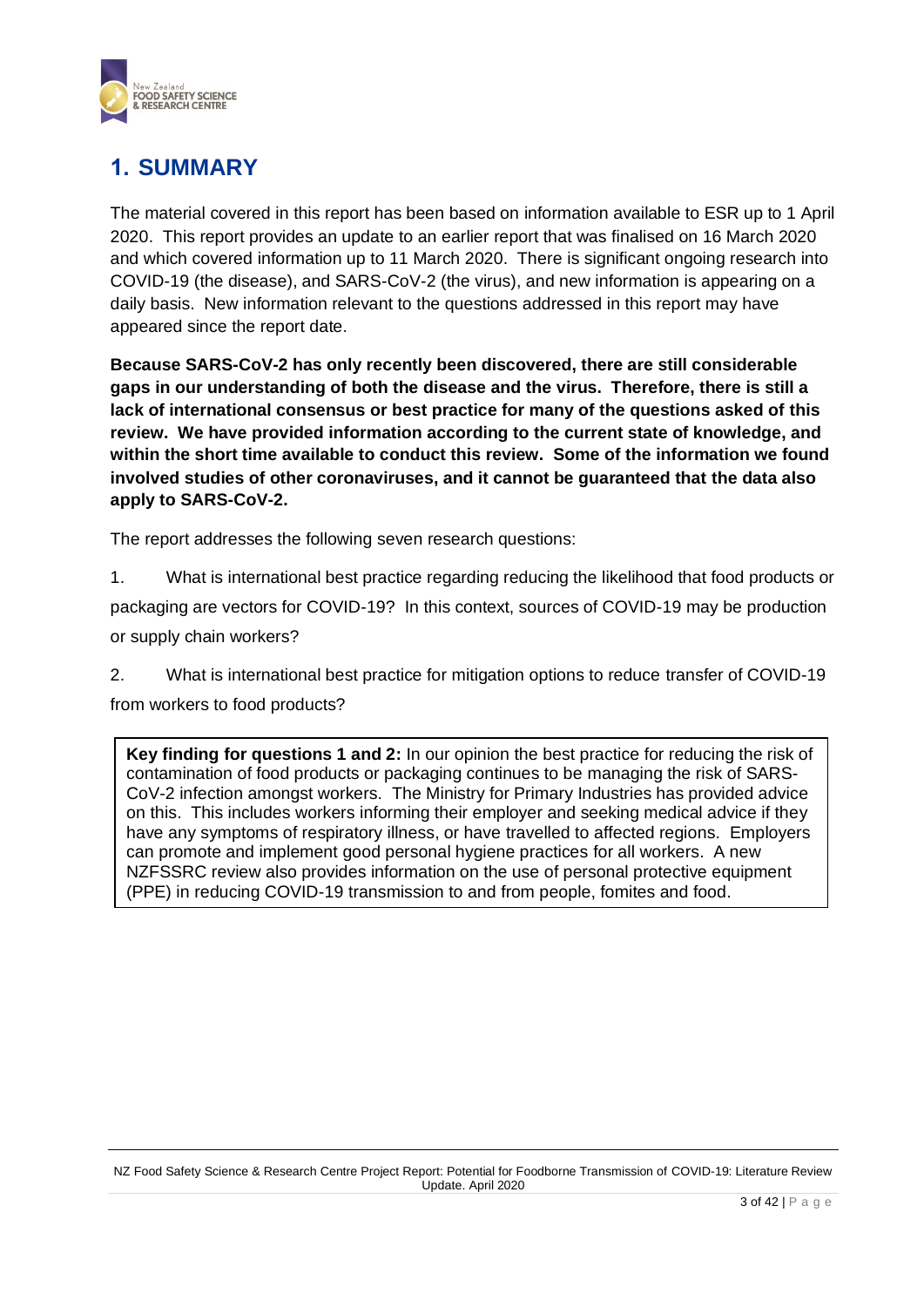

3. What is the latest information on the routes of transmission for COVID-19 (including anything that implicates food as a vector)?

**Key finding:** The primary transmission route for human infection with SARS-CoV-2 is via respiratory droplets. It may be possible that a person can get COVID-19 by touching a surface or object that has the virus on it and then touching their own mouth, nose, or possibly their eyes, but this is not thought to be the main way the virus spreads. Infectious virus has been found in faeces of some infected people, raising the possibility of faecal-oral transmission via contaminated vehicles such as food, but there is no evidence for this having occurred.

4. What is the international consensus on survival rates of COVID-19 in food products?

**Key finding:** No published studies of SARS-CoV-2 survival in or on food products were located. A study of MERS-CoV in various types of unpasteurised milk showed survival of infective virus for up to 72 hours. Pasteurisation inactivated the virus.

5. What is the international consensus on survival rates on surfaces of fresh food

especially if the food is consumed fresh and not cooked?

**Key finding:** No published studies of SARS-CoV-2 survival on fresh food were located. A study of another coronavirus showed survival on lettuce for up to two days. This coronavirus could not be recovered after inoculation onto strawberries.

6. What is the likelihood of a person becoming infected with coronavirus from consuming the virus?

**Key finding:** No information was located on the likelihood of infection from consuming SARS-CoV-2 through food. Normal intestinal conditions (stomach acid and bile salts) are thought to inactivate SARS-CoV-2, but more research is needed.

7. What are the risk management options for companies when a worker is identified as having COVID-19?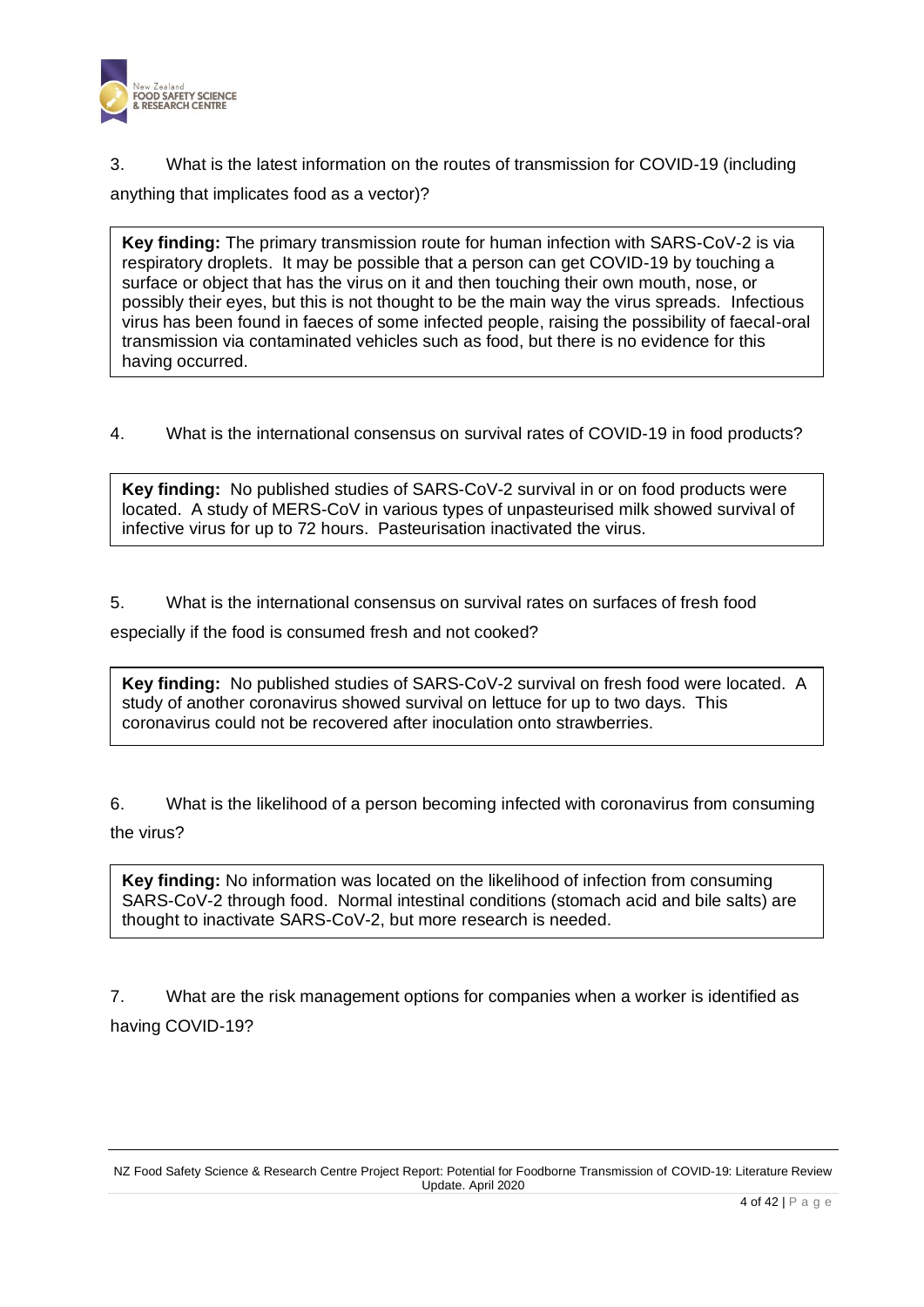

**Key finding:** We consider that these situations would need to be assessed on a case-bycase basis. General advice has been offered by Food Safety Authority of Ireland, The United States Food and Drug Administration (US FDA) and Centres for Disease Control (US CDC), and the Occupational Safety and Health Administration (OSHA) on their websites.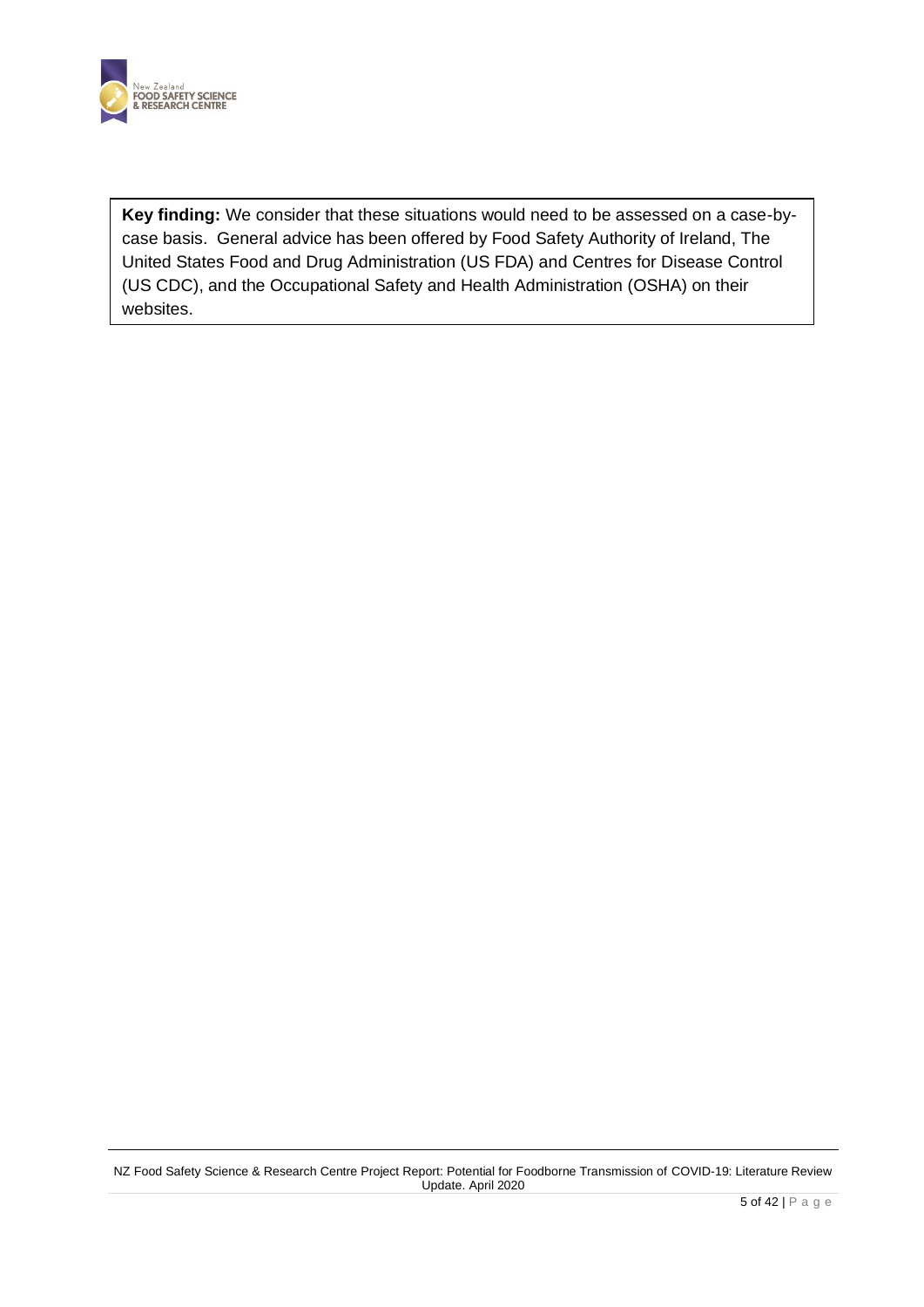

## <span id="page-5-0"></span>**2. INTRODUCTION AND METHODS**

### **Introduction**

This review was commissioned to attempt to answer specific questions about the current COVID-19 disease pandemic, submitted by the food industry, via the New Zealand Food Safety Science and Research Centre. The questions for the initial review were submitted on Thursday 5 March 2020, with the draft review delivered on Thursday 12 March 2020. Two more questions were added during the course of the review and the report was finalised 16 March 2020 [1]. An updated version of the document was requested on 18 March 2020, to be submitted 6 April 2020. One more question regarding risk management options was added to the updated review.

The material in this report is based on information available to ESR up to 1 April 2020. There is significant ongoing research into COVID-19 (the disease) and SARS-CoV-2 (the virus), and new information is appearing on a daily basis. New information relevant to the questions addressed in this report may have appeared since the report date.

Information provided in the first version of this report has been retained, unless it has been superseded. Quotes from websites, articles and reports are given in italics.

**There are still considerable gaps in our understanding of both the disease and the virus. Therefore, there is still a lack of international consensus or best practice for many of the questions asked of this review. We have provided information according to the current state of knowledge, and within the short time available to conduct this review. Some of the information we found involved studies of other coronaviruses, and it cannot be guaranteed that the data also apply to SARS-CoV-2.**

**The primary sources for information on management of COVID-19 and SARS-CoV-2 are the Ministry of Health website:** 

**[https://www.health.govt.nz/our-work/diseases-and-conditions/covid-19-novel](https://www.health.govt.nz/our-work/diseases-and-conditions/covid-19-novel-coronavirus)[coronavirus](https://www.health.govt.nz/our-work/diseases-and-conditions/covid-19-novel-coronavirus)**

**and the Ministry for Primary Industries website:**

**<https://www.mpi.govt.nz/protection-and-response/responding/alerts/coronavirus/>**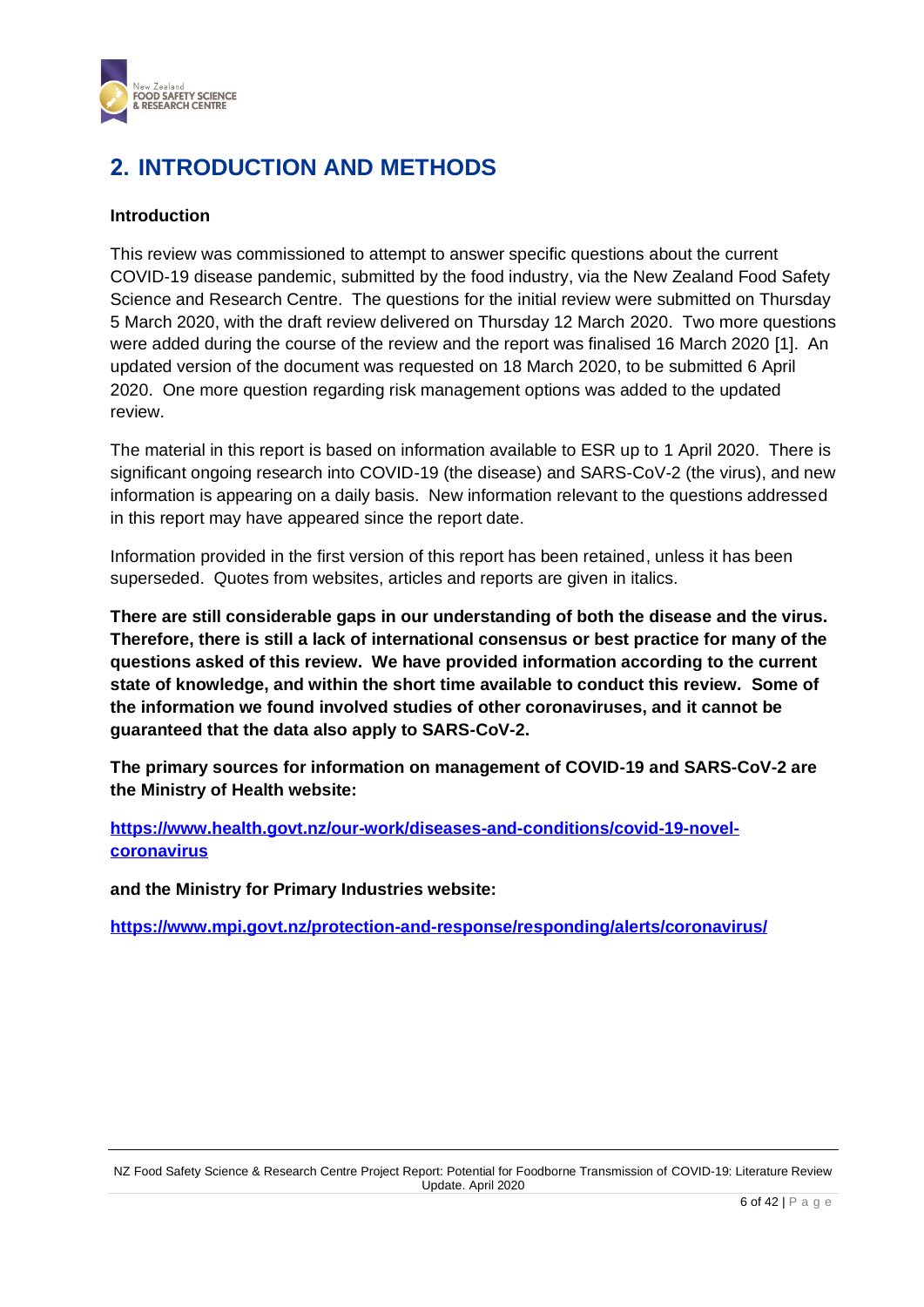

### **Methods**

A systematic approach was undertaken to identify relevant literature from electronic scientific databases. References were assessed for relevance (title screening) and non-duplicates were retained.

#### **Table 1. Search terms and results**

| <b>Database</b>   | <b>Search terms</b>                                                    | Search date               | Reference<br>results | <b>Retained</b><br>references |
|-------------------|------------------------------------------------------------------------|---------------------------|----------------------|-------------------------------|
| Pubmed            | COVID-19 & food                                                        | 09-03-2020,<br>19-03-2020 | 4<br>13              | 1<br>$\overline{0}$           |
|                   | SARS-CoV-2 & food                                                      | 09-03-2020,               | $\overline{2}$       | 0                             |
|                   |                                                                        | 19-03-2020                | 6                    | 0                             |
|                   | coronavirus & foodborne                                                | 09-03-2020,               | 6                    | 3                             |
|                   |                                                                        | 19-03-2020                | $\overline{7}$       | $\mathsf 0$                   |
|                   | (COVID-19 OR 2019-nCoV OR severe acute                                 | 09-03-2020,               | $\pmb{0}$            | 0                             |
|                   | respiratory syndrome coronavirus 2) &<br>foodborne                     | 25-03-2020                | 0                    | 0                             |
|                   | (COVID-19 OR 2019-nCoV OR severe acute                                 | 09-03-2020,               | $\overline{4}$       | 0                             |
|                   | respiratory syndrome coronavirus 2) & food                             | 25-03-2020                | 18                   | 1                             |
|                   | SARS-CoV & food                                                        | 09-03-2020,               | 97                   | 0                             |
|                   |                                                                        | 25-03-2020                | 106                  | 0                             |
|                   | MERS-CoV & food                                                        | 09-03-2020,               | 67                   | $\overline{3}$                |
|                   |                                                                        | 25-03-2020                | 70                   | $\mathbf 0$                   |
|                   | COVID & food worker                                                    | 09-03-2020,               | 0                    | 0                             |
|                   |                                                                        | 25-03-2020                | $\overline{2}$       | 0                             |
|                   | COVID & food hygiene                                                   | 09-03-2020,               | $\mathbf{1}$         | $\overline{0}$                |
|                   | COVID & food                                                           | 25-03-2020                | 3<br>3               | 0                             |
|                   |                                                                        | 09-03-2020,<br>25-03-2020 | 15                   | 0<br>0                        |
|                   | SARS-CoV & food                                                        | 09-03-2020,               | 40                   | $\overline{0}$                |
|                   |                                                                        | 25-03-2020                | 106                  | 0                             |
|                   | Coronavirus & gastric                                                  | 09-03-2020,               | 39                   | 1                             |
|                   |                                                                        | 25-03-2020                | 42                   | 0                             |
|                   | COVID & asymptomatic                                                   | 18-03-2020                | 33                   | 9                             |
|                   | COVID & transmission                                                   | 25-03-2020                | 259                  | 20                            |
|                   | (COVID OR Coronavirus) & (freezing OR<br>refrigeration OR temperature) | 27-03-2020                | 387                  | 16                            |
|                   | (COVID OR Coronavirus OR SARS-CoV-2) &<br>(seawater OR marine)         | 30-03-2020                | 30                   | $\Omega$                      |
|                   | (COVID OR Coronavirus OR SARS-CoV-2) &<br>ozone                        | 30-03-2020                | $\overline{4}$       | $\overline{2}$                |
|                   | COVID-19 & diarrhoea                                                   | 02-04-2020                | 43                   | 7                             |
| Web of<br>Science | COVID AND food AND worker                                              | 09-03-2020<br>20-03-2020  | 0<br>0               | 0<br>0                        |
|                   | COVID AND food                                                         | 09-03-2020                | $\mathbf 0$          | 0                             |
|                   |                                                                        | 20-03-2020                | $\mathbf 0$          | 0                             |
|                   | <b>SARS AND CoV AND food</b>                                           | 09-03-2020                | 11                   | $\boldsymbol{0}$              |
|                   |                                                                        | 20-03-2020                | 11                   | 0                             |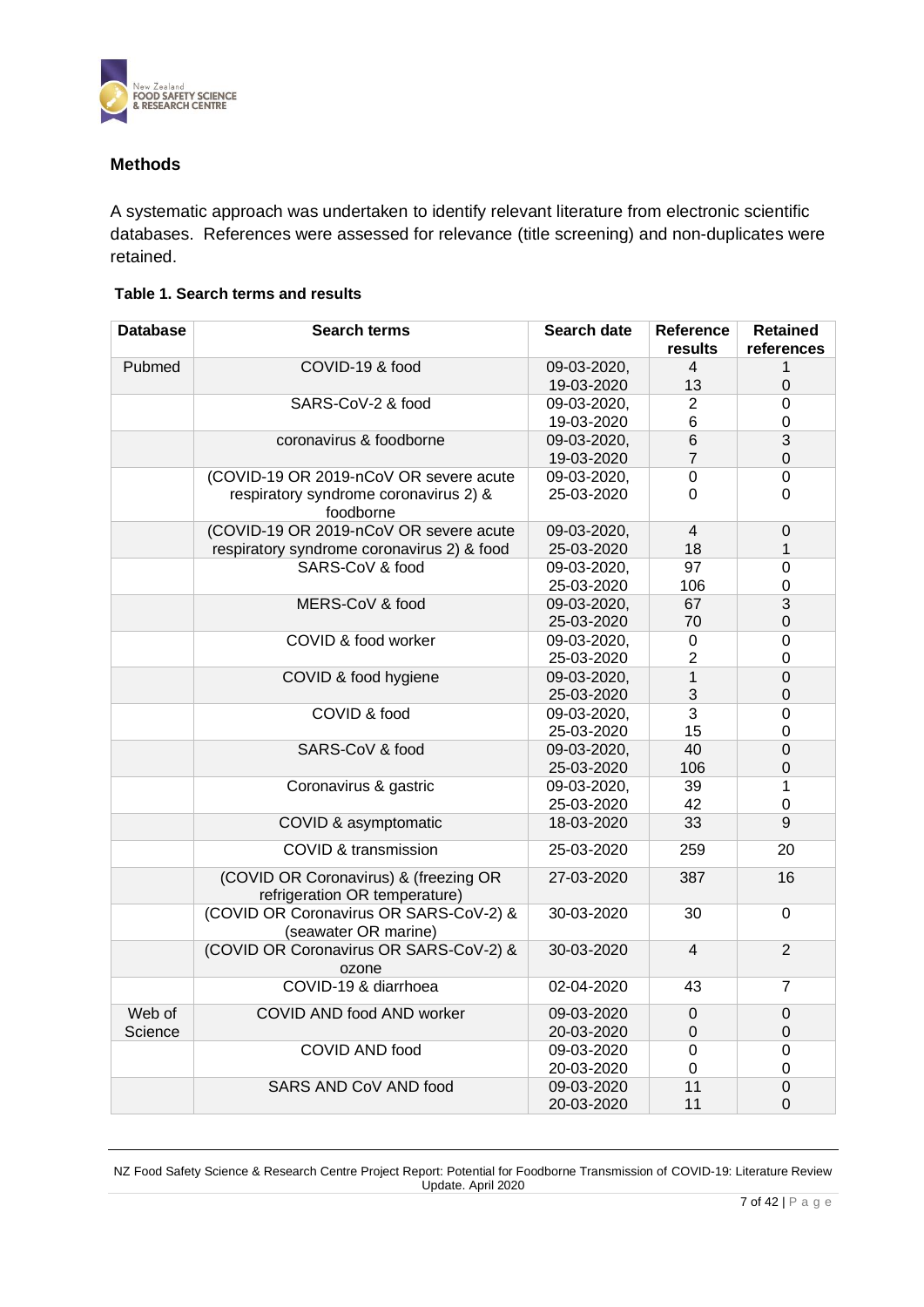

Other sources for information included references cited in reviews and other scientific literature.

Information and advice was also obtained from public websites over the dates 6-27 March 2020, including:

- <https://www.cdc.gov/coronavirus/2019-ncov/index.html>
- <https://www.who.int/emergencies/diseases/novel-coronavirus-2019>
- <https://www.health.govt.nz/our-work/diseases-and-conditions/covid-19-novel-coronavirus>
- [https://www.efsa.europa.eu/en/news/coronavirus-no-evidence-food-source-or-transmission](https://www.efsa.europa.eu/en/news/coronavirus-no-evidence-food-source-or-transmission-route)[route](https://www.efsa.europa.eu/en/news/coronavirus-no-evidence-food-source-or-transmission-route)
- https://www.fda.gov/food/food-safety-during-emergencies/food-safety-and-coronavirusdisease-2019-covid-19

Google searches included:

- COVID food worker
- COVID food hygiene
- COVID food
- SARS CoV food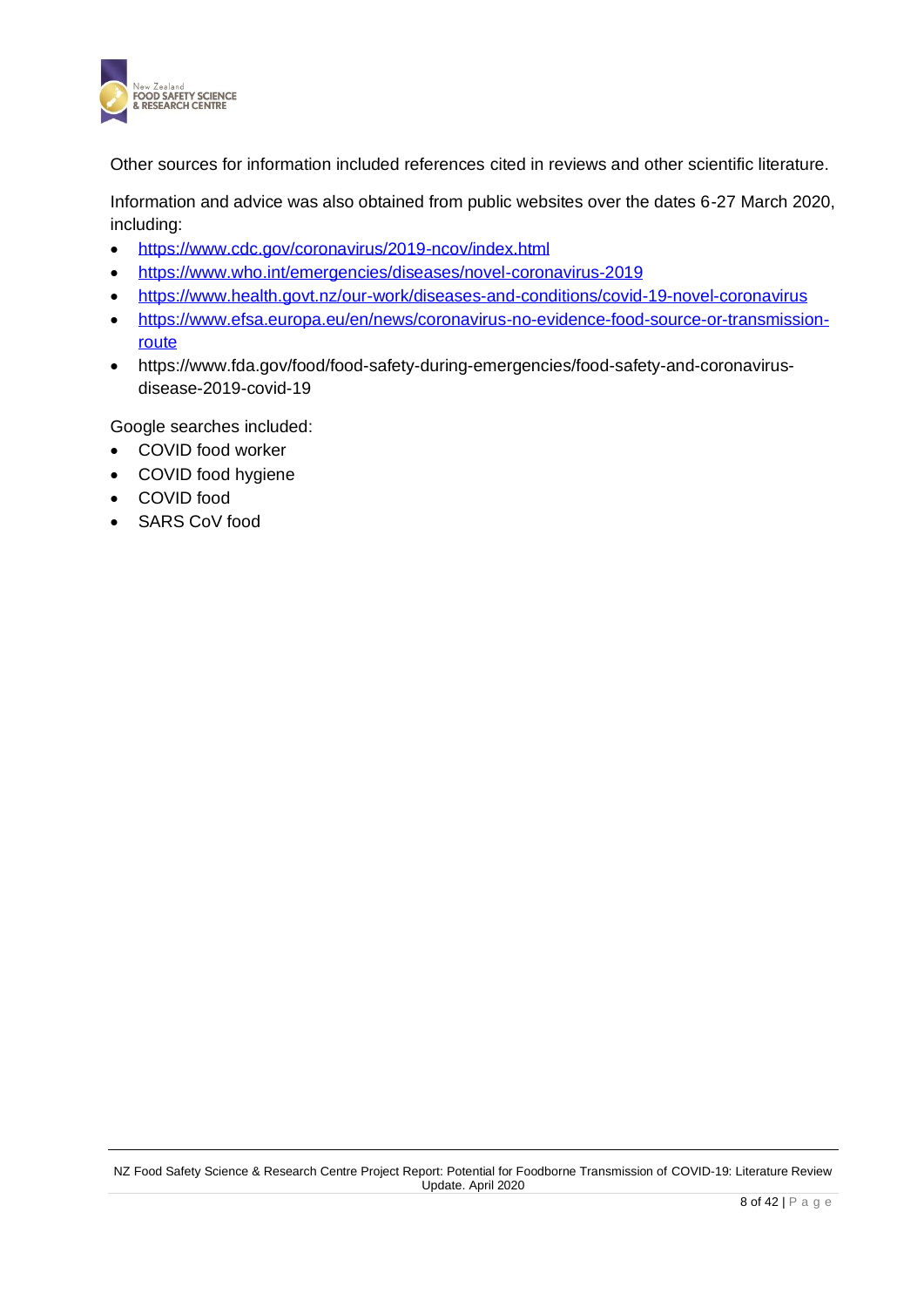

## <span id="page-8-0"></span>**3. THE PATHOGEN: SARS-COV-2**

### <span id="page-8-1"></span>**3.1. Background, nomenclature and classification**

In December 2019, a series of cases with symptoms resembling viral pneumonia emerged, all were epidemiologically associated with the Huanan Wholesale Seafood Market in Wuhan, Hubei, China [2, 3]. By using next-generation sequencing methods, a novel coronavirus was identified in samples taken from the lower respiratory tract of these patients [3]. On 7 January 2020, the virus associated with this outbreak was tentatively named 2019 novel coronavirus (2019-nCoV). By 16 January, there were 43 cases reported and by 11 February 2020, there were over 43,000 cases reported. On that day, the disease associated with the virus was named Coronavirus Disease 2019 (abbreviated to COVID-19) by the World Health Organisation (WHO) and the virus was renamed severe acute respiratory syndrome-related coronavirus 2 (abbreviated to SARS-CoV-2) by the International Committee on Taxonomy of Viruses (ICTV) [4]. The COVID-19 outbreak was characterised as a pandemic by the WHO on 11 March 2020. A pandemic is a new disease that has spread over several countries or continents, and usually affects a large number of people because there is no existing immunity.

Coronaviruses, named for the distinct crown-like spikes on their surface, belong to the subfamily *Coronavirinae,* family *Coronaviridae* and order *Nidovirales*. The viruses are enveloped and contain non-segmented, positive-sense, single-stranded RNA ranging from 26 to 32 kilobases which make it the largest known RNA virus genome [5]. The virions are spherical and can measure up to 170 nm diameter1. Coronaviruses infect vertebrates, causing a variety of disease in mammals, including humans and birds. Interspecies and zoonotic transmission of coronaviruses has been reported [6, 7].

In the current classification, in the family *Coronaviridae,* there are 39 species in 27 subgenera, five genera and two subfamilies. Of the seven identified coronaviruses now known to infect humans, four human coronaviruses (human coronavirus (HCoV)-229E, HCoV-NL63, HCoV-OC43 and HCoV-HKU1) usually cause mild illness consisting of self-limiting upper respiratory infection. The other three (severe acute respiratory syndrome-related coronavirus (SARS-CoV), Middle-East respiratory syndrome-related coronavirus (MERS-CoV) and SARS-CoV-2 can cause severe disease. SARS-CoV (causing SARS) and MERS-CoV (causing MERS) are both from a zoonotic reservoir and were introduced to humans in 2002 and 2012, respectively [5].

The family *Coronaviridae* are currently classified into four main known groups known as alpha, beta, gamma and delta (*Alphacoronavirus*, *Betacoronavirus*, *Gammacoronavirus* and *Deltacoronavirus)* [5]. Of the coronaviruses affecting humans, HCoV-229E and HCoV-NL63 are alphacoronaviruses, while HCoV-OC43, HCoV-HKU1, SARS-CoV, and MERS-CoV are

<sup>1</sup> [https://talk.ictvonline.org/ictv-reports/ictv\\_9th\\_report/positive-sense-rna-viruses-](https://talk.ictvonline.org/ictv-reports/ictv_9th_report/positive-sense-rna-viruses-2011/w/posrna_viruses/222/coronaviridae)[2011/w/posrna\\_viruses/222/coronaviridae.](https://talk.ictvonline.org/ictv-reports/ictv_9th_report/positive-sense-rna-viruses-2011/w/posrna_viruses/222/coronaviridae) Accessed 12 March 2020

NZ Food Safety Science & Research Centre Project Report: Potential for Foodborne Transmission of COVID-19: Literature Review Update. April 2020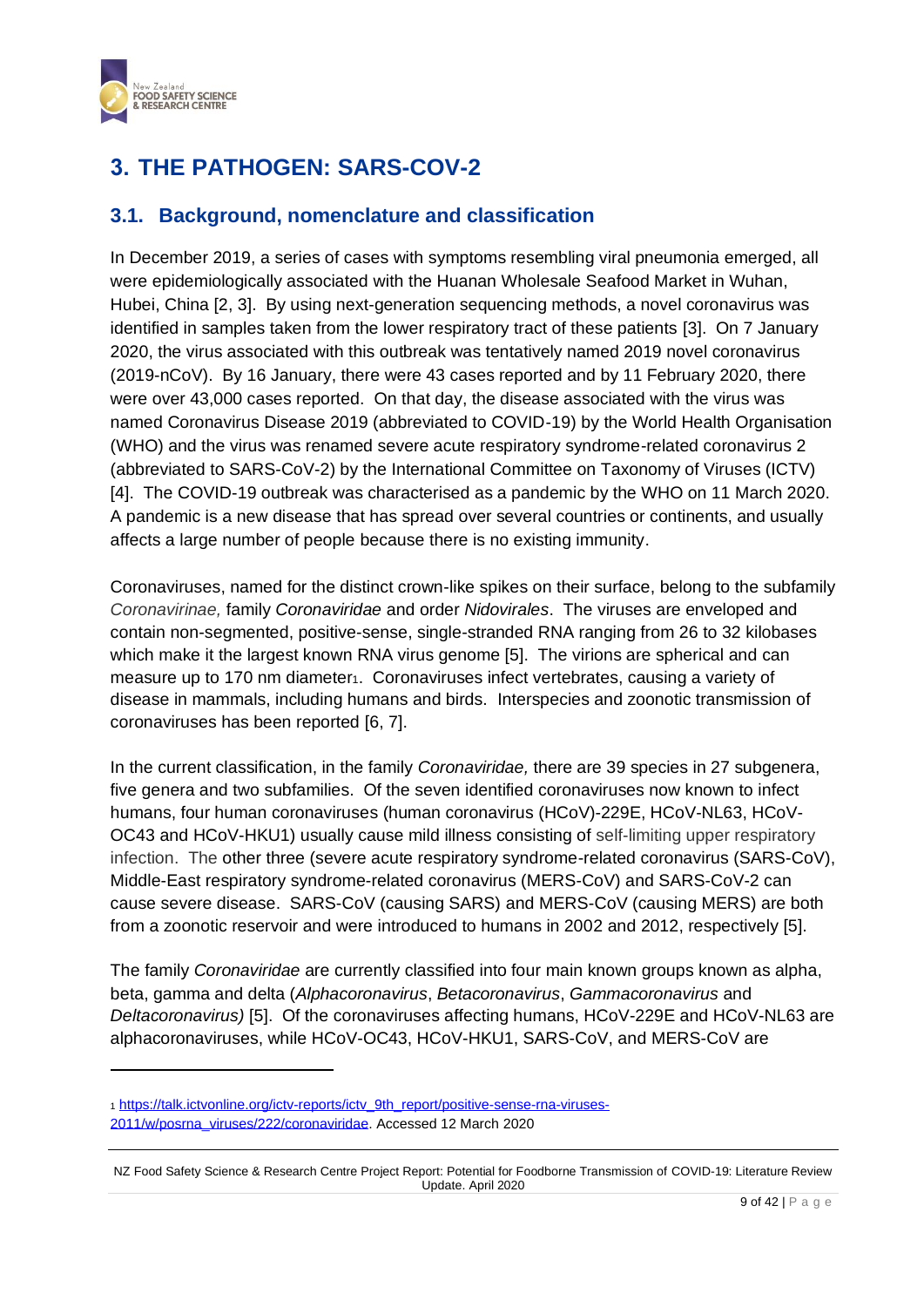

betacoronaviruses. Full genome sequence analysis of SARS-CoV-2 (approx. 30 kilobases) showed that it belongs to the *Betacoronavirus* genus and forms a distinct clade with bat SARSlike coronaviruses (namely bat-SL-CoVZC45, Bat-SL-CoVZXC21 and BatCoV RaTG13) supporting the hypothesis that SARS-CoV-2 originated from bats [3, 8].

Angiotensin converting enzyme 2 (ACE2) is an [enzyme](https://en.wikipedia.org/wiki/Enzyme) attached to the outer surface [\(cell](https://en.wikipedia.org/wiki/Cell_membrane)  [membranes\)](https://en.wikipedia.org/wiki/Cell_membrane) of cells in the lungs, arteries, heart, kidney, and intestines [9]. As a transmembrane protein, ACE2 serves as the main entry point into cells for some [coronaviruses,](https://en.wikipedia.org/wiki/Coronavirus) including [SARS-CoV-2](https://en.wikipedia.org/wiki/SARS-CoV-2) [10].

SARS-CoV-2 detection or infection diagnosis can be achieved by:

- (1) detection of the RNA from the virus using the reverse transcription quantitative polymerase chain reaction (RT-qPCR; currently, the "gold standard" for detection)
- (2) serology, which detects antibodies to indicate that a person had an immune response to SARS-CoV-2 whether or not they actually developed symptoms (note that the earliest that IgM can be detected is several days after symptoms develop, and serology testing has not yet been widely validated for SARS-CoV-2)
- (3) growing the virus in cell culture (can only be undertaken in highly contained specialist laboratories and hence rarely performed, not used for diagnosis).

### <span id="page-9-0"></span>**3.2. Disease signs, symptoms and human susceptibility**

### **Signs and symptoms**

Signs and symptoms of COVID-19 presentation can range from no symptoms (i.e. asymptomatic) to severe pneumonia and death [11]. The proportion of symptoms observed varied depending on the study. As of 20 February 2020 and based on 55,924 laboratoryconfirmed cases, typical signs and symptoms from one study included:

- Fever (87.9%),
- Dry cough (67.7%),
- Fatigue (38.1%),
- Sputum production (33.4%),
- Shortness of breath (18.6%),
- Sore throat (13.9%),
- Headache (13.6%),
- Myalgia or arthralgia (muscle or joint pain) (14.8%),
- Chills (11.4%),
- Nausea or vomiting (5.0%),
- Nasal congestion (4.8%),
- Diarrhoea (3.7%),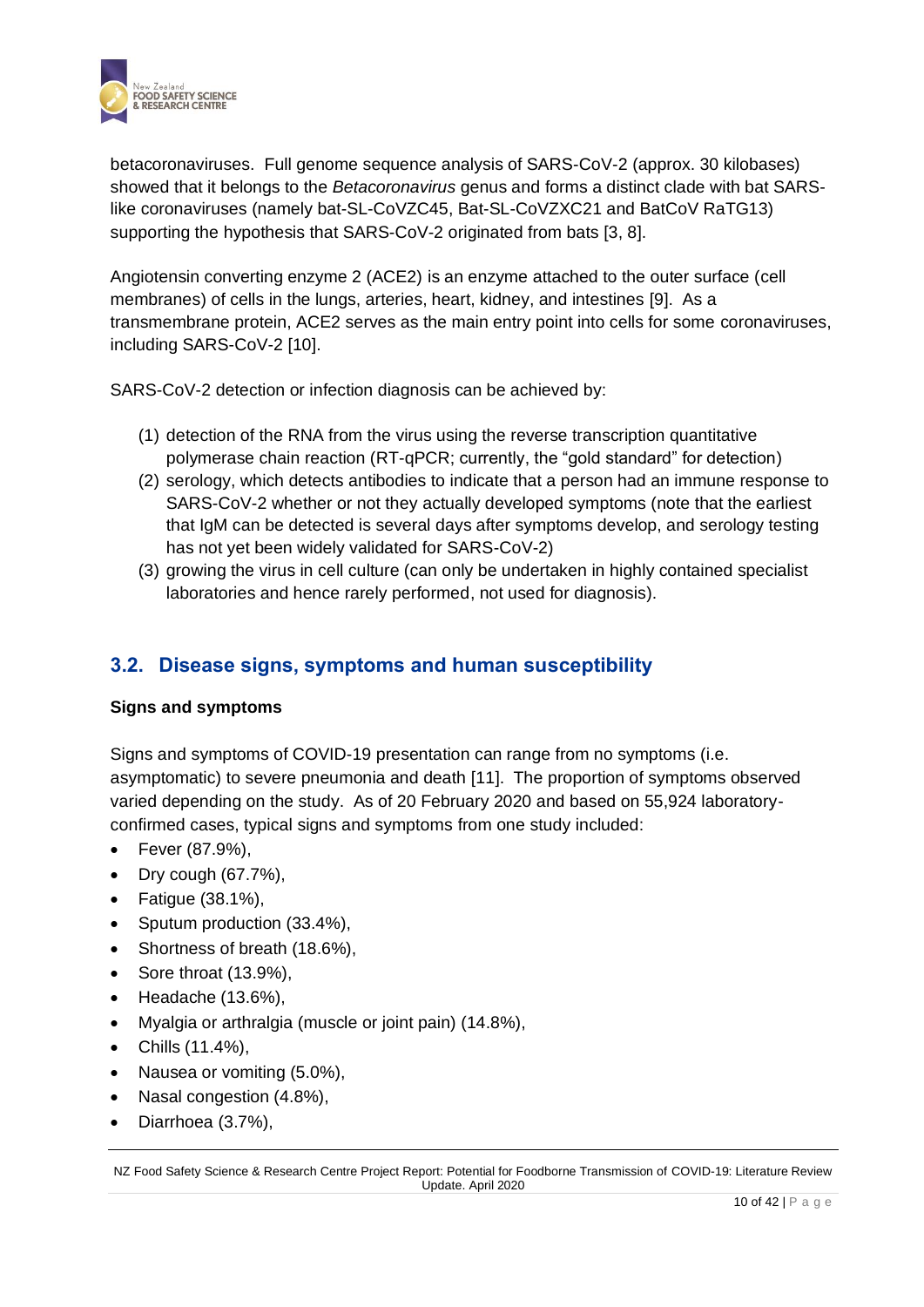

- Haemoptysis (coughing up of blood or blood-stained mucous) (0.9%),
- Conjunctival congestion (red eyes) (0.8%).

Only a small percentage of patients were reported with nausea or vomiting (1-5%), or diarrhoea (2-10%) in the early studies [2, 11-14]. However, recent reports suggest that up to 79% of patients may be presenting with gastrointestinal symptoms (reviewed by [15]). The review reported that anorexia was the most frequent digestive symptom in adults (39.9%-50.2%), while diarrhoea was the most common symptom both in adults and children (2%-49.5%), and vomiting was more common in children. About 3.6%-15.9% of adult patients and 6.5%-66.7% of child patients had vomiting. Nausea was experienced by 1%-29.4% of patients, and gastrointestinal bleeding by 4%-13.7%; abdominal pain (2.2%-6.0%) was more frequent in severely ill patients. There are also reports of a small number of patients who presented with diarrhoea and vomiting with only low-grade or no fever and without a cough [16].

Significant numbers of patients (30% in South Korea and 66% in Germany) who tested positive for SARS-CoV-2 infection have developed anosmia, or a reduced ability to smell (hyposmia)2.

Signs and symptoms, including mild respiratory symptoms and fever, occur on an average of 5- 6 days after infection (mean incubation period 5-6 days, range 1-14 days) [17, 18]. The average time from onset of symptoms to death is 14 days, which is reduced to 11.5 days for patients aged ≥70 years [18]. The incubation period for COVID-19 disease can be longer than for SARS-CoV-mediated disease which is 2-7 days [18].

Approximately 80% of laboratory-confirmed patients have had mild to moderate disease and recover (both non-pneumonia and pneumonia cases), 13.8% have severe disease and 6.1% become critical (respiratory failure, septic shock, and/or multiple organ dysfunction/failure).

Asymptomatic infection is increasingly reported, including in infants [19, 20]. In one Chinese study the number of asymptomatic cases are 25% [21] and experts have suggested that numbers may actually be higher. Future sero-epidemiology studies will refine this number. Another study in China estimated that 12.6% of cases appeared to be caused by presymptomatic transmissions [22]. For this reason more western countries are asking their citizens to wear masks in public, like their eastern counterparts, primarily to reduce of transmission from asymptomatic and pre-symptomatic patients3.

<sup>2</sup>[https://www.entuk.org/sites/default/files/files/Loss%20of%20sense%20of%20smell%20as%20marker%20of%20COV](https://www.entuk.org/sites/default/files/files/Loss%20of%20sense%20of%20smell%20as%20marker%20of%20COVID.pdf) [ID.pdf;](https://www.entuk.org/sites/default/files/files/Loss%20of%20sense%20of%20smell%20as%20marker%20of%20COVID.pdf) accessed 6 April 2020

<sup>3</sup>[https://www.cdc.gov/coronavirus/2019-ncov/prevent-getting-sick/cloth-face-cover.html;](https://www.cdc.gov/coronavirus/2019-ncov/prevent-getting-sick/cloth-face-cover.html) accessed 6 April 2020

NZ Food Safety Science & Research Centre Project Report: Potential for Foodborne Transmission of COVID-19: Literature Review Update. April 2020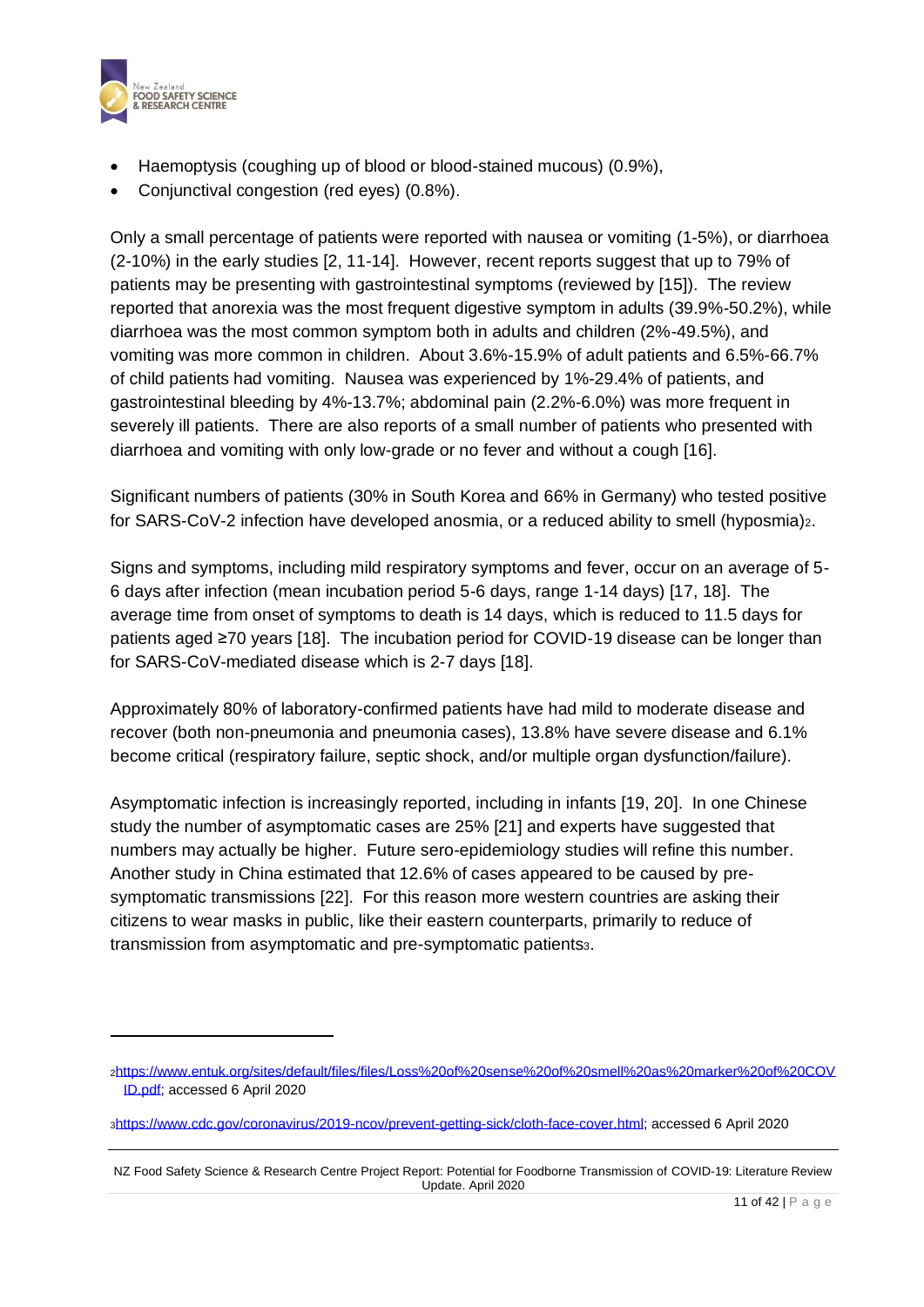

### **Demographics**

Because SARS-CoV-2 is a newly identified pathogen, there is no known pre-existing immunity in humans. Certain risk factors might increase susceptibility to infection, but the epidemiologic characteristics observed so far in China support the assumption that everyone is susceptible [11].

However, there is a low prevalence of disease occurrence in children aged  $\leq$ 18 years (1-5% of cases [11, 23, 24]). It is not yet known if children are less susceptible to SARS-CoV-2 infection, but accumulating data suggests that they have different (milder) clinical presentations and asymptomatic infections are not uncommon in this age group [24, 25]. Thus the earlier conclusion that there is a low prevalence of asymptomatic infection may change. Mortality increases with age, with the highest mortality from patients aged >80 years [11, 23].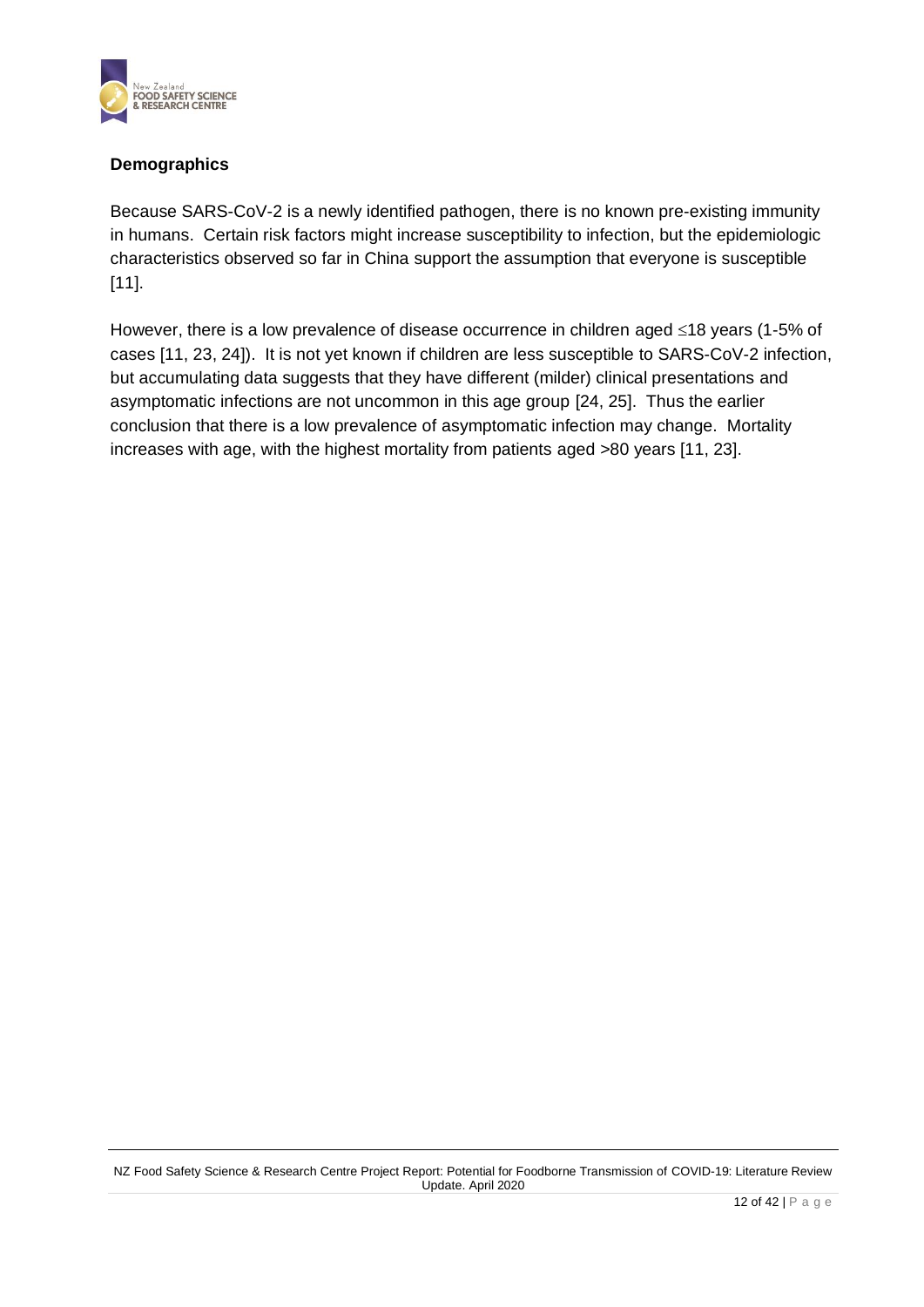

## <span id="page-12-0"></span>**4. WHAT IS INTERNATIONAL BEST PRACTICE REGARDING REDUCING THE LIKELIHOOD THAT FOOD PRODUCTS OR PACKAGING ARE VECTORS FOR COVID-19?**

## <span id="page-12-1"></span>**5. WHAT IS INTERNATIONAL BEST PRACTICE FOR MITIGATION OPTIONS TO REDUCE TRANSFER OF COVID-19 FROM WORKERS TO FOOD PRODUCTS?**

**Key finding for questions 4 and 5:** In our opinion the best practice for reducing the risk of contamination of food products or packaging continues to be managing the risk of SARS-CoV-2 infection amongst workers. The Ministry for Primary Industries has provided advice on this. This includes workers informing their employer and seeking medical advice if they have any symptoms of respiratory illness, or have travelled to affected regions. Employers can promote and implement good personal hygiene practices for all workers. A new NZFSSRC review also provides information on the use of personal protective equipment (PPE) in reducing COVID-19 transmission to and from people, fomites and food.

New Zealand Food Safety have a web page<sup>4</sup> offering the following advice for food handlers and food businesses:

#### *"Can the virus be transmitted through food?*

*Experience with recent acute respiratory diseases such as Severe Acute Respiratory Syndrome (SARS) and Middle East Respiratory Syndrome (MERS) suggests that people are unlikely to be infected with the virus through food. There isn't evidence to date of this happening with the 2019 Coronavirus (COVID-19).*

*Coronaviruses cannot grow in food – they need a host (animal or human) to grow in. Cooking for at least 30 minutes at 60°C kills SARS, which is a similar coronavirus.*

*Coronaviruses are most commonly passed between animals and people and from person-toperson contact.*

*The source of the COVID-19 virus is believed to be animals, but the exact source is not yet known.*

*The virus is commonly transmitted through direct mucous membrane contact by infectious droplets, e.g. breathing in airborne virus from the sneeze of someone who is infected, or through hand to mouth/nose contact after fingers have touched a contaminated surface.*

*Investigations in China are continuing to identify the source of the outbreak and ways it can be transmitted to people.*

<sup>4</sup> <https://www.mpi.govt.nz/protection-and-response/responding/alerts/coronavirus/coronavirus-and-food-safety/> last reviewed by New Zealand Food Safety on 25 March 2020; accessed 31 March 2020

NZ Food Safety Science & Research Centre Project Report: Potential for Foodborne Transmission of COVID-19: Literature Review Update. April 2020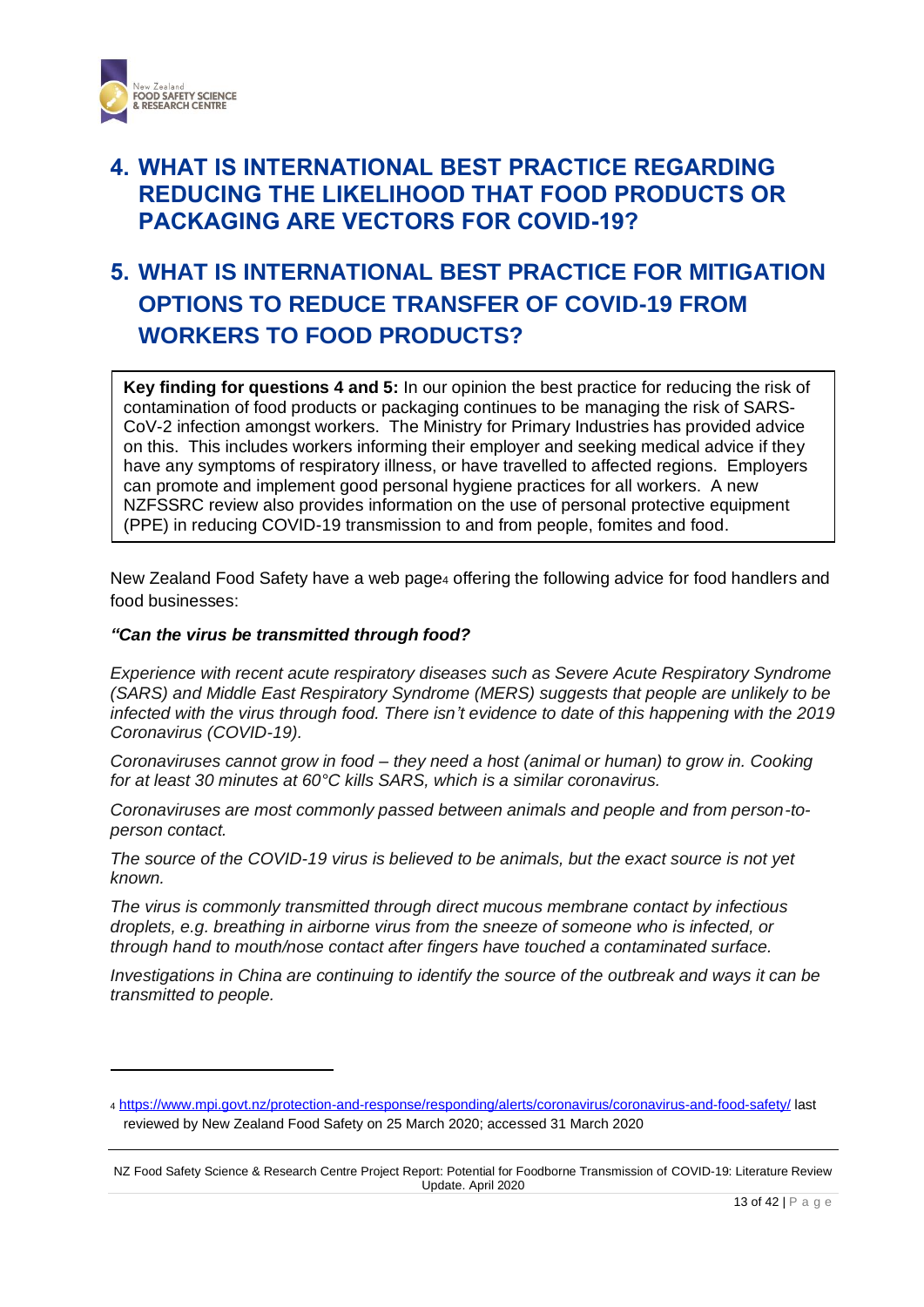

### *What can food handlers do?*

*It is possible that infected food handlers could introduce the virus to the food they are in contact*  with by coughing and sneezing, or through hand contact. However, this is unlikely to occur if *food handlers in food businesses and in the home follow standard, good personal hygiene practices that reduce the risk of transmission of most foodborne illnesses. These practices include:*

- *proper hand hygiene*
- *safe food practices*
- *cough/cold hygiene practices*
- *avoiding close contact, when possible, with anyone showing symptoms of respiratory illness such as coughing and sneezing.*

*Food handlers must wash hands (even if they have no disease symptoms):*

- *before starting work*
- *before handling cooked or ready-to-eat food*
- *after handling or preparing raw food*
- *after handling waste*
- *after cleaning duties*
- *after using the toilet*
- *after blowing their nose, sneezing or coughing*
- *after eating, drinking, or smoking*
- *after handling money.*

*Good hygiene and cleaning will also prevent cross-contamination between raw or undercooked foods and cooked or ready-to-eat foods in the kitchen or service area.*

*It is important that food handlers inform their employer, avoid preparing food for other people, and seek medical advice if they think they have symptoms of respiratory illness.*

### *What can food business owners/managers do?*

*It is unlikely that COVID-19 can be transmitted through food, and there isn't evidence to date of this happening. Usual good hygienic manufacturing practices and thorough cooking for cooked products will minimise the risk of transmission for any foodborne illness.*

*Manufacturers and employers still have an important role to play in preventing foodborne illness. They should:*

- *ensure staff are aware of the COVID-19 issue*
- *stay informed of staff who have been overseas to affected regions or in contact with persons who have, and seek appropriate medical advice*
- *ensure that food handlers are trained appropriately in food hygiene practices appropriate to their premises*
- *ensure effective supervision of food handlers to reinforce hygienic practices*
- *ensure that appropriate facilities are provided for hand washing or sanitation (e.g. alcohol gels/wipes) to enable food handlers to practice good hygiene*
- *ensure that food handlers and external contractors are aware that they must report any signs/symptoms of respiratory illness before or during work*
- *keep vigilant and ensure that food handlers and other staff are not ill and are fit to work*
- *ensure that staff with symptoms stay home until medical advice is obtained*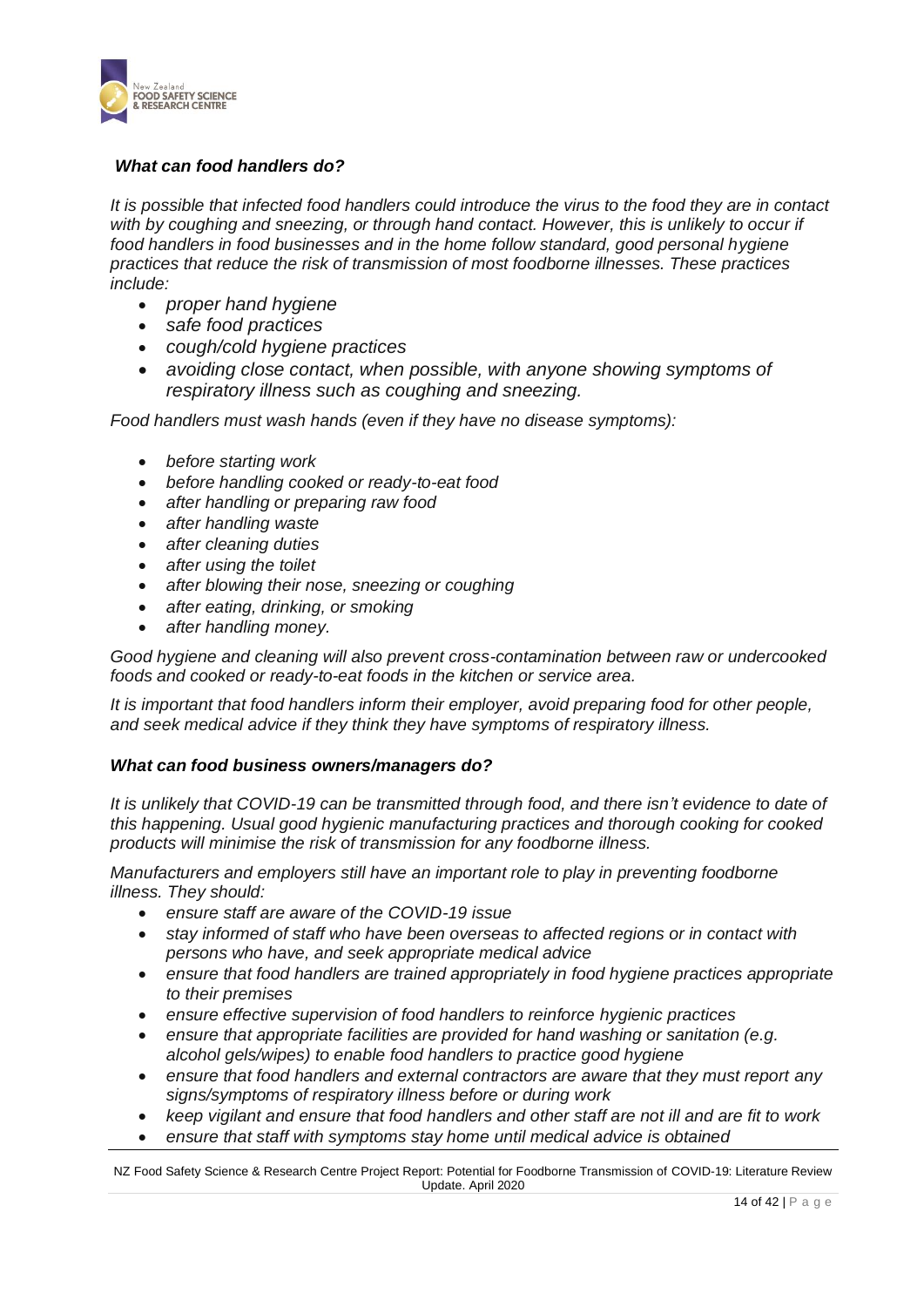

• *fully support staff through access to medical advice and during convalescence.*

*New Zealand Food Safety, in conjunction with the wider Ministry for Primary Industries, Ministry of Health and international organisations, is closely monitoring developments around the COVID-19 outbreak. We'll update this web page as needed and inform the New Zealand food industry of any developments that may adversely affect the safety of food.*

*Last reviewed: 27 Mar 2020"*

This advice matches that provided by the website of the Food Safety Agency of Ireland5. In addition, that website provides the following information on recommended hand-washing technique, appropriate measures for wearing of gloves, social distancing and touch points.

### *"What is the proper hand washing technique?*

- *Wet hands under warm running water*
- *Use enough soap to form a good lather*
- *Rub all parts of hands with soap and water*
- *Lather for at least 20 seconds, vigorously and thoroughly rubbing all hand surfaces, including the fingertips and thumbs*
- *Rinse hands thoroughly with running water*
- *Dry hands thoroughly, using disposable paper towels, if possible*

### *Do food workers need to wear gloves?*

*No. It is perfectly acceptable to prepare and handle food with bare hands provided proper hand washing procedures are in place.* 

*Gloves may be used by food workers, but they must ensure that the gloves are changed frequently and that hands are washed between glove changes and when gloves are removed.* 

*Gloves must be changed after carrying out non-food related activities such as opening/closing doors by hand, emptying bins, handling money, etc.* 

*Food workers should be aware that wearing gloves can allow bacteria to build up on the surface of the hands, so hand washing is extremely important when gloves are removed to avoid subsequent contamination of food.* 

*It is important to wash your hands even when wearing gloves, as contaminated gloves can spread germs to your hands when removing the gloves.*

### *If I wear gloves, is handwashing still important?*

<sup>5</sup> <https://www.fsai.ie/faq/coronavirus.html> last reviewed by Food Safety Authority of Ireland 23 March 2020; accessed 25 March 2020

NZ Food Safety Science & Research Centre Project Report: Potential for Foodborne Transmission of COVID-19: Literature Review Update. April 2020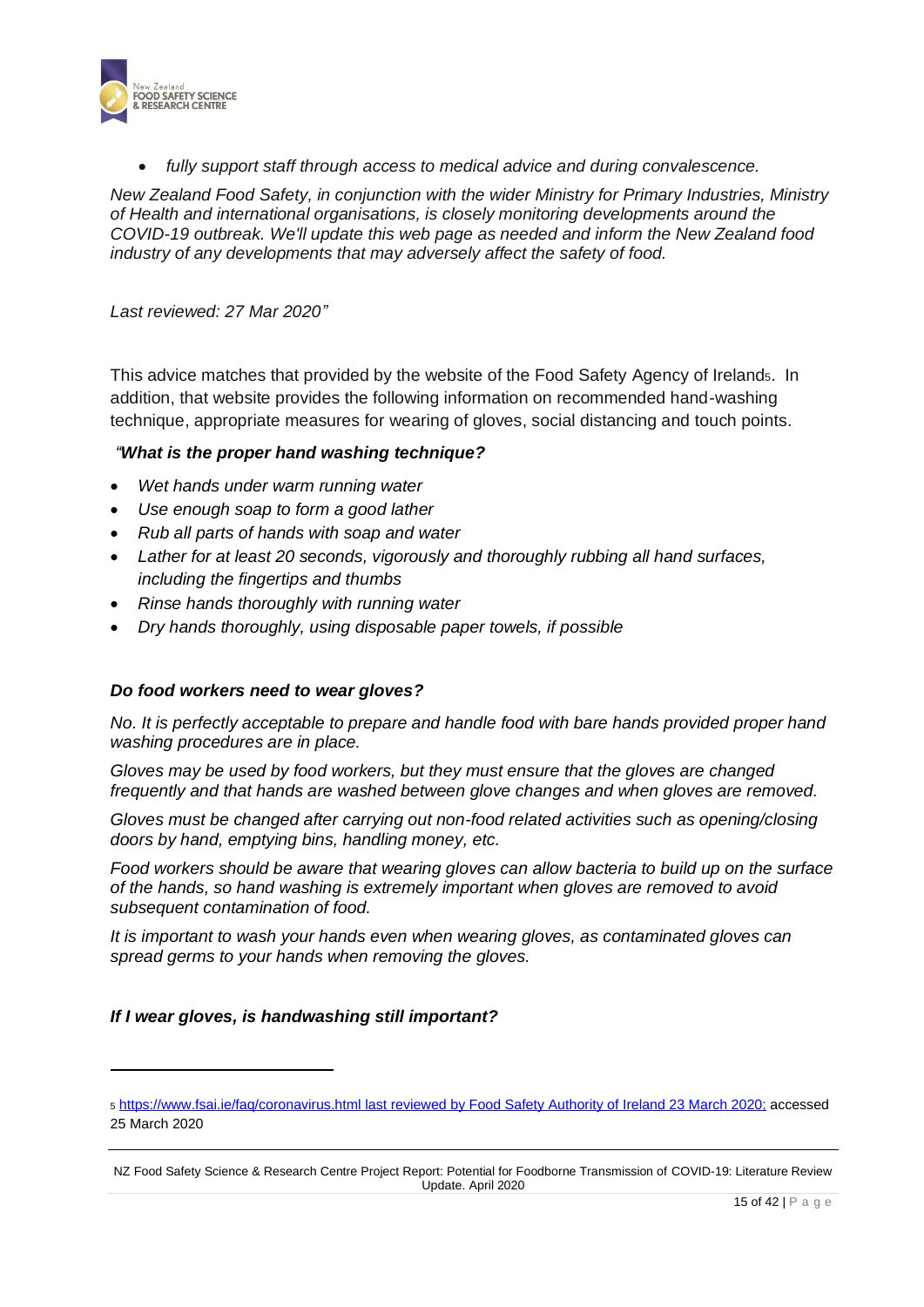

*Proper hand washing is extremely important, whether using gloves or not. If using gloves, hand washing should be carried out before putting gloves on, between glove changes and after gloves are removed.* 

*The problem with the use of gloves is that if staff are not given proper training in food safety, gloves are often seen as a barrier to food contamination. Staff may then carry out many nonfood related tasks (e.g. handling money, emptying bins, wiping counters) while wearing the same pair of gloves that they then use to prepare food.*

*When wearing gloves for a prolonged period of time, without frequent changing and hand washing, bacteria on the skin rapidly multiply due to the warm, moist environment created by the gloves. If the gloves tear or are removed and food is handled without hand washing, a high number of bacteria can be transferred to the food.*

### *Social Distancing*

*Where employees attend work the HSE has recommended that social distancing is implemented to help slow the spread of COVID-19. This involves maintaining a distance of 2 metres (6.5 feet) between people and reduced social interactions. To implement social distancing, food businesses could:*

- *limit the number of staff in a kitchen or food preparation area at any one time*
- *space out workstations and food preparation areas, if possible*
- *limit the number of people (staff, delivery drivers, customers) who can come into your premises at any one time*
- *use spacing measures (e.g. floor markers) at tills or queues, if possible use a ticketing system if appropriate"*

### *Touch Points*

*Touch points e.g. trollies, keypads, door handles etc., should be cleaned more frequently.*

*Wipes (or other forms of sanitisation) could be provided for customers to clean the handles of shopping trollies and baskets.*

*Ladles, tongs, condiment holders etc. should be washed and sanitised frequently.*

*Keep doors open where possible to minimise contact."*

The Food Safety Authority of Ireland site also provides specific worker guidance for operating restaurants as takeaways, managing transport and delivery of food, and making food for vulnerable people.

A review was recently published by NZFSSRC on the effectiveness of personal protective equipment (PPE) in reducing COVID-19 transmission to and from people, fomites and food [26]. The key findings of the review are as follows:

- "1. *As yet, we find no evidence of PPE being mandated in food production or processing premises in relation in COVID-19 globally.*
- *2. Gloves and masks are considered to reduce transmission to health workers who are dealing with known infections.*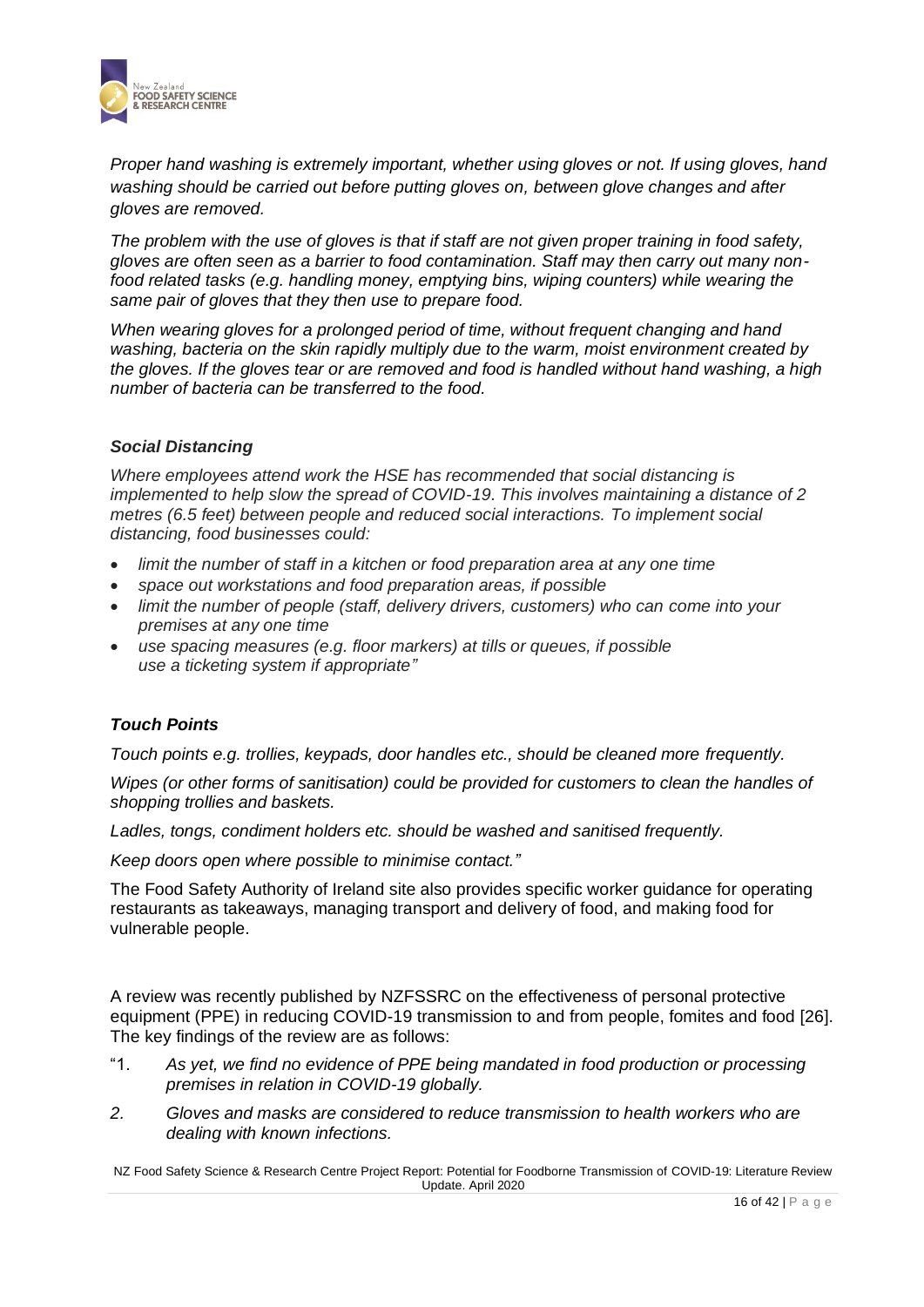

- *3. The World Health Organisation (WHO) is strongly recommending that the use of face masks is rationalised as there is going to be a world shortage – they do not recommend the use of face masks for non-infected people. For people that are showing no signs of COVID-19, their recommendation is that PPE is not needed and that practicing good hygiene practices are all that are required.*
- *4. Consistent with this, the USFDA (2020) recommends that personnel in food retail and service industry settings who are well should not wear a facemask. These people should use good hygiene actions and avoid close contact with people who are sick.*
- *5. In contrast, the Occupational Safety and Health Administration (USA) recommends engineering controls and PPE for workers that need to be within 6 ft (1.8 metres) of each other and whose health status is unknown. This refers to workers that may be infected with SARS-CoV-2, but are not yet known or suspected as being infected.*
- *6. For PPE to be effective (in the health setting), they must be worn correctly, particularly face masks – there can be issues with worker adherence to this.*
- *7. There is some evidence of issues with doffing PPE and contamination of the surrounding environment and other people (in the health setting).*
- *8. Individuals with beards and moustaches would not achieve the same protection as other individuals from a facemask or respirator due to leakage around the edges of the mask/respirator.*
- *9. We have not found any specific scientific evidence of mitigations (the PPE aspects) that can be taken to ensure people working less than 2 m apart in abattoirs/processing plants can work safely. WHO note that a physical barrier may be useful (but this is specific advice to the health sector).*
- *10. There are non-grounded suggestions that the use of such physical barriers, for e.g. screens and visors, may reduce the potential for spread via sneezes – however, it should be noted that people sneezing should be excluded from the workplace anyway, provided that the person is not suffering from hay fever.*
- *11. We find some evidence that visors/shields do not provide complete protection as they do not always seal"*

### **The use of face masks**

Internationally, guidance on the use of face masks by workers in a non-health care setting has been mixed to date. However, as discussed in Section 3.2, more countries are asking their citizens to wear masks in public, primarily to reduce transmission from asymptomatic and presymptomatic patients. For example, the US CDC is recommending wearing cloth face coverings in public settings where other social distancing measures are difficult to maintain (e.g., grocery stores and pharmacies) especially in areas of significant community-based transmission 6.

<sup>6</sup> [https://www.cdc.gov/coronavirus/2019-ncov/prevent-getting-sick/cloth-face-cover.html;](https://www.cdc.gov/coronavirus/2019-ncov/prevent-getting-sick/cloth-face-cover.html) accessed 6 April 2020

NZ Food Safety Science & Research Centre Project Report: Potential for Foodborne Transmission of COVID-19: Literature Review Update. April 2020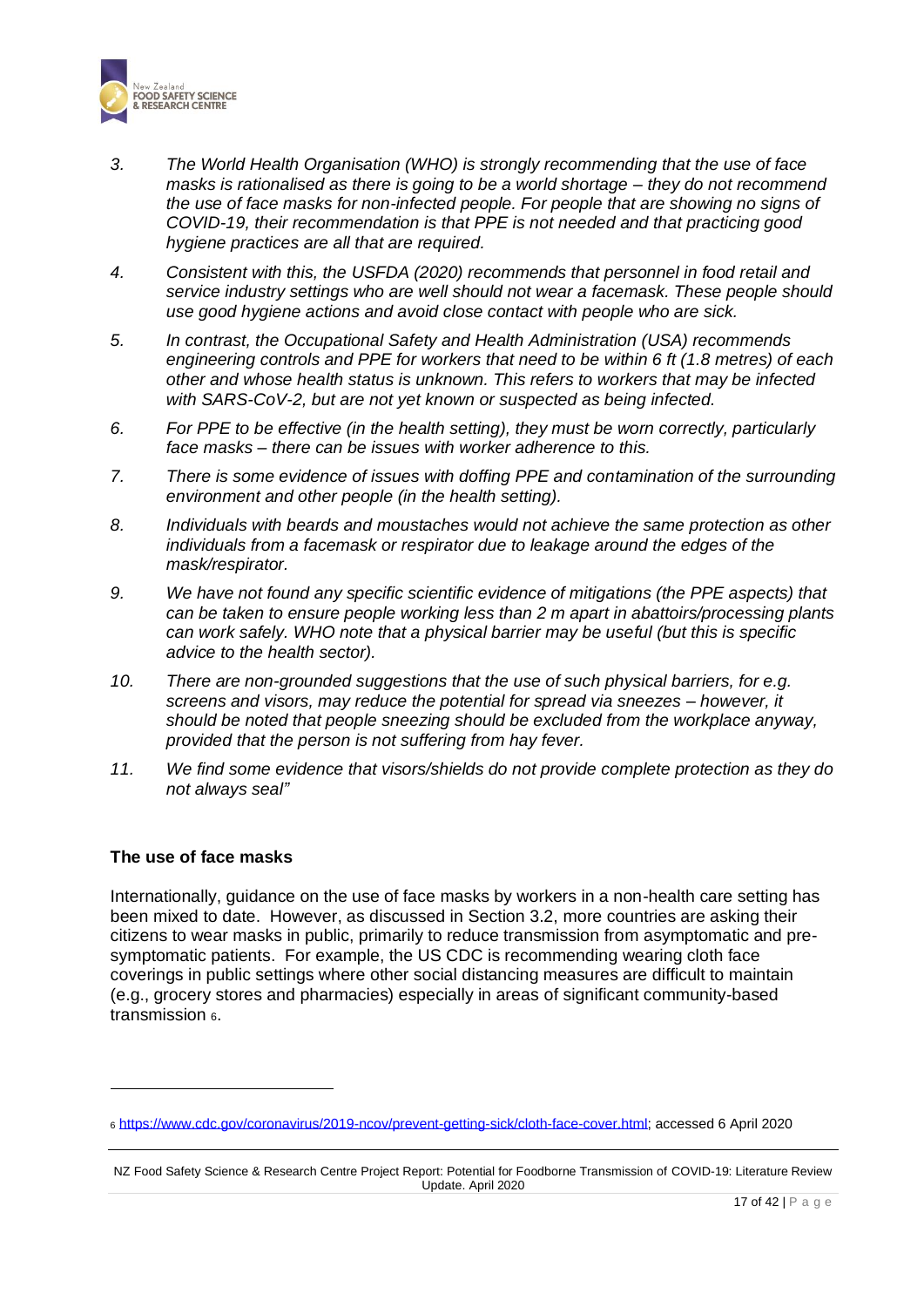

The latest guidance from the Ministry of Health is as follows<sub>7</sub>: *The Ministry is watching very closely advice from the WHO and CDC around whether or not people should wear face masks in public to limit spread of the virus from people who are infected but not showing symptoms.*

*The best current advice is that basic hygiene measures such as frequent hand-washing, physical distancing and sneeze and cough etiquette remain the mainstay in our defence against COVID-19.* 

We know there are ways in which wearing a mask could be helpful and also ways in which it *could be harmful.*

*In many countries individuals who are unwell often wear a mask when they go out. There is evidence that can be good practice particularly for protecting others.*

*However, there is also some evidence that wearing a mask can also do harm such as when it*  leads to people touching their face more often due to discomfort. That can increase the risk of *contamination from your hand and wearing a mask can give a false sense of security."*

General advice for managing infectious disease risk in any workplace would also apply, to avoid infecting co-workers or contaminating product. This includes informing the employer and seeking medical advice if the worker has any symptoms of respiratory illness, or has travelled to affected regions. Creating an atmosphere where staff feel supported in taking these actions would be an important function for employers.

Examples of general advice for workplace safety for infectious diseases:

Ministry of Health: [https://www.health.govt.nz/your-health/healthy-living/environmental](https://www.health.govt.nz/your-health/healthy-living/environmental-health/infectious-disease-prevention-and-control/workplace-infectious-disease-prevention)[health/infectious-disease-prevention-and-control/workplace-infectious-disease-prevention](https://www.health.govt.nz/your-health/healthy-living/environmental-health/infectious-disease-prevention-and-control/workplace-infectious-disease-prevention)

WHO: [https://www.who.int/docs/default-source/coronaviruse/getting-workplace-ready-for-covid-](https://www.who.int/docs/default-source/coronaviruse/getting-workplace-ready-for-covid-19.pdf)[19.pdf](https://www.who.int/docs/default-source/coronaviruse/getting-workplace-ready-for-covid-19.pdf)

CDC: [https://www.cdc.gov/coronavirus/2019-ncov/specific-groups/guidance-business](https://www.cdc.gov/coronavirus/2019-ncov/specific-groups/guidance-business-response.html)[response.html](https://www.cdc.gov/coronavirus/2019-ncov/specific-groups/guidance-business-response.html)

Norovirus is known to be transferred from infected workers to food and the transmission route is faecal-oral. The virus is shed by infected people in large numbers. Unlike coronaviruses which are enveloped, noroviruses are non-enveloped and as such, thought to be more robust and environmentally resistant than SARS-CoV-2. Food worker controls that focus on Good Hygiene Practices for managing the risk of norovirus transmission by reducing faecal contamination of food from hands could also be applicable.

<sup>7</sup> [https://www.health.govt.nz/news-media/media-releases/82-new-cases-covid-19.](https://www.health.govt.nz/news-media/media-releases/82-new-cases-covid-19) Issued 4 April 2020; accessed 6 April 2020.

NZ Food Safety Science & Research Centre Project Report: Potential for Foodborne Transmission of COVID-19: Literature Review Update. April 2020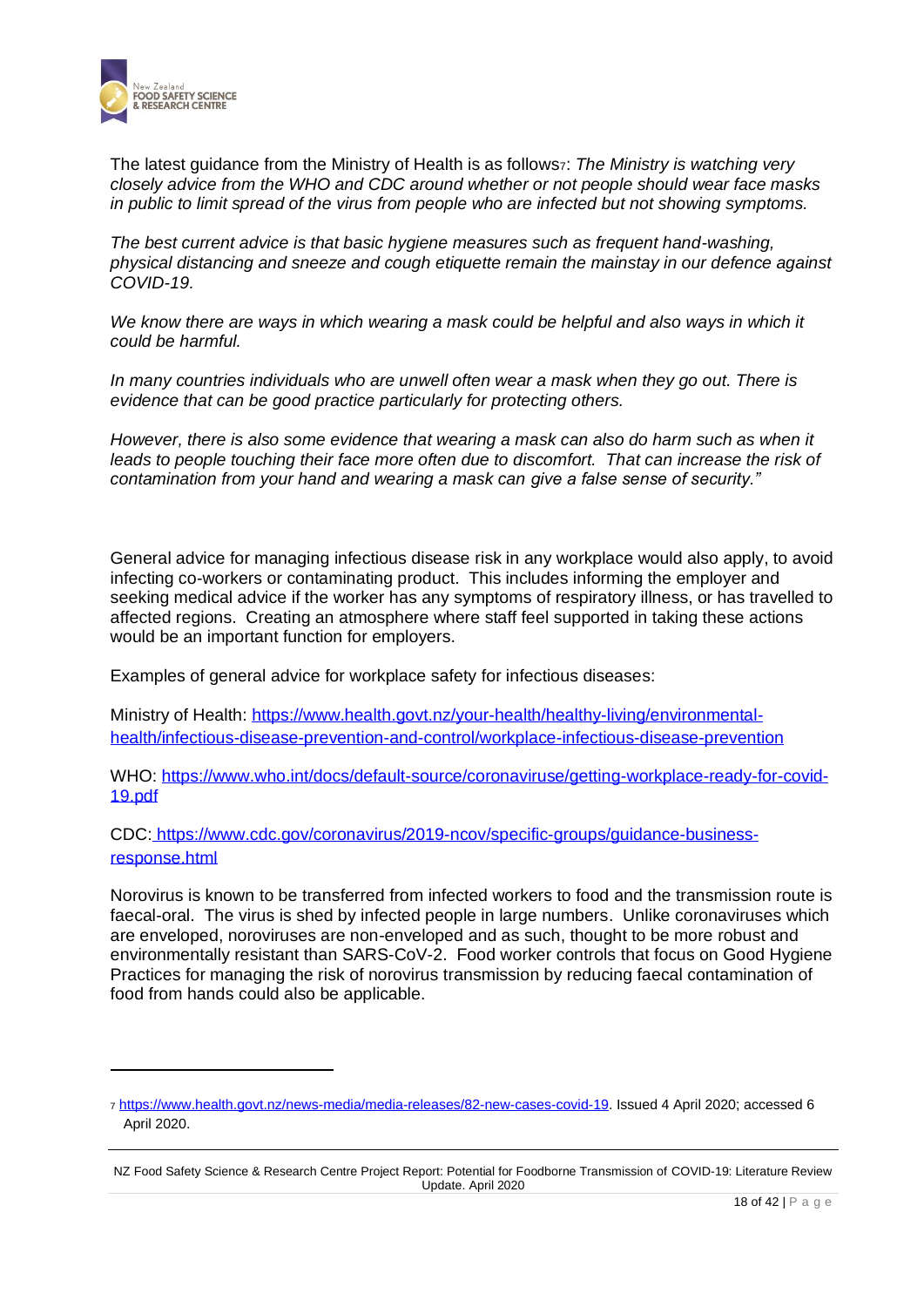

Norovirus advice is available at the following website:

<https://www.cdc.gov/norovirus/downloads/foodhandlers.pdf>

The Ministry for Business Innovation and Employment has provided answers to questions in relation to managing workers amidst the coronavirus outbreak, from a legal viewpoint.

[https://www.employment.govt.nz/assets/Uploads/about-enz/News-and-updates/Coronavirus](https://www.employment.govt.nz/assets/Uploads/about-enz/News-and-updates/Coronavirus-questions-and-answers.pdf)[questions-and-answers.pdf](https://www.employment.govt.nz/assets/Uploads/about-enz/News-and-updates/Coronavirus-questions-and-answers.pdf)

Additional resources:

Washington State Department of Health: <https://www.doh.wa.gov/Emergencies/NovelCoronavirusOutbreak2020/FoodWorkers>

### **Returning to work after confirmed or suspected COVID-19 illness**

The following advice is provided by the Ministry of Health for returning to work following confirmed or suspected COVID-19 illnesss:

*"The Technical Advisory Group also considered and recommended no change to the recovery definition - an individual with COVID-19 can be released from isolation when at least 10 days has passed since the onset of symptoms and at least 48 hours of being symptom free.* 

*A negative test result isn't required for an individual in isolation at home, although a test could be at the discretion of the clinician where the patient has been in hospital."*

Researchers in Germany recently monitored the viral shedding of nine people infected with SARS-CoV-2 [27]. In addition to tests looking for fragments of the virus RNA using molecular methods, they also tried to grow viruses from sputum, blood, urine and faeces samples taken from the patients to see if live (infectious) viruses were present. The latter type of testing trying to grow viruses — is critical in the quest to determine how people infect one another and how long an infected person poses a risk to others.

Importantly, the scientists could not grow viruses from throat swabs or sputum specimens taken from these patients, all with comparatively mild symptoms, eight days after their symptoms appeared. The authors stated:

*"Based on the present findings, early discharge with ensuing home isolation could be chosen for patients who are beyond day 10 of symptoms with less than 100,000 viral RNA copies per ml of* 

<sup>8</sup> [https://www.health.govt.nz/news-media/media-releases/82-new-cases-covid-19.](https://www.health.govt.nz/news-media/media-releases/82-new-cases-covid-19) Issued 4 April 2020; accessed 6 April 2020.

NZ Food Safety Science & Research Centre Project Report: Potential for Foodborne Transmission of COVID-19: Literature Review Update. April 2020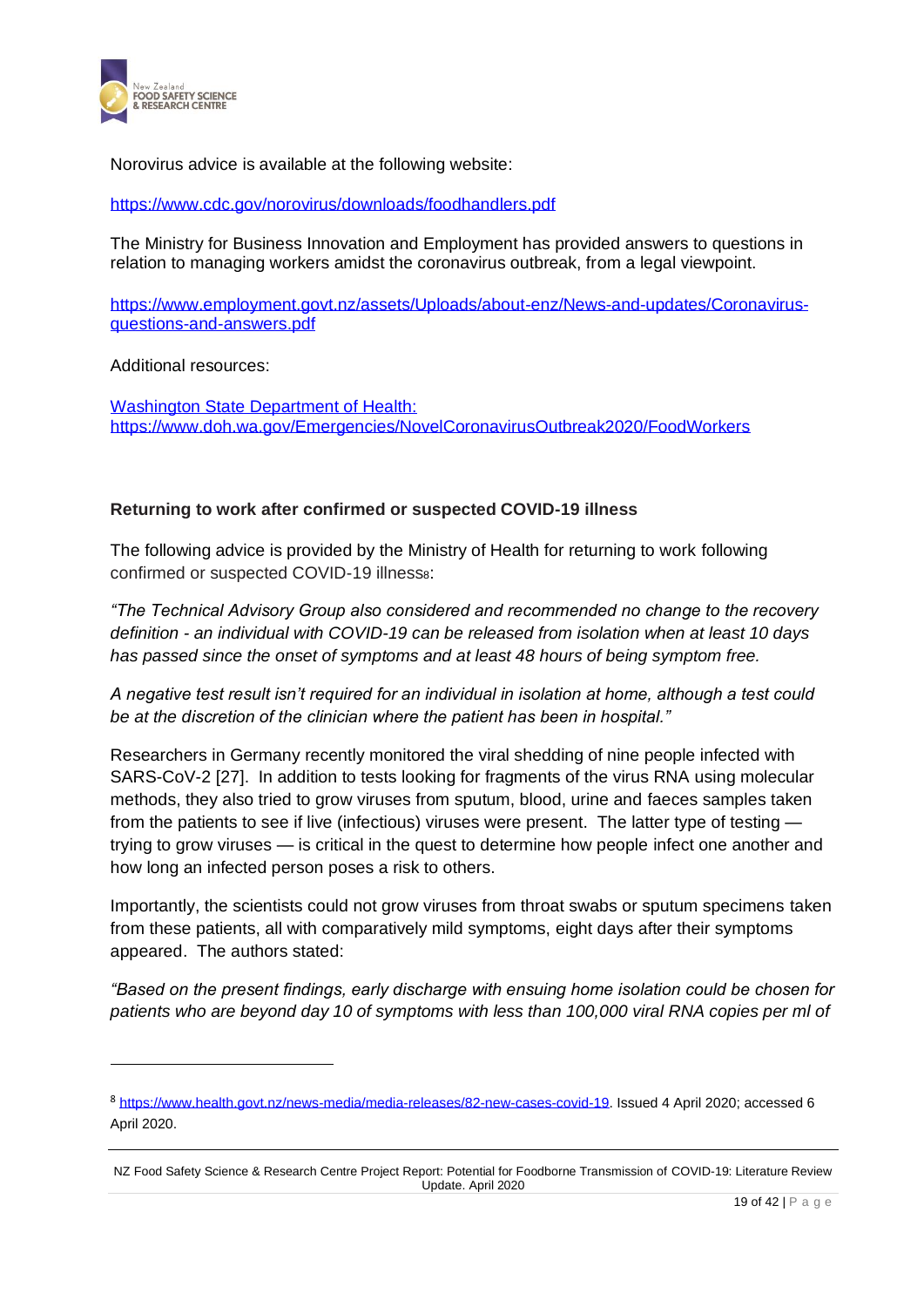

*sputum*". The authors went on to suggest that at that point *"there is little residual risk of infectivity, based on cell culture"* [27].

The United States Centers for Disease Control and Prevention (US CDC) have recently updated their guidance for health care personnel (HCP) returning to work.<sup>9</sup> This information also is relevant for other worker categories. The guidance takes into account that testing of people with COVID-19 symptoms is not always carried out.

### *"Return to Work Criteria for HCP with Confirmed or Suspected COVID-19*

*Use one of the below strategies to determine when HCP may return to work in healthcare settings.*

- *1. Test-based strategy. Exclude from work until*
- *Resolution of fever without the use of fever-reducing medications and*
- *Improvement in respiratory symptoms (e.g., cough, shortness of breath), and*
- *Negative results of an FDA Emergency Use Authorized molecular assay for COVID-19 from at least two consecutive nasopharyngeal swab specimens collected ≥24 hours apart (total of two negative specimens). See Interim Guidelines for Collecting, Handling, and Testing Clinical Specimens for 2019 Novel Coronavirus (2019-nCoV).*
- *2. Non-test-based strategy. Exclude from work until*
- *At least 3 days (72 hours) have passed since recovery defined as resolution of fever without the use of fever-reducing medications and improvement in respiratory symptoms (e.g., cough, shortness of breath); and,*
- *At least 7 days have passed since symptoms first appeared*

*If HCP were never tested for COVID-19 but have an alternate diagnosis (e.g., tested positive for influenza), criteria for return to work should be based on that diagnosis.*

### *Return to Work Practices and Work Restrictions*

*After returning to work, HCP should:*

• *Wear a facemask at all times while in the healthcare facility until all symptoms are completely resolved or until 14 days after illness onset, whichever is longer*

<sup>9</sup> [https://www.cdc.gov/coronavirus/2019-ncov/healthcare-facilities/hcp-return-work.html.](https://www.cdc.gov/coronavirus/2019-ncov/healthcare-facilities/hcp-return-work.html) Updated by CDC on 16 March 2020; accessed 30 March 2020.

NZ Food Safety Science & Research Centre Project Report: Potential for Foodborne Transmission of COVID-19: Literature Review Update. April 2020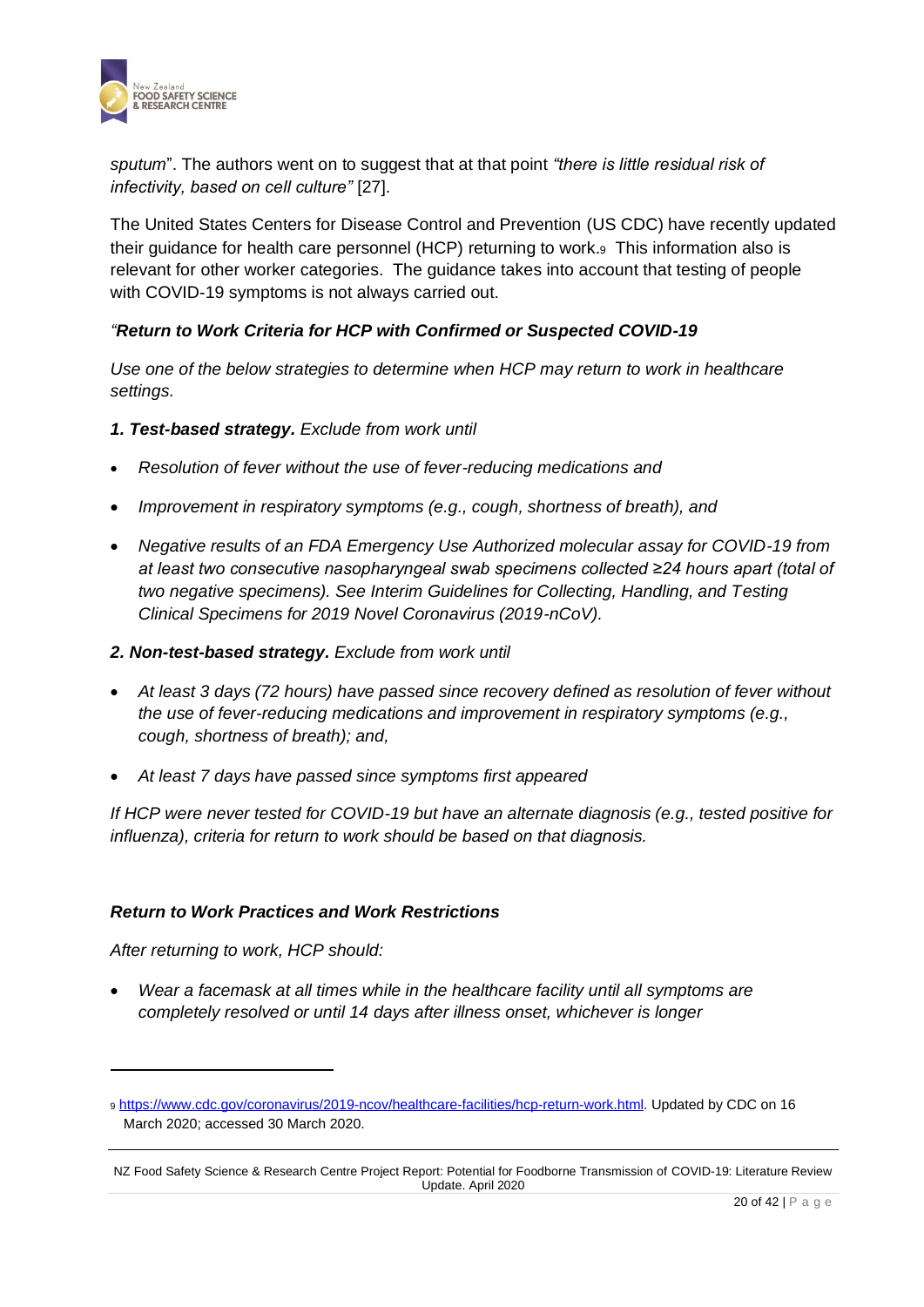

- *Be restricted from contact with severely immunocompromised patients (e.g., transplant, haematology-oncology) until 14 days after illness onset*
- *Adhere to hand hygiene, respiratory hygiene, and cough etiquette in CDC's interim infection control guidance (e.g., cover nose and mouth when coughing or sneezing, dispose of tissues in waste receptacles)*
- *Self-monitor for symptoms, and seek re-evaluation from occupational health if respiratory symptoms recur or worsen"*

Note that the above guidance suggests a return to work after seven days past symptom onset, which is shorter than the more conservative ten days suggested by the German study [27].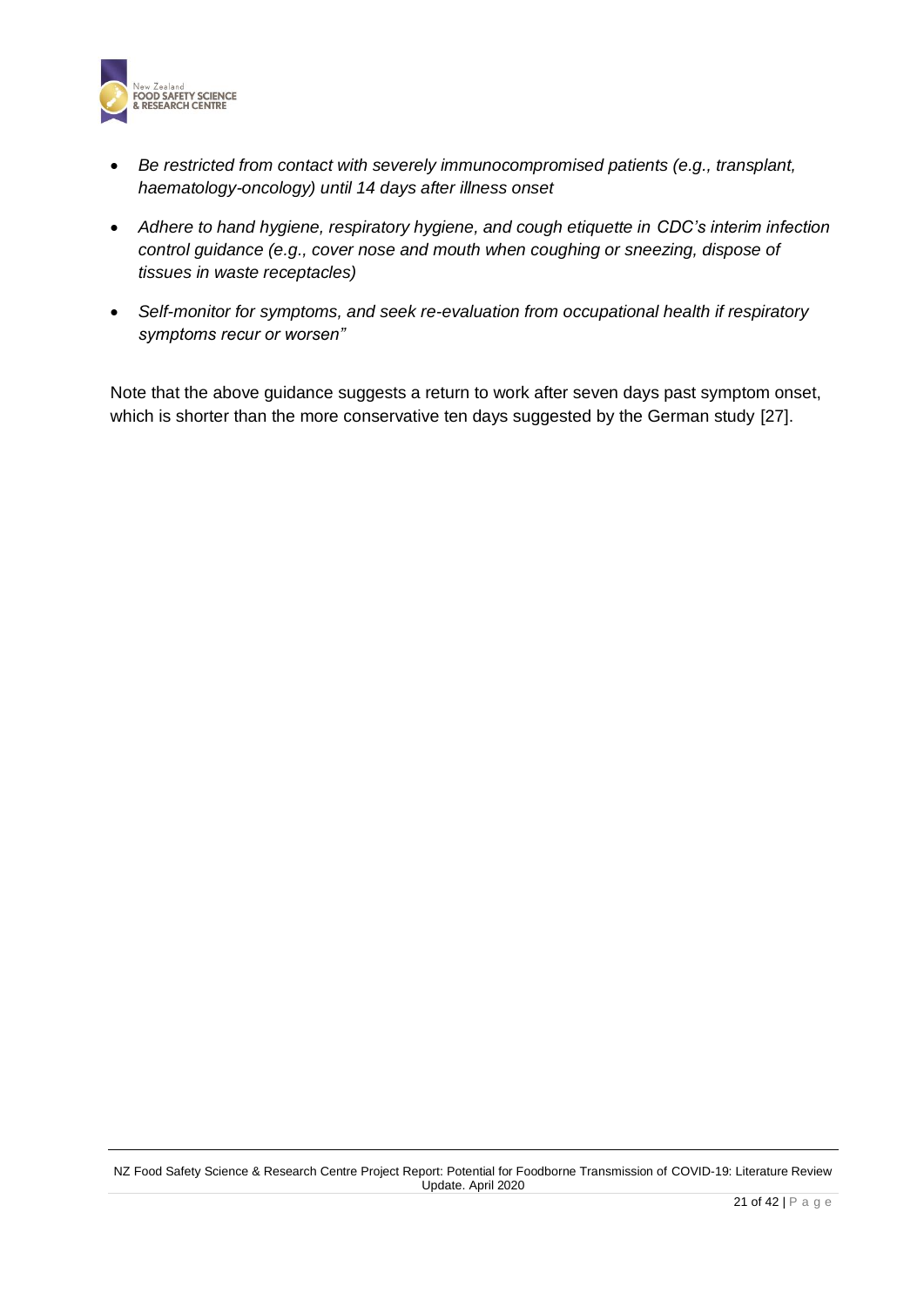

# <span id="page-21-0"></span>**6. WHAT IS THE LATEST INFORMATION ON THE ROUTES OF TRANSMISSION FOR COVID-19 (INCLUDING ANYTHING THAT IMPLICATES FOOD AS A VECTOR)?**

**Key finding:** The primary transmission route for human infection with SARS-CoV-2 is via respiratory droplets. It may be possible that a person can get COVID-19 by touching a surface or object that has the virus on it and then touching their own mouth, nose, or possibly their eyes, but this is not thought to be the main way the virus spreads. Infectious virus has been found in faeces of some infected people, raising the possibility of faecal-oral transmission via contaminated vehicles such as food, but there is no evidence for this having occurred.

### <span id="page-21-1"></span>**6.1. Definitions**

Respiratory infections can be transmitted through the viruses becoming associated with expelled droplets of different sizes. If the droplet particles are relatively large (>5-10 μm in diameter) they are referred to as respiratory droplets. Such droplets are mostly associated with sneezing and coughing and they usually travel less than 1 m as they fall from the air more rapidly than droplet nuclei.

If the droplet particles are <5μm in diameter, they are referred to as droplet nuclei and these particles can remain in the air for long periods of time and be transmitted over distances greater than 1 m. If a virus can be spread in this manner it is referred to as being capable of airborne transmission.

Airborne transmission has been suggested to contribute to transmission in healthcare settings by aerosols created by medical and dental procedures on infected people.

### <span id="page-21-2"></span>**6.2. Transmission Routes**

The US Centres for Disease Control (CDC) published a summary on 23 March 2020:<sup>10</sup>

*"Coronaviruses are generally thought to be spread from person-to-person through respiratory droplets. Currently there is no evidence to support transmission of COVID-19 associated with food. Before preparing or eating food it is important to always wash your hands with soap and water for 20 seconds for general food safety. Throughout the day wash your hands after blowing your nose, coughing or sneezing, or going to the bathroom.* 

<sup>10</sup> https://www.cdc.gov/foodsafety/newsletter/food-safety-and-Coronavirus.html. Accessed 4 April 2020

NZ Food Safety Science & Research Centre Project Report: Potential for Foodborne Transmission of COVID-19: Literature Review Update. April 2020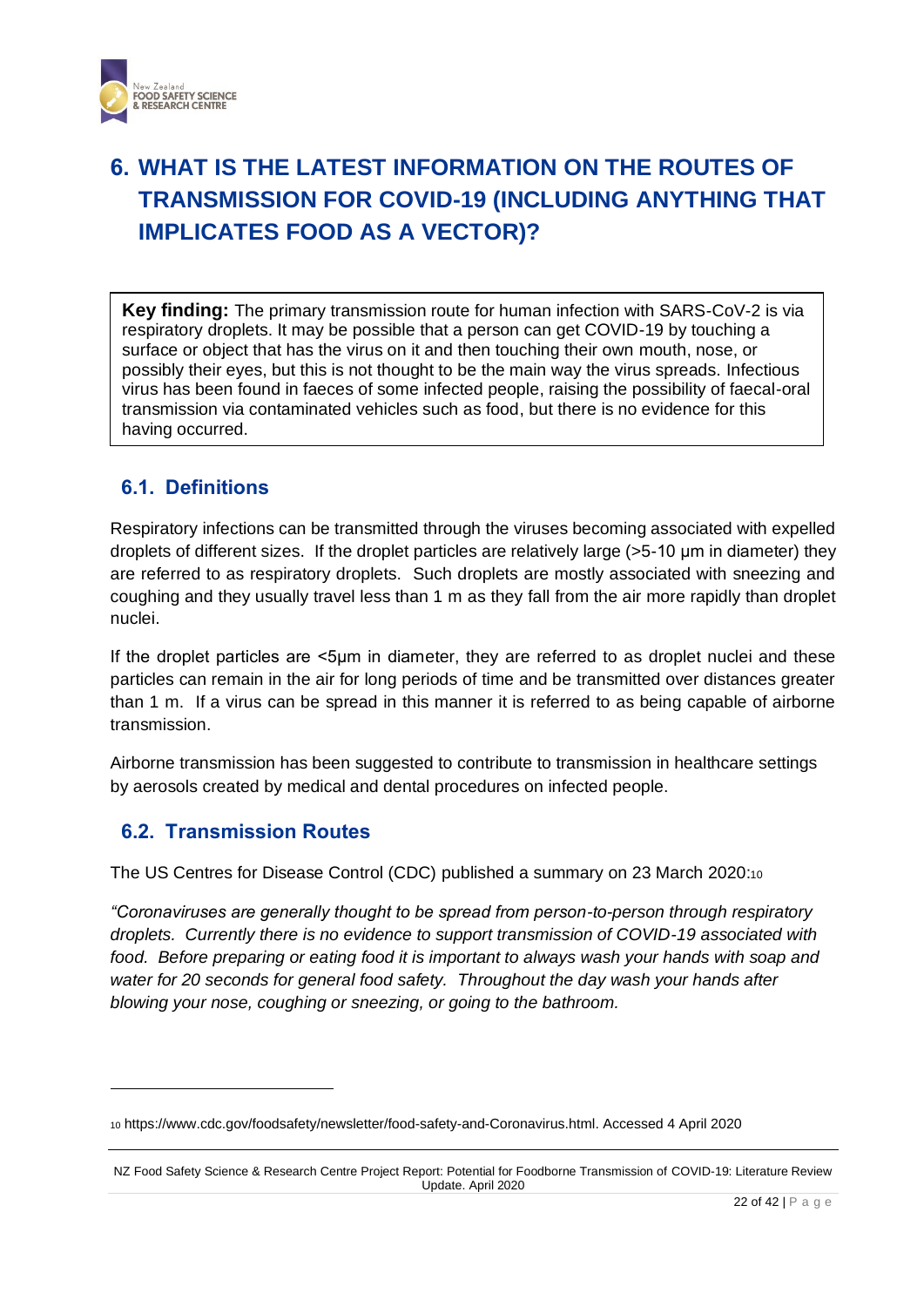

*It may be possible that a person can get COVID-19 by touching a surface or object that has the virus on it and then touching their own mouth, nose, or possibly their eyes, but this is not thought to be the main way the virus spreads.*

*In general, because of poor survivability of these coronaviruses on surfaces, there is likely very low risk of spread from food products or packaging that are shipped over a period of days or weeks at ambient, refrigerated, or frozen temperatures."*

WHO updated their view on transmission on 27 March 2020 [28]:

*"Respiratory infections can be transmitted through droplets of different sizes: when the droplet particles are >5-10 μm in diameter they are referred to as respiratory droplets, and when then are <5μm in diameter, they are referred to as droplet nuclei. According to current evidence, COVID-19 virus is primarily transmitted between people through respiratory droplets and contact routes. In an analysis of 75,465 COVID-19 cases in China, airborne transmission was not reported.*

*….*

*There is some evidence that COVID-19 infection may lead to intestinal infection and be present in faeces. However, to date only one study has cultured the COVID-19 virus from a single stool specimen. There have been no reports of faecal−oral transmission of the COVID-19 virus to date."*

On 9 March 2020 the European Food Safety Authority (EFSA) published their opinion:<sup>11</sup>

*"EFSA is closely monitoring the situation regarding the outbreak of coronavirus disease (COVID-19) that is affecting a large number of countries across the globe. There is currently no evidence that food is a likely source or route of transmission of the virus.*

*EFSA's chief scientist, Marta Hugas, said: "Experiences from previous outbreaks of related coronaviruses, such as severe acute respiratory syndrome coronavirus (SARS-CoV) and Middle East respiratory syndrome coronavirus (MERS-CoV), show that transmission through food consumption did not occur. At the moment, there is no evidence to suggest that coronavirus is any different in this respect."*

### <span id="page-22-0"></span>**6.3. Animal-to-human transmission**

Phylogenetic analyses suggest that bats might be the original host of SARS-CoV-2 [29]. However, most bat species were hibernating at the time of the outbreak and no bats were found or sold at the Wuhan seafood market (while other non-aquatic mammals were). Therefore, another animal sold at the Wuhan seafood market is thought to have been acting as an intermediate host responsible for the initial transmission of the virus to humans [29]. The mode of transmission between the hypothetical intermediate host and humans is unknown.

<sup>11</sup> <https://www.efsa.europa.eu/en/news/coronavirus-no-evidence-food-source-or-transmission-route> accessed 31 March 2020

NZ Food Safety Science & Research Centre Project Report: Potential for Foodborne Transmission of COVID-19: Literature Review Update. April 2020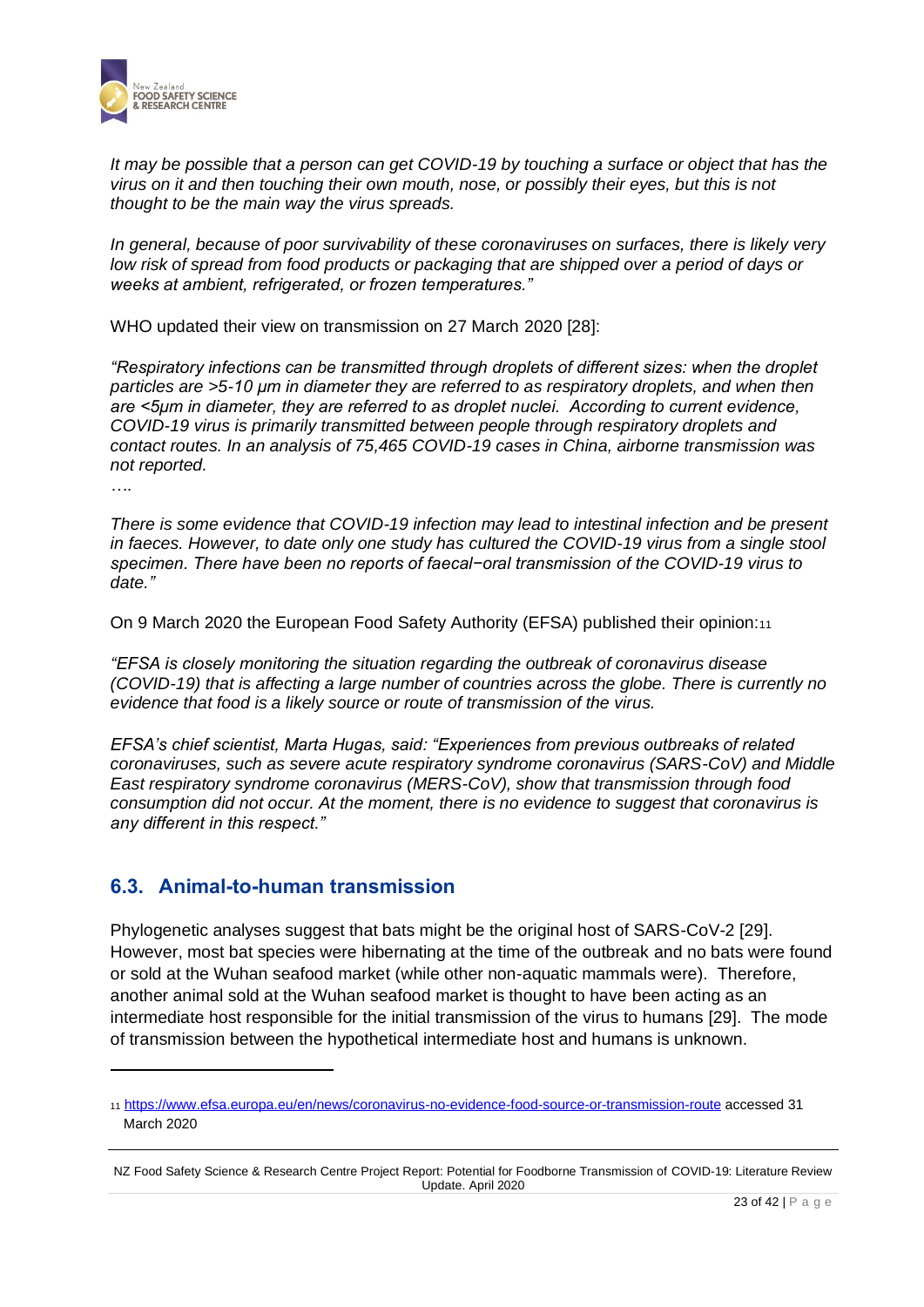

Consumption of wild animal meat is common in China. However, because the main symptoms in patients are fever and respiratory-related, this suggests that the original mode of transmission was respiratory rather than an oral mode via food [17].

There is limited evidence of passage from humans to animals, and if it does occur it is unlikely to be important in the epidemiology of COVID-19.

A recent report by French Agency for Food, Environmental and Occupational Health & Safety (ANSES) stated<sub>12</sub>:

### **"***Potential role of domestic animals in virus transmission*

*With regard to possible transmission of the virus by livestock and domestic animals, the conclusions of the expert group indicate that:*

*• The genetic structure of the SARS-CoV-2 virus does indeed suggest that an animal was its initial source. It probably comes from a species of bat, and an intermediate host may or may not have been involved. However, as things stand today and in light of the published information available, the passage of SARS-CoV-2 from humans to another animal species currently seems unlikely.*

*• The SARS-CoV-2 virus binds to a specific cellular receptor, which allows it to gain access to cells. Although this receptor has been identified in domestic animal species and appears to be capable of interacting with the human virus – and further studies on this subject are needed – the experts reiterate that the receptor's presence is not a sufficient condition for infection in these animals. This is because the virus uses not only the receptor, but also other cell components that allow it to replicate.*

*• While the virus genome was detected in the nasal and oral cavities of a dog in contact with an infected patient in Hong Kong, detection of the genome is not sufficient evidence to conclude that the animal was infected. Passive contamination cannot be ruled out, especially since the virus may be able to survive in moist mucous membranes without necessarily replicating. In view of this, the experts stress the need to investigate this case further by carrying out additional analyses, and to continue publishing the results as they are produced."*

### <span id="page-23-0"></span>**6.4. Human-to-human transmission**

Coronaviruses are generally thought to be spread from person-to-person through respiratory droplets, usually generated by coughing or sneezing. According to preliminary data from Guangzhou CDC as of 20 February 2020, SARS-CoV-2 can initially be detected in upper respiratory samples 1-2 days prior to symptom onset, and can persist for 7-12 days in moderate cases and up to 2 weeks in severe cases [11].

<sup>12</sup> <https://www.anses.fr/en/content/covid-19-cannot-be-transmitted-either-farm-animals-or-domestic-animals-0> accessed 20 March 2020

NZ Food Safety Science & Research Centre Project Report: Potential for Foodborne Transmission of COVID-19: Literature Review Update. April 2020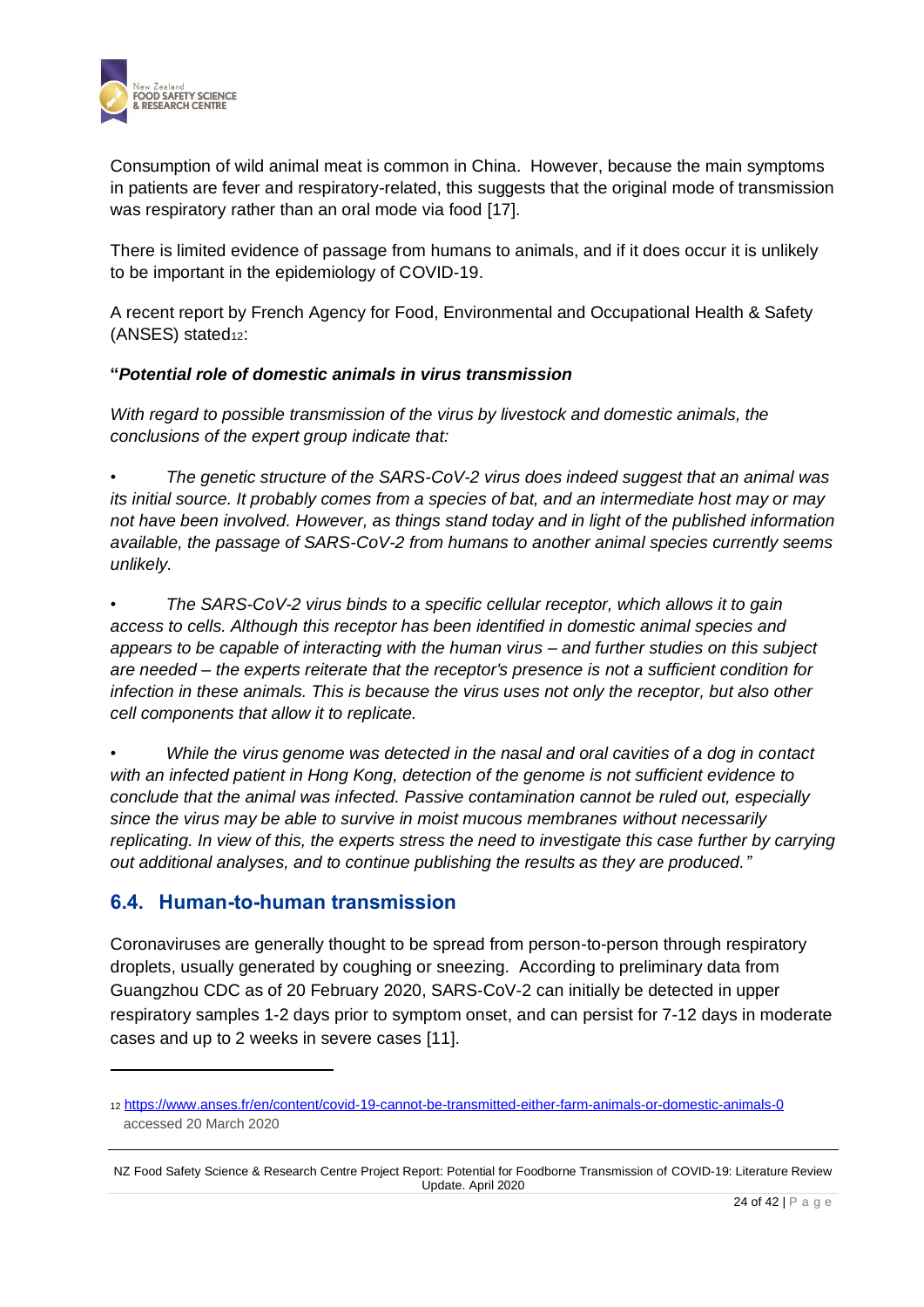

Airborne spread has not been reported and is not thought to be a major transmission route based on available evidence at the time of the report assessed [11].

It may be possible that a person can get COVID-19 by touching a surface or object that has the virus on it and then touching their own mouth, nose, or possibly their eyes, but this is not thought to be the main way the virus spreads.

New information suggests that asymptomatic and pre-symptomatic transmission may be occurring [30-34]. From four clusters of COVID-19 in Singapore for where the date of exposure could be determined, pre-symptomatic transmission occurred one to three days before symptom onset in the pre-symptomatic source patient [34]. The significance of pre-symptomatic and asymptomatic transmission in the overall spread of COVID-19 disease is unknown. However, symptomatic people are still considered to be more contagious. Dr. Charles Chiu (professor of laboratory medicine in the division of infectious diseases at University of California, San Francisco) was reported as saying:<sup>13</sup>

*""When somebody sneezes or coughs, the respiratory secretions are aerosolized, and if you're near, typically within 6 feet, you may be at risk of being exposed. That's the most common route of transmission. Patients who have minimal symptoms or no symptoms may be infectious they may have the virus in their mucus or their secretions — but unless they're actually coughing or sneezing, it's unlikely that they would transmit to someone else." He said it's possible that someone who is infected but not sneezing or coughing could spread the virus by touching their nose, mouth or eyes and then contaminating a surface such as a doorknob that someone else then touches, but that's not the likeliest way the virus is spread*."

The current safety measures instituted (hygiene, distancing) are adequate enough for us not to worry about the remote possibility from infection from asymptomatic people (Dr Erasmus Smit, ESR, pers. comm.)

Evidence from China indicates that the majority of human-to-human transmission is occurring within families. Among 344 clusters involving 1308 cases (out of a total 1836 cases reported at the time of the publication) in Guangdong Province and Sichuan Province, most clusters (78%- 85%) have occurred in families [11]. In New Zealand, there have been clusters of cases associated with schools and domestic events <sup>14</sup>.

<sup>13</sup> [https://www.nbcnews.com/health/health-news/can-coronavirus-be-spread-people-who-don-t-have-symptoms](https://www.nbcnews.com/health/health-news/can-coronavirus-be-spread-people-who-don-t-have-symptoms-n1140106.Reported%20on%2022%20February%202020)n1140106.Reported [on 22 February 2020;](https://www.nbcnews.com/health/health-news/can-coronavirus-be-spread-people-who-don-t-have-symptoms-n1140106.Reported%20on%2022%20February%202020) accessed 18 March 2020.

<sup>14</sup> [https://www.health.govt.nz/our-work/diseases-and-conditions/covid-19-novel-coronavirus/covid-19-current](https://www.health.govt.nz/our-work/diseases-and-conditions/covid-19-novel-coronavirus/covid-19-current-situation/covid-19-current-cases/covid-19-clusters)[situation/covid-19-current-cases/covid-19-clusters;](https://www.health.govt.nz/our-work/diseases-and-conditions/covid-19-novel-coronavirus/covid-19-current-situation/covid-19-current-cases/covid-19-clusters) accessed 2 April 2020.

NZ Food Safety Science & Research Centre Project Report: Potential for Foodborne Transmission of COVID-19: Literature Review Update. April 2020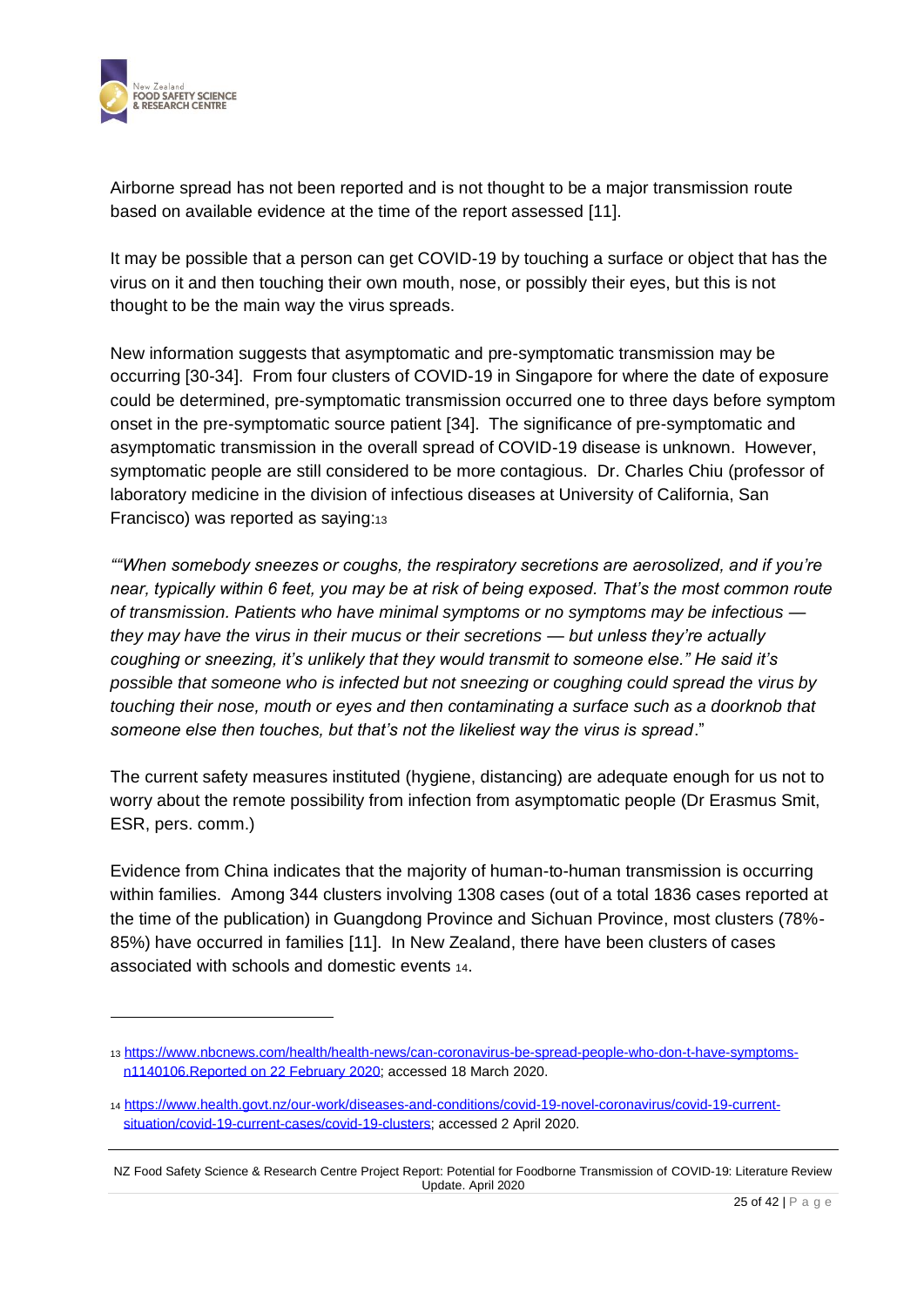

Transmission in health care settings and amongst health care workers has also been reported. As of 20 February 2020, 2,055 cases of laboratory-confirmed COVID-19 were reported in health care workers from 476 hospitals across China [11]. Latest figures show that healthcare workers make up 9% of Italy's COVID-19 cases<sub>15</sub> and in Spain 14%<sub>16</sub>. Transmissions in prisons and a long-term living facility have also been reported.

Aerosols may be created by certain medical procedures, including dental procedures. The Ministry of Health and the New Zealand Dental Council have published guidelines to control this risk.<sup>17</sup>

### **Faecal-oral transmission**

While person-to-person transmission by respiratory droplets is considered the primary transmission route, it is still possible that faecal-oral transmission could occur. Faecal-oral transmission could hypothetically occur directly, or indirectly via contaminated food, water or fomites.

The first indication that faecal-oral transmission might occur is that various studies have reported gastrointestinal symptoms for COVID-19 patients (discussed in Section 3.2).

In addition, multiple studies have detected SARS-CoV-2 RNA in faecal specimens or rectal swabs of COVID-19 patients [11, 27, 35-38]. SARS-CoV-2 RNA has been detected in faecal samples from up to 30% of patients five days or more after symptom onset. SARS-CoV-2 viral RNA could also be present in people who are asymptomatic [19]. The virus has been detected in faeces up to 5 weeks in cases with moderate symptoms.

For faecal-oral transmission to occur, the virus must remain infectious. It is not clear whether the detection of SARS-CoV-2 RNA in faeces always correlates with the presence of infectious virus. Researchers from one publication found high concentrations of SARS-CoV-2 in 13 faecal samples from four patients in their study, but they were unable to grow the virus in cultured cells which would have demonstrated virus infectivity [27].

Although it is fairly common to detect SARS-CoV-2 RNA in faeces, infectious SARS-CoV-2 has only been grown (isolated) from a small number of patients by Chinese researchers [36, 39, 40]. Live virus most likely comes from infected epithelial cells of the small and large intestine as these cells also express a high concentration of ACE2 receptors which the virus needs to enter cells [41]. It is also possible that the faecal RNA detected by PCR comes from virus laden

<sup>15</sup> [https://www.icn.ch/news/high-proportion-healthcare-workers-covid-19-italy-stark-warning-world-protecting-nurses](https://www.icn.ch/news/high-proportion-healthcare-workers-covid-19-italy-stark-warning-world-protecting-nurses-and)[and;](https://www.icn.ch/news/high-proportion-healthcare-workers-covid-19-italy-stark-warning-world-protecting-nurses-and) accessed 5 April 2020

<sup>16</sup> [https://www.nytimes.com/2020/03/24/world/europe/coronavirus-europe-covid-19.html;](https://www.nytimes.com/2020/03/24/world/europe/coronavirus-europe-covid-19.html) accessed 5 April 2020

<sup>17</sup> <https://www.dcnz.org.nz/assets/Uploads/COVID/Guidelines-at-Alert-Level-4-updated-26Mar20.pdf> accessed 31 March 2020

NZ Food Safety Science & Research Centre Project Report: Potential for Foodborne Transmission of COVID-19: Literature Review Update. April 2020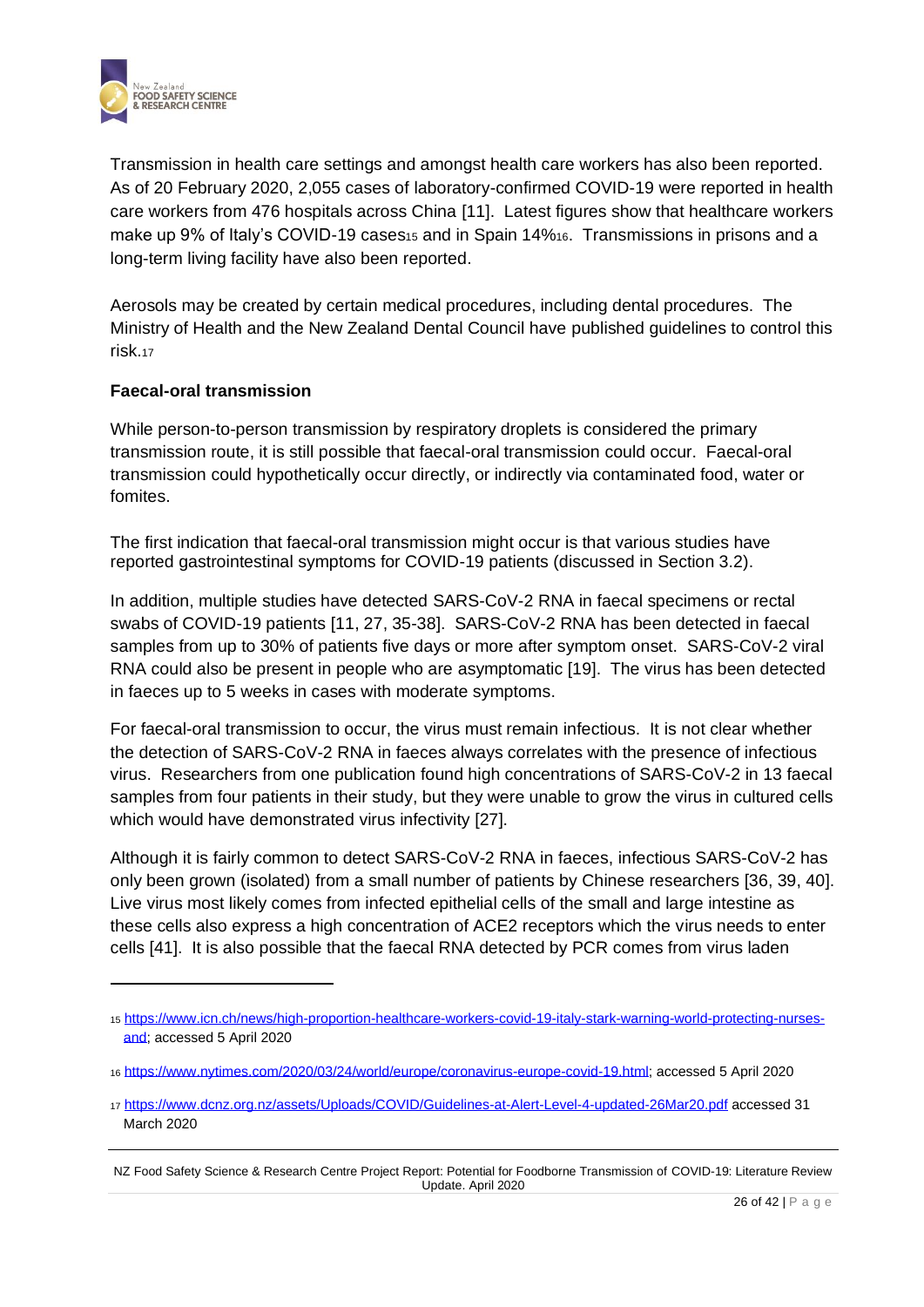

swallowed mucous from the upper respiratory tract, at least early in the infection. However, the fact that an infected person tends to remain PCR-positive for SARS-CoV-2 in faeces long after they become PCR-negative in a throat swab would suggest viral production in the gastrointestinal tract. Coronaviruses, like influenza viruses, are enveloped viruses and therefore can be inactivated by low pH and are vulnerable to surfactants such as soap and bile [42].

Previous research has suggested that the presence of influenza RNA and virions in faeces is because they are surrounded by swallowed mucus which protect them from inactivation or degraded by the gastrointestinal environment [43]. SARS-CoV-2 could employ a similar mechanism to reach the lower gastrointestinal tract.

Limited data have shown that viral RNA could be detected in plasma or serum from COVID-19 patients. In the first 41 patients in the city of Wuhan, viremia was found in 6/41 (15%) patients [2]. This is another conceivable method by which SARS-CoV-2 could be reaching the ACE2 rich intestinal epithelial cells of the small and large intestine.

The role and significance of faecal-oral route for COVID-19 remains to be determined and is not thought to be a main driver of COVID-19 transmission.

### <span id="page-26-0"></span>**6.5. Persistence of coronaviruses on inanimate surfaces, effect of temperature and inactivation treatments**

Transmission of non SARS-CoV-2 coronaviruses from contaminated dry surfaces has been postulated [44, 45]. Understanding the persistence and decontamination of these coronaviruses on inanimate surfaces is relevant to considering the risks and control of SARS-CoV-2 on foods, food-contact surfaces and food packaging. Although limited data is currently available for the behaviour of SARS-CoV-2, a similar effect for a) survival on inanimate surfaces, b) a temperature-dependant effect on survival, and c) efficacy of sterilisation regimens, would be expected for SARS-CoV-2 as has been reported for other related coronaviruses.

### **Persistence on inanimate surfaces and in aerosols**

A recent review summarised data on the persistence of all coronaviruses on different types of inanimate surfaces [46]. The coronaviruses assessed included SARS-CoV and MERS-CoV, other human coronaviruses (HCoV) and animal coronaviruses such as transmissible gastroenteritis virus (TGEV), mouse hepatitis virus (MHV) and canine coronavirus (CCV). Depending on the study, surface types included steel, aluminium, metal, wood, paper, glass, plastic, PVC, silicon rubber, surgical gloves, disposable gowns, ceramic and teflon. Human coronaviruses were able to remain infectious on inanimate objects at room temperature from two hours (HCoV 229E on aluminium [47]) to nine days (SARS-CoV strain FFM1 [48]).

New data have been published by van Doremalen *et al*. (2020) who compared the surface stability of SARS-CoV and SARS-CoV-2 at room temperature (21-23°C) and 40% relative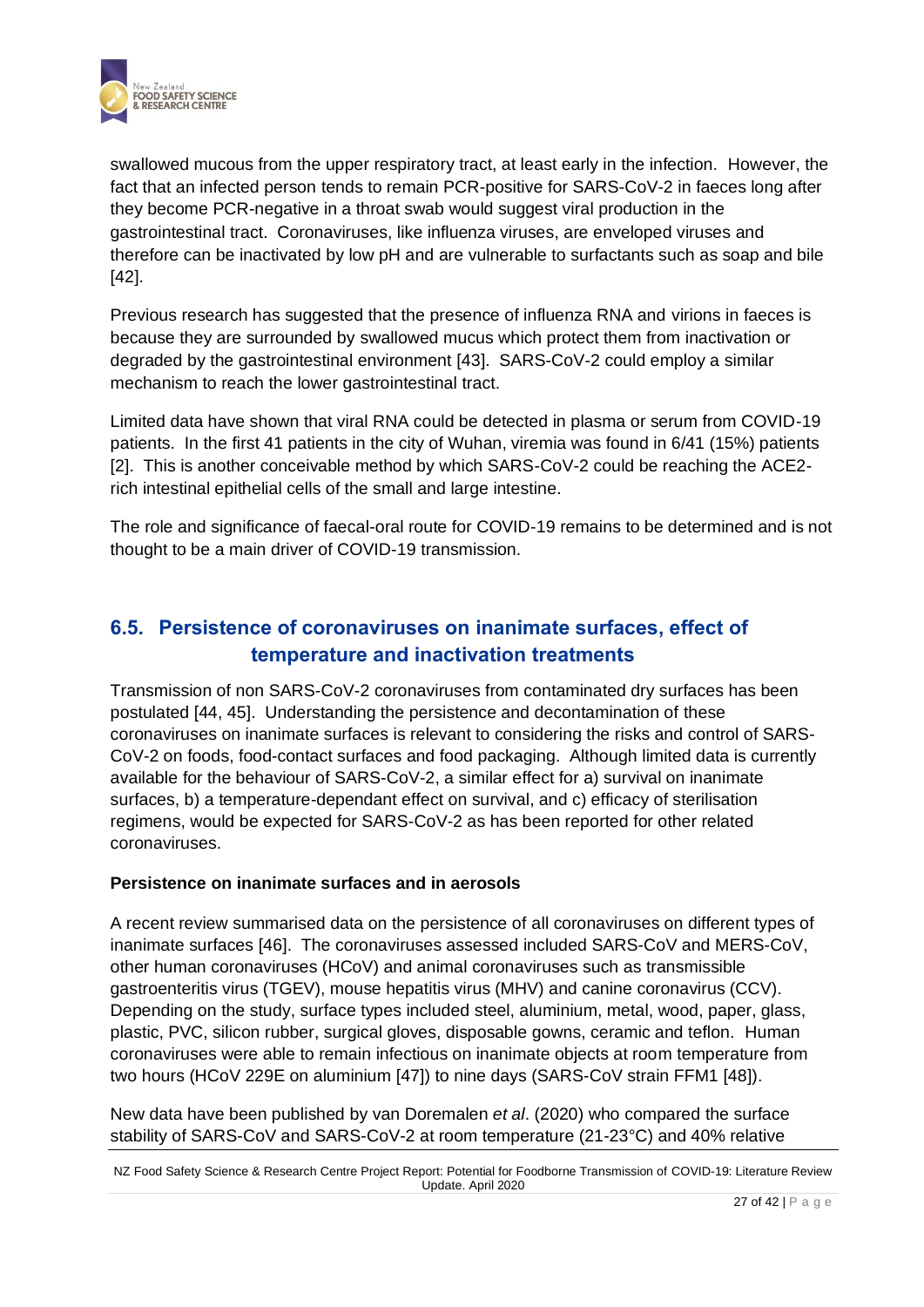

humidity [49]. Stability was quantified by virus infectivity using end-point titration on Vero E6 cell culture. Four surface types were compared, plastic (polypropylene), stainless steel, copper and cardboard. The concentration of infectious viruses decreased on all surfaces for both viruses. Both viruses survived longest on plastic and stainless steel and shortest on copper surfaces. Results for cardboard were variable because virus recovery was by swabbing rather than washing but these data suggest a shorter survival compared to plastic and stainless steel. Specifically, median half-lives for SARS-CoV-2 on the different substrates were 6.81, 5.63, 3.46, and 0.77 hours on plastic, steel, cardboard and copper, respectively. Median half-lives for SARS-CoV on the different substrates were 7.55, 4.16, 0.59 and 1.5 hours on plastic, steel, cardboard and copper, respectively. The data support that transmission of SARS-CoV-2 from fomites could occur. The length of time the virus can remain infectious on surfaces will depend on the initial inoculum.

The US CDC reported on a study that used PCR methods, rather than cell culture, to determine the persistence of SARS-CoV-2 on the surfaces within cruise ship cabins of symptomatic and asymptomatic COVID-19 passengers. The study showed that SARS-CoV-2 could be detected 17 days following the vacation of the cabins and pre-cleaning [50]. Because viral RNA can persist longer than the time over which the virus remains infectious, the presence of RNA does not necessarily show the presence of infectious virus. Based on the findings reported by van Doremalen *et al.* (2020) [49], it is unlikely that the virus remained infectious after this 17-day period.

Van Doremalen *et al.* (2020) also compared the stability of SARS-CoV and SARS-CoV-2 in aerosols (<5 µm, created and maintained by a nebuliser; 21-23°C and 65% relative humidity) [49]. Median half-lives were 1.18 and 1.09 hours for SARS-CoV and SARS-CoV-2, respectively. Under these experimental conditions, the virus could remain infectious in aerosols for at least three hours. However, the study does not indicate how long aerosols remain airborne. The more likely vector for transmission is respiratory droplets (as discussed elsewhere in this document), which fall from the air more quickly compared with aerosols. In a study where researchers assessed the presence of SARS-CoV-2 in the air from symptomatic COVID-19 patients' isolation rooms using RT-PCR, all samples tested negative [51]. This suggests that droplets of any size do not remain airborne for long.

### **Effect of temperature on coronavirus infectivity**

Temperature is known to affect the persistence of at least non SARS-CoV-2 coronaviruses on inanimate surfaces. For example, MERS-CoV persistence on steel was 48 hours at 20°C and 8-24 hours at 30°C. The persistence of TGEV and MHV was increased to ≥28 days when held at 4°C compared with 3-28 days at 20°C [52]. Thus viral persistence on surfaces is prolonged under cooler conditions.

Freezing has very little impact on the infectivity of foodborne enteric viruses, with multiple outbreaks of hepatitis A and norovirus, for example, attributed to frozen foods [53, 54]. However, only sparse information was found on the effect of freezing on coronavirus infectivity.

NZ Food Safety Science & Research Centre Project Report: Potential for Foodborne Transmission of COVID-19: Literature Review Update. April 2020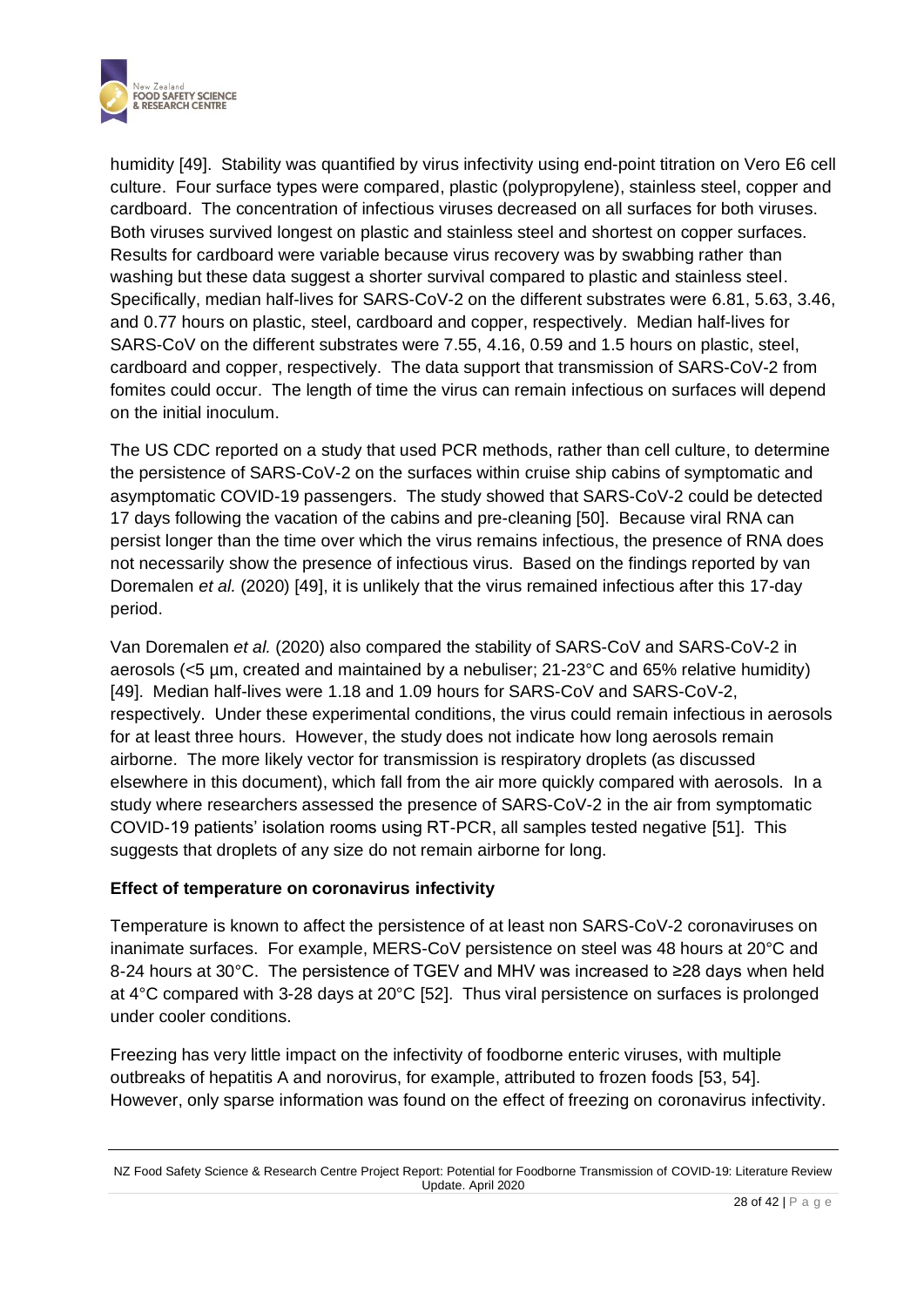

The infectious titre of human coronavirus 229E was found to be stable to multiple rounds (25 cycles) of freezing and thawing [55].

### **Inactivation treatments for coronaviruses**

Non-enveloped viruses are usually more resistant to harsh environmental conditions (e.g. heating and drying) and the action of biocides, and persist longer on inanimate surfaces than enveloped viruses such as coronavirus [56-58].

The reported efficacy of commonly used biocidal agents used in surface disinfectants against coronaviruses using suspension tests has been reviewed [46]. Depending on the study, biocidal agents tested included ethanol (70-95%), 2-propanol (50-100%), 2-propanol (45%) plus 1-propanol (30%), benzalkonium chloride (0.00175-0.2%), didecyldimethyl ammonium chloride (0.0025%), chlorhexidine digluconate (0.02%), sodium hypochlorite (0.001-0.21%), hydrogen peroxide (0.5%), formaldehyde (0.009-1%), glutardialdehyde (0.5-2.5%) and povidone iodine (0.23-7.5%).

After 30 seconds, coronavirus infectivity was reduced by ≥4 log10 in ethanol (≥78%), 2-propanol (≥75%) and 2-propanol (45%) plus 1-propanol (30%). Hydrogen peroxide (0.5%) was as effective within 1 minute, as was povidone iodine at concentrations ranging 0.23%-4.5%. Longer contact times (2-5 min) were needed for equivalent inactivation in glutardialdehyde (0.5- 2.5%). Other biocidal agents were also effective but the reduction in infectivity was relatively less and/or exposure times were much longer, e.g. formaldehyde, didecyldimethyl ammonium chloride, sodium hypochlorite. Benzalkonium chloride (2.0%) and chlorhexidine digluconate (0.02%) was not effective. In carrier tests, surface disinfection with ≥0.1% sodium hypochlorite or ≥70% ethanol significantly reduced coronavirus infectivity on stainless steel surfaces within 1 min exposure time.

The United States Environmental Protection Agency (US EPA) has provided a list of disinfectants recommended for use against SARS-CoV-2 <sup>18</sup>. The database lists active ingredients, the producer, guidelines for formulations and contact times, and whether the product qualifies for the "Emerging Viral Pathogen Claim" (which indicates that it has demonstrated efficacy against a harder-to-kill virus than the enveloped human coronavirus).

Ozone reduces virus infectivity through lipid peroxidation and damage to the lipid envelope (for enveloped viruses) and to a lesser extent protein peroxidation and consequential protein shell damage (non-enveloped viruses) [59, 60]. Ozone is widely used as a disinfectant in water treatment (including wastewater) and food processing, and is used in either gaseous (for surface or air sterilisation) or aqueous form [60-64]. No information was found on the efficacy of

<sup>18</sup> [https://www.epa.gov/pesticide-registration/list-n-disinfectants-use-against-sars-cov-2;](https://www.epa.gov/pesticide-registration/list-n-disinfectants-use-against-sars-cov-2) accessed 27 March 2020

NZ Food Safety Science & Research Centre Project Report: Potential for Foodborne Transmission of COVID-19: Literature Review Update. April 2020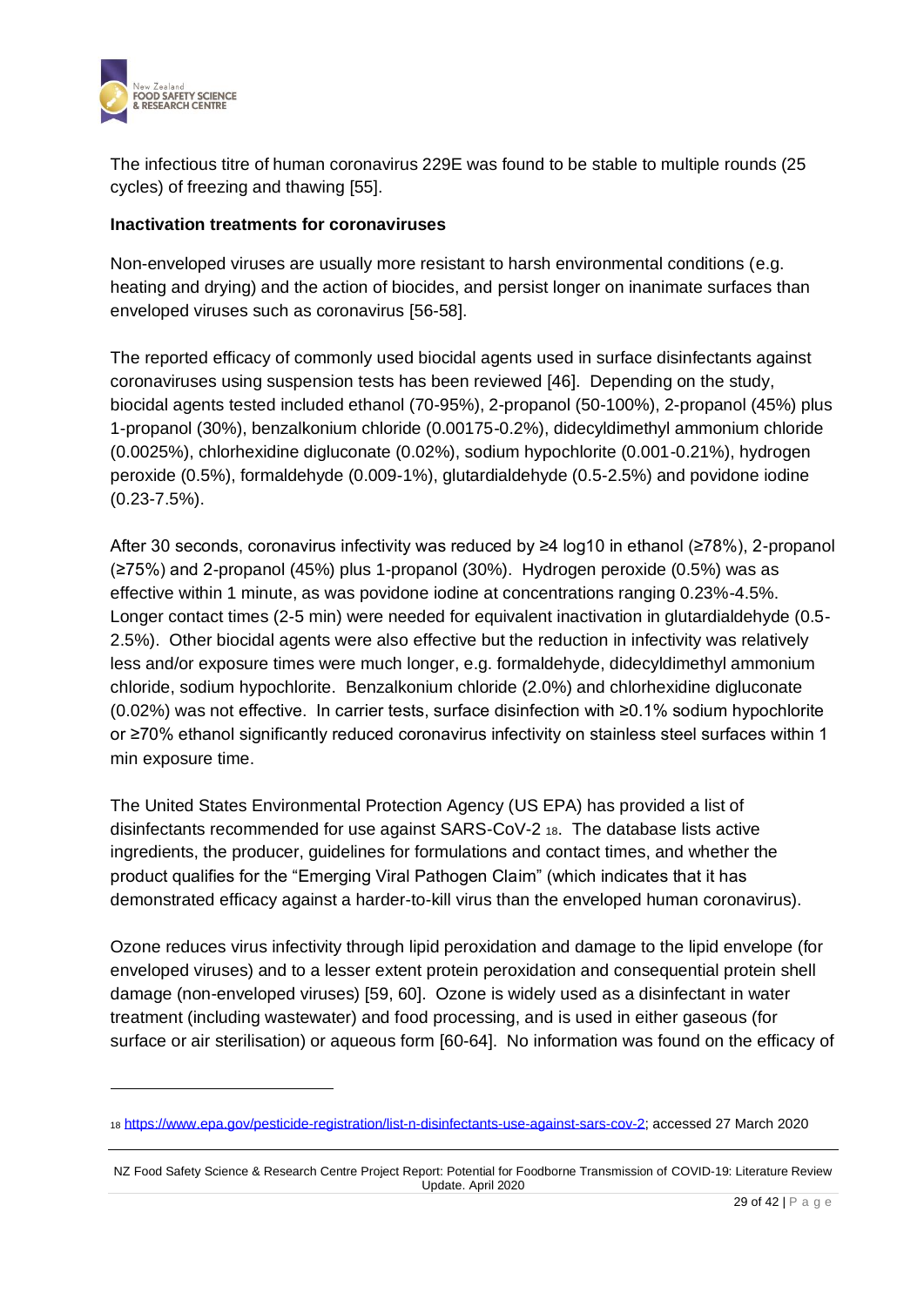

ozone on SARS-CoV-2 or other coronaviruses. However, ozone treatment has been found to be effective against a range of viruses, and is more effective against enveloped than nonenveloped viruses [59]. As such, ozone treatments that are effective against other more resilient viruses are also likely to be effective against SARS-CoV-2. However, ozone is toxic to humans, with strict restrictions around its use [60, 65].

It has been suggested that washing fruit and vegetables with soap and water in the home should be conducted. A commentary from various US food safety scientists recommends against this idea, on the basis of adverse effects from consuming soap residues.<sup>19</sup>

<sup>19</sup> <https://www.livescience.com/do-not-wash-fruits-vegetables-with-soap.html> accessed 31 March 2020.

NZ Food Safety Science & Research Centre Project Report: Potential for Foodborne Transmission of COVID-19: Literature Review Update. April 2020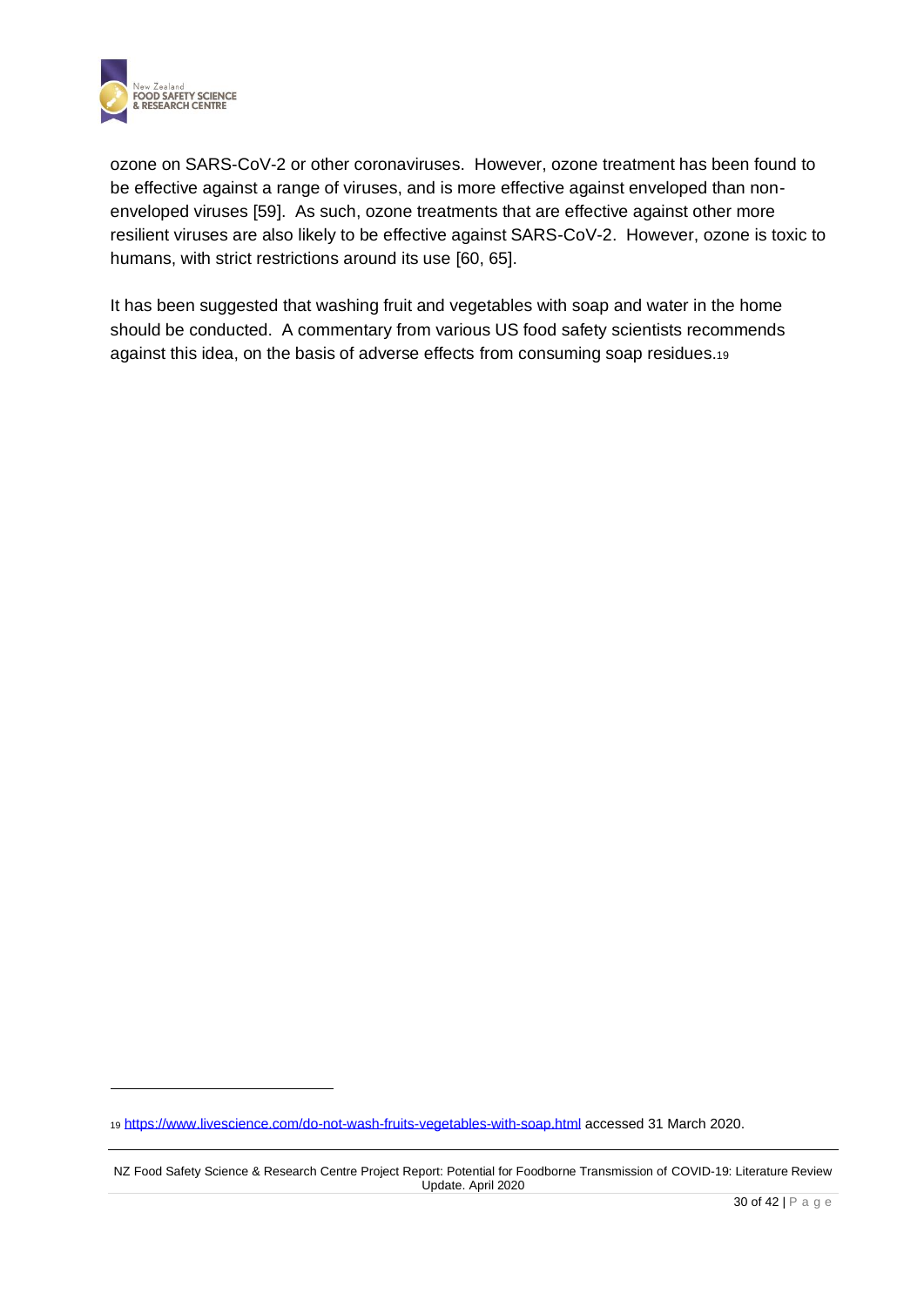

## <span id="page-30-0"></span>**7. WHAT IS THE INTERNATIONAL CONSENSUS ON SURVIVAL RATES OF COVID-19 ON AND IN FOOD PRODUCTS?**

**Key finding:** No published studies of SARS-CoV-2 survival in or on food products were located. A study of MERS-CoV in various types of unpasteurised milk showed survival of infective virus for up to 72 hours. Pasteurisation inactivated the virus.

Only one reference addressing this question for coronavirus was located.

The stability of MERS-CoV in **unpasteurised** dromedary camel milk, goat milk and cow milk was investigated at different temperatures [66]. Milk samples were inoculated with a median dose of 105.5/mL (as measured by tissue culture) and incubated at -80, 4 or 22°C for 0, 8, 24, 48, and 72 hours. After 72 hours at 4°C, viral infectivity reduced up to 64%, with the reduction differing between milk types. Loss of infectivity was higher at 22°C than at 4°C. A 99% loss of infectivity was observed in goat milk after 48 hours at 22ºC. No infectious virus was found in any milk types following treatment at 63°C for 30 minutes (pasteurisation conditions).

The WHO advises against consuming unpasteurised camel milk and undercooked camel meat but the advice is to avoid infections of a variety of organisms, not MERS-CoV in particular. There have been no reported cases of oral transmission of MERS-CoV.<sup>20</sup>

<sup>20</sup> [https://www.who.int/csr/disease/coronavirus\\_infections/faq/en/](https://www.who.int/csr/disease/coronavirus_infections/faq/en/) accessed 11 March 2020

NZ Food Safety Science & Research Centre Project Report: Potential for Foodborne Transmission of COVID-19: Literature Review Update. April 2020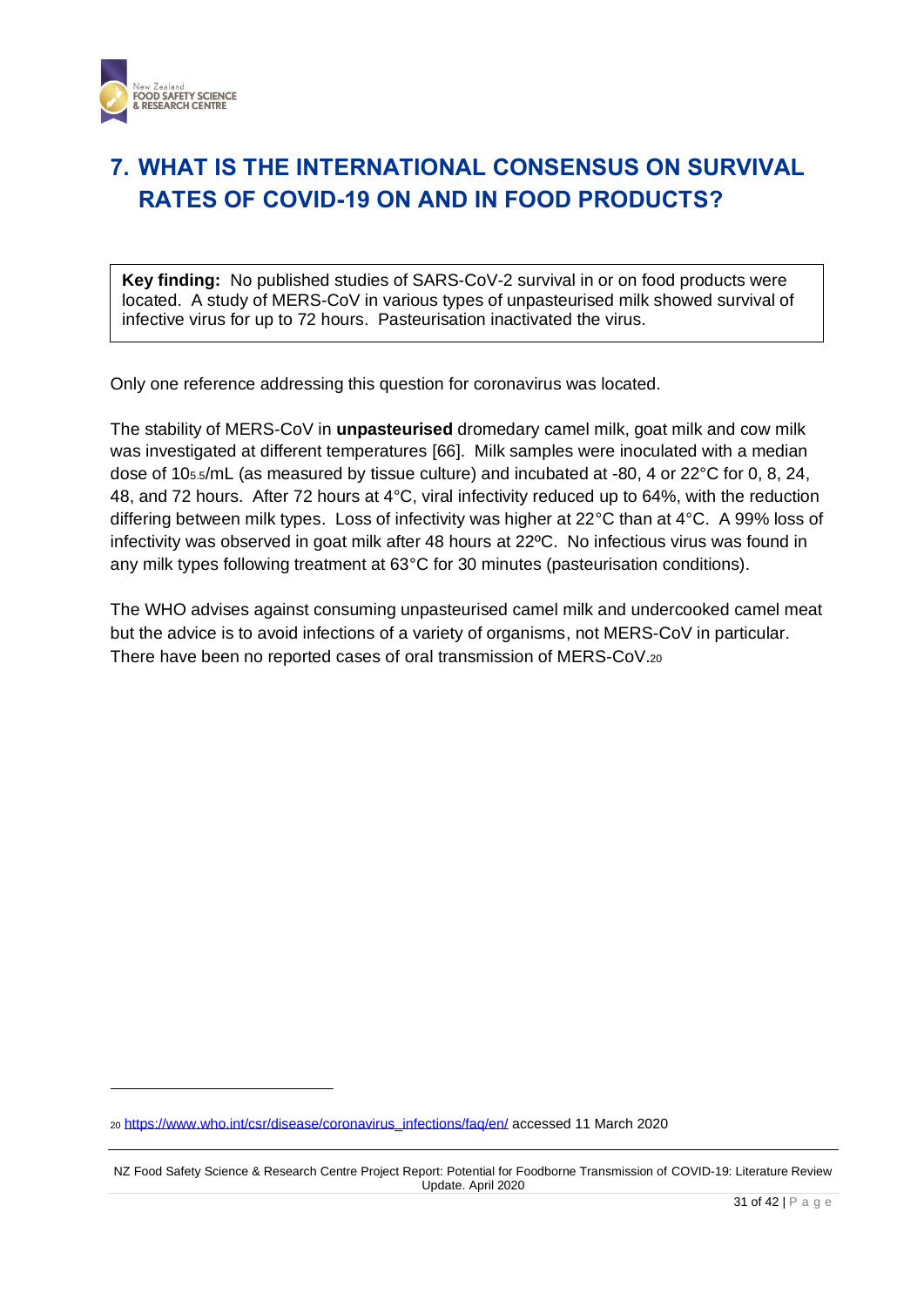

# <span id="page-31-0"></span>**8. WHAT IS THE INTERNATIONAL CONSENSUS ON SURVIVAL RATES FOR COVID-19 ON SURFACES OF FRESH FOOD, ESPECIALLY IF THE FOOD IS CONSUMED FRESH AND NOT COOKED?**

**Key finding:** No published studies of SARS-CoV-2 survival on fresh food were located. A study of another coronavirus showed survival on lettuce for up to two days. This coronavirus could not be recovered after inoculation onto strawberries.

One study examined the recovery efficiencies of infectious virus and the survival over storage of two respiratory viruses, namely, human adenovirus type 2 (HAdV-2, non-enveloped) and HCoV-229E (enveloped), on fresh produce in comparison to the enteric poliovirus type 1 (PV1, nonenveloped) [56].

The survival of infectious HAdV-2, HCoV-229E and PV1 was determined for periods up to 10 days on fresh produce. PV1 survived better than both respiratory viruses on lettuce and strawberries, with only ≤1.03 log<sub>10</sub> reductions after 10 days of storage at 4°C. HCoV229E on lettuce could be recovered after 1 and 2 days of storage but was not recovered after 4 days. This coronavirus could not be recovered after inoculation onto strawberries. Reductions of 1.97 log<sub>10</sub> and 2.38 log<sub>10</sub> of Ad2 on lettuce and strawberries, respectively, after 10 days were found. Nevertheless, these respiratory viruses were able to survive for at least several days on produce.

Coronaviruses are inactivated over time in water and wastewater [67]. Inactivation of coronavirus (HCoV-229E) in water was highly dependent on temperature, level of organic matter, and presence of antagonistic bacteria. In dechlorinated, filtered tap water, the time required for the virus titer to decrease 99.9% (T99.9) was 10 days at 23ºC and >100 days at 4°C. The infectivity of coronaviruses reduces rapidly in wastewater, with T99.9 values of between two and four days. No specific information was found on the survival of SARS-CoV-2 or other coronaviruses in seawater or the marine environment.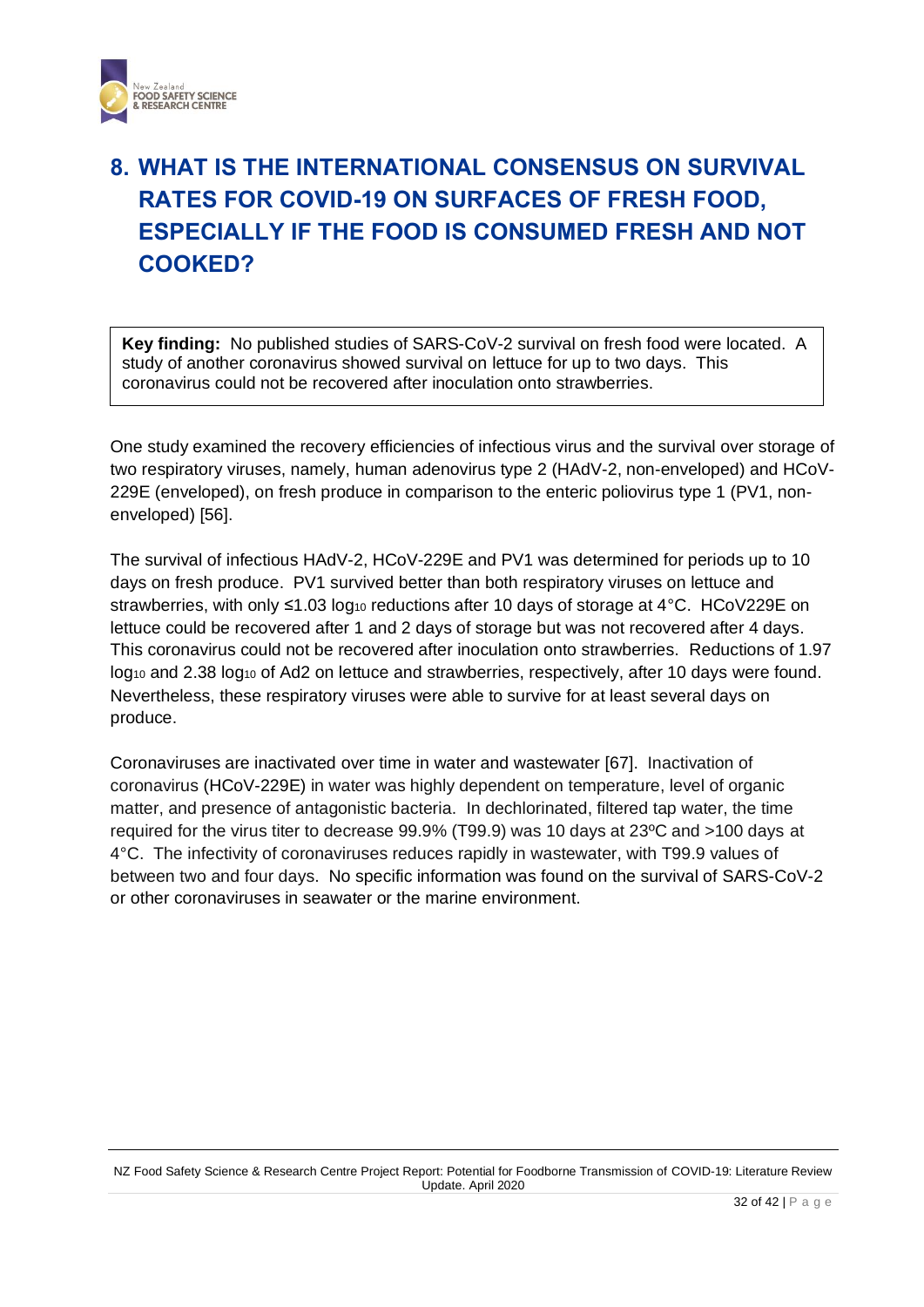

## <span id="page-32-0"></span>**9. WHAT IS THE LIKELIHOOD OF A PERSON BECOMING INFECTED WITH COVID-19 FROM CONSUMING THE VIRUS?**

**Key finding:** No information was located on the likelihood of infection from consuming SARS-CoV-2 through food. Normal intestinal conditions (stomach acid and bile salts) are thought to inactivate SARS-CoV-2, but more research is needed.

Like a number of other organisations, EFSA has indicated that there is currently no evidence that food is a likely source or route of transmission of the virus. 21 It links to a FAQ on the topic published by the German Federal Institute for Risk Assessment<sub>22</sub>, which links general advice about avoiding foodborne infections in private households.<sup>23</sup>

There is a possibility that infection of the pharynx could occur as the food passes through to the oesophagus, but this possibility is considered very remote (Dr Erasmus Smit, ESR, pers. comm.). See also the comment by ANSES on this topic, below.

The ability to retain infectivity in gastrointestinal fluids would be one prerequisite for SARS-CoV-2 to establish infection in the human alimentary tract. Coronaviruses are considered to be sensitive to acidic pH and bile and for this reason it is conceivable that a higher infectious dose would be necessary compared to a respiratory route of infection. One study reported that MERS-CoV was inactivated in fasted-state simulated gastric fluid (pH 2) after two hours [68]. However, the virus retained infectivity after two hours in fed-state simulated gastric fluid. It was less tolerant to fed-state simulated intestinal fluid (which contains a high concentration of bile salts that solubilise the lipid membrane of enveloped viruses) than fed-state simulated gastric fluid.

ANSES convened an expert group to assess the potential for foodborne transmission.<sup>24</sup> The following is from their report.

### *"Potential transmission of the virus via food*

<sup>21</sup> <https://www.efsa.europa.eu/en/news/coronavirus-no-evidence-food-source-or-transmission-route> accessed 25 March 2020

<sup>22</sup> [https://www.bfr.bund.de/en/can\\_the\\_new\\_type\\_of\\_coronavirus\\_be\\_transmitted\\_via\\_food\\_and\\_toys\\_-244090.html,](https://www.bfr.bund.de/en/can_the_new_type_of_coronavirus_be_transmitted_via_food_and_toys_-244090.html) updated by BfR 23 March 2020;accessed 25 March 2020

<sup>23</sup> <https://www.bfr.bund.de/cm/364/protection-against-foodborne-infections.pdf> accessed 25 March 2020

<sup>24</sup> <https://www.anses.fr/en/content/covid-19-cannot-be-transmitted-either-farm-animals-or-domestic-animals-0> accessed 20 March 2020

NZ Food Safety Science & Research Centre Project Report: Potential for Foodborne Transmission of COVID-19: Literature Review Update. April 2020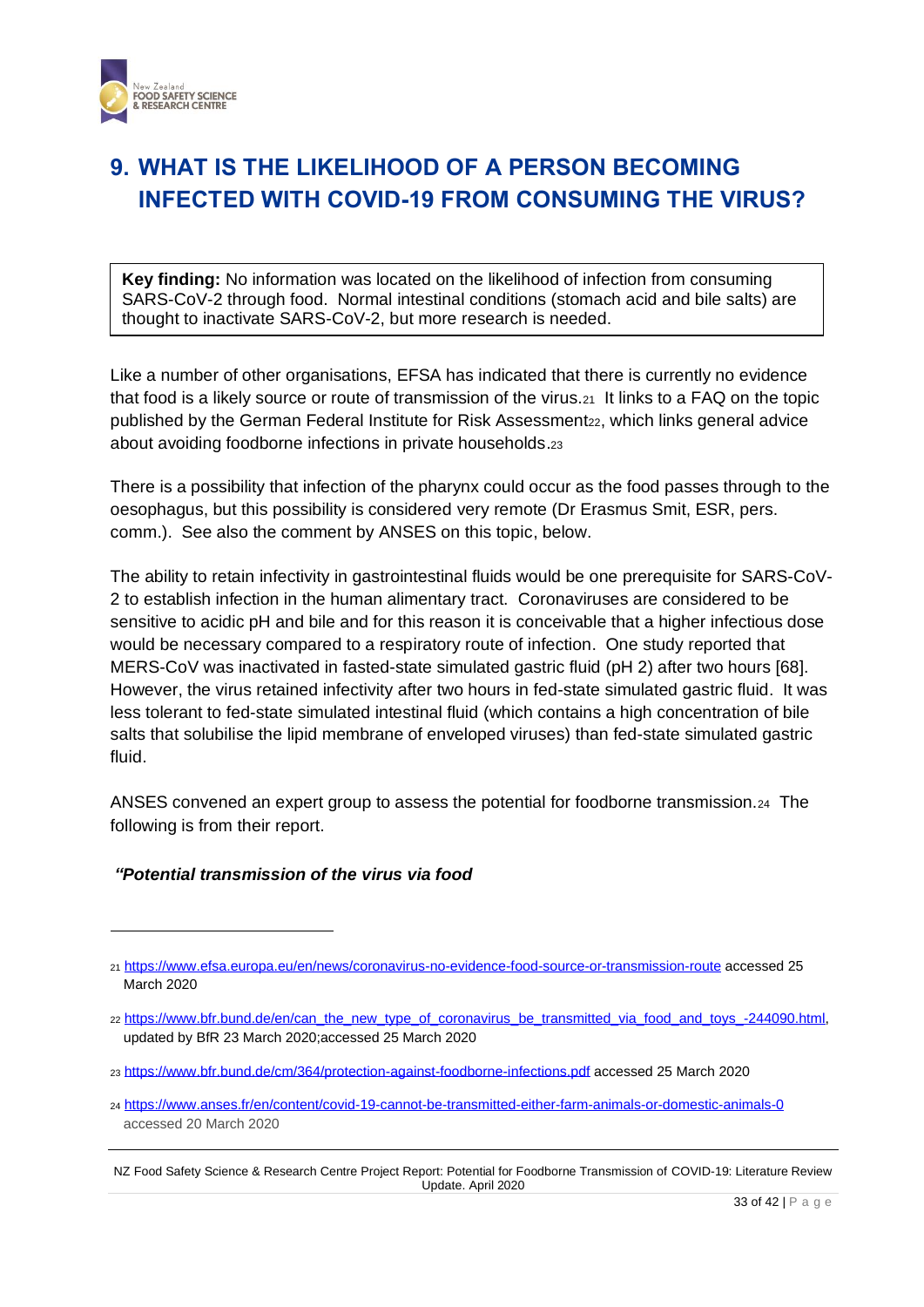

*"Since contamination of an animal is unlikely, the possibility of direct transmission of the virus through food derived from a contaminated animal was ruled out by the experts. Only the hypothesis of contamination of food by a person who is sick, or is an asymptomatic carrier of the SARS-CoV-2 virus, was investigated. This could occur through respiratory droplets from a contaminated patient. However, the question of the faecal-oral route was also raised, as viral particles have been detected in the faeces of some patients.*

*The expert group reached the following conclusions:*

- *Based on the current state of knowledge, transmission of the SARS-CoV-2 virus directly via the digestive tract can be ruled out. Indeed, while the virus has been observed in patients' faeces, it was probably due to circulation of the virus in blood following respiratory infection rather than through the digestive tract. However, the possibility of the respiratory tract becoming infected during chewing cannot be completely ruled out.*
- *As with other known coronaviruses, this virus is sensitive to cooking temperatures. Heat treatment at 63°C for 4 minutes (temperature used when preparing hot food in mass catering) can therefore reduce contamination of a food product by a factor of 10,000.*
- *An infected person can contaminate food by preparing or handling it with dirty hands, or via infectious droplets produced when coughing or sneezing. Good hygiene practices, when properly applied, are an effective way to prevent food from being contaminated with the SARS-CoV-2 virus"*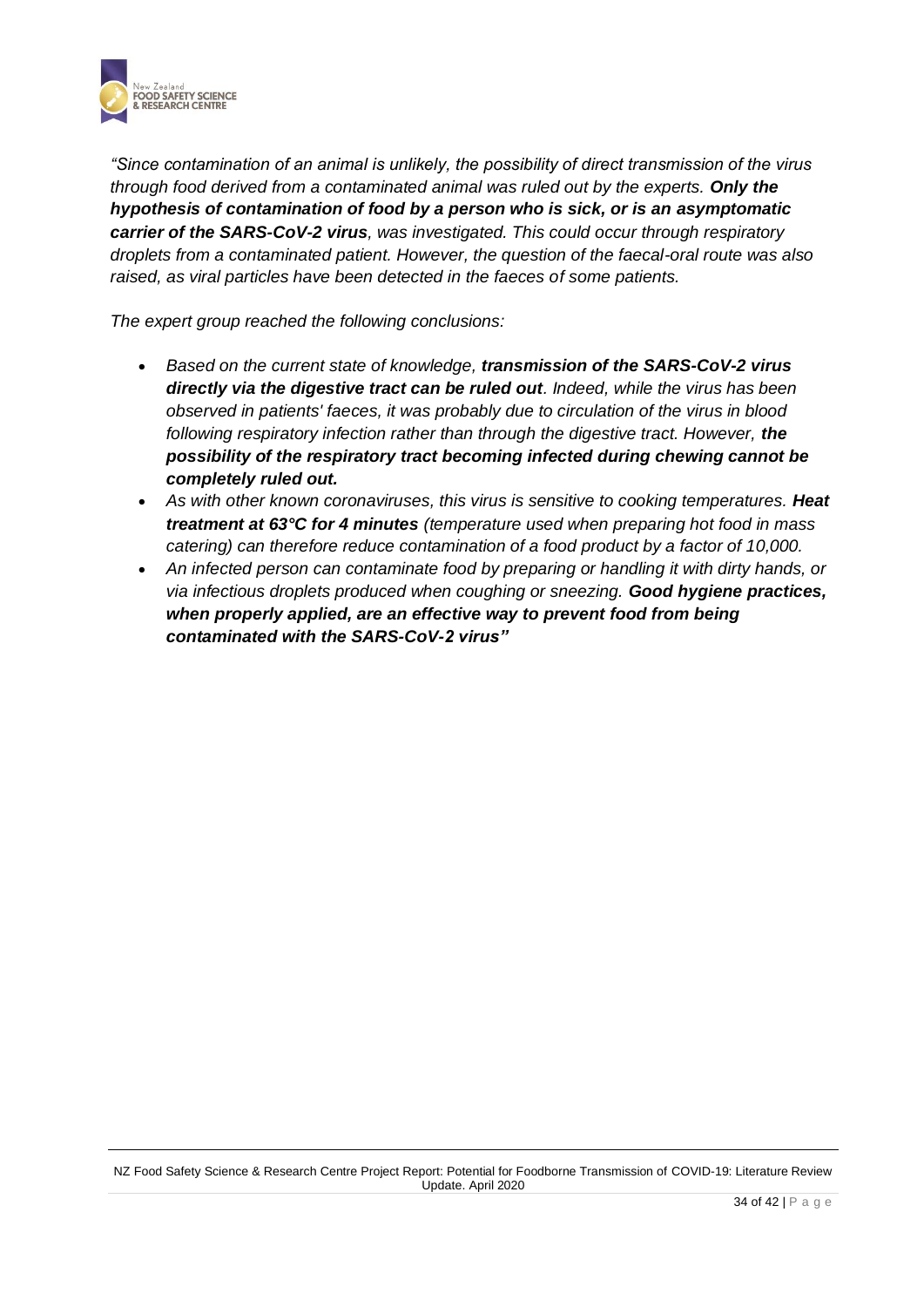

# <span id="page-34-0"></span>**10. WHAT ARE THE RISK MANAGEMENT OPTIONS FOR COMPANIES WHEN A WORKER IS IDENTIFIED AS HAVING COVID-19?**

**Key finding:** We consider that these situations would need to be assessed on a case-bycase basis. General advice has been offered by Food Safety Authority of Ireland, The United States Food and Drug Administration (US FDA) and Centres for Disease Control (US CDC), and the Occupational Safety and Health Administration (OSHA) on their websites.

An additional question has been asked for the April update of this report regarding risk management options. This question has three parts and encompasses the question (section 10) on food recalls raised in the earlier report.

- Is there any suggestion that a thorough clean down is required of processing/production areas in which a sick worker with COVID-19 has been in?
- Should self-isolation of co-workers in contact with the primary case be implemented?
- What is the best practice for managing situations around potential product recalls if a worker on a production line becomes infected?

Scientific studies provide limited information to answer these questions. Each situation would need to be assessed on a case-by-case basis. General advice is available from the Food Safety Authority of Ireland, The United States Food and Drug Administration (US FDA) and Centres for Disease Control (US CDC), and the Occupational Safety and Health Administration (OSHA). The advice is focussed on preventing person-to-person transmission within the workplace since there is currently no evidence to support foodborne transmission of SARS-CoV-2.

The following general advice was provided by the US FDA25:

*"A worker in my food production/processing facility/farm has tested positive for COVID-19. What do I need to do to continue operations while protecting my other employees?*

<sup>25</sup> [https://www.fda.gov/food/food-safety-during-emergencies/food-safety-and-coronavirus-disease-2019-covid-19,](https://www.fda.gov/food/food-safety-during-emergencies/food-safety-and-coronavirus-disease-2019-covid-19) updated by US FDA 23 March 2020; accessed 27 March 2020.

NZ Food Safety Science & Research Centre Project Report: Potential for Foodborne Transmission of COVID-19: Literature Review Update. April 2020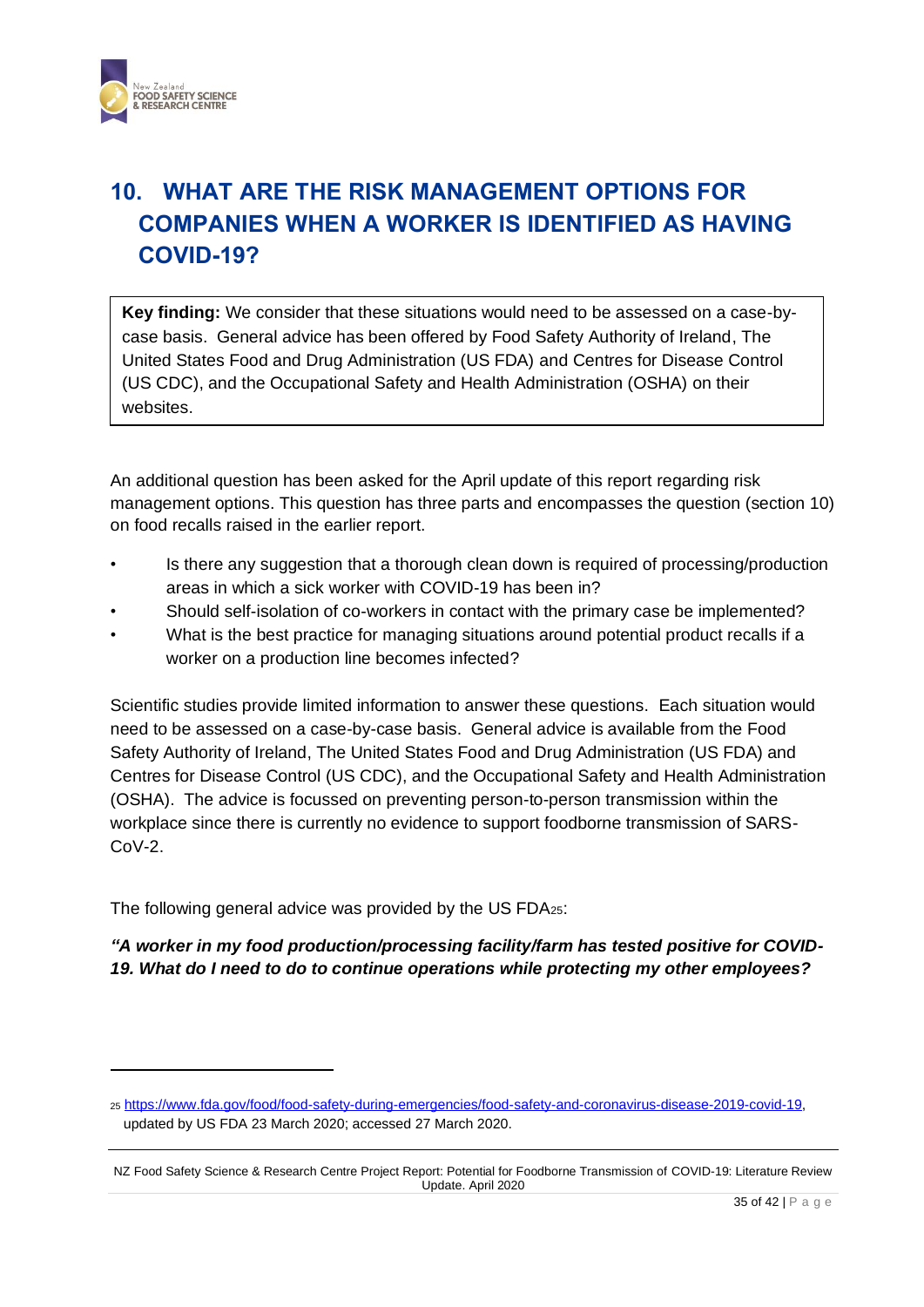

*All components of the food industry are considered critical infrastructure and it is therefore vital that they continue to operate.*

*The Occupational Safety and Health Administration (OSHA) issued Guidance on Preparing Workplaces for COVID-19 that includes information on how a COVID-19 outbreak could affect workplaces and steps all employers can take to reduce workers' risk of exposure to SARS-CoV-2 (COVID-19)26.*

*Food production/processing facilities/farms need to follow protocols, including cleaning protocols, set by local and state health departments, which may vary depending on the amount of community spread of COVID-19 in a given area. These decisions will be based on public health risk of person-to-person transmission – not based on food safety.* 

*If an employee is confirmed to have COVID-19, employers should inform fellow employees of their possible exposure to COVID-19 in the workplace but maintain confidentiality about individual employees' identities. Sick employees should follow the CDC's What to do if you are sick with coronavirus disease 2019 (COVID-19)27.*

*CDC's Interim US Guidance for Risk Assessment and Public Health Managements of Persons with Potential Coronavirus Disease 2019 (COVID-19) Exposures: Geographic Risk and Contacts of Laboratory-confirmed Cases, provides a framework for assessing and managing risks of potential exposures to SARS-CoV-2.* 

### *Do I need to recall food products produced in the facility during the time that the worker was potentially shedding virus while working?*

*We do not anticipate that food products would need to be recalled or be withdrawn from the market because of COVID-19, as there is currently no evidence to support the transmission of COVID-19 associated with food or food packaging.* 

*Additionally, facilities are required to control any risks that might be associated with workers who are ill regardless of the type of virus or bacteria. For example, facilities are required to maintain clean and sanitized facilities and food contact surfaces.*

### *If a worker in my food processing facility/farm has tested positive for COVID-19, Should I close the facility? If so, for how long?*

*Food facilities need to follow protocols set by local and state health departments, which may vary depending on the amount of community spread of COVID-19 in a given area. These* 

<sup>26</sup> [https://www.osha.gov/Publications/OSHA3990.pdf;](https://www.osha.gov/Publications/OSHA3990.pdf) accessed 27 March 2020

<sup>27</sup> [https://www.cdc.gov/coronavirus/2019-ncov/downloads/sick-with-2019-nCoV-fact-sheet.pdf;](https://www.cdc.gov/coronavirus/2019-ncov/downloads/sick-with-2019-nCoV-fact-sheet.pdf) accessed 27 March 2020

NZ Food Safety Science & Research Centre Project Report: Potential for Foodborne Transmission of COVID-19: Literature Review Update. April 2020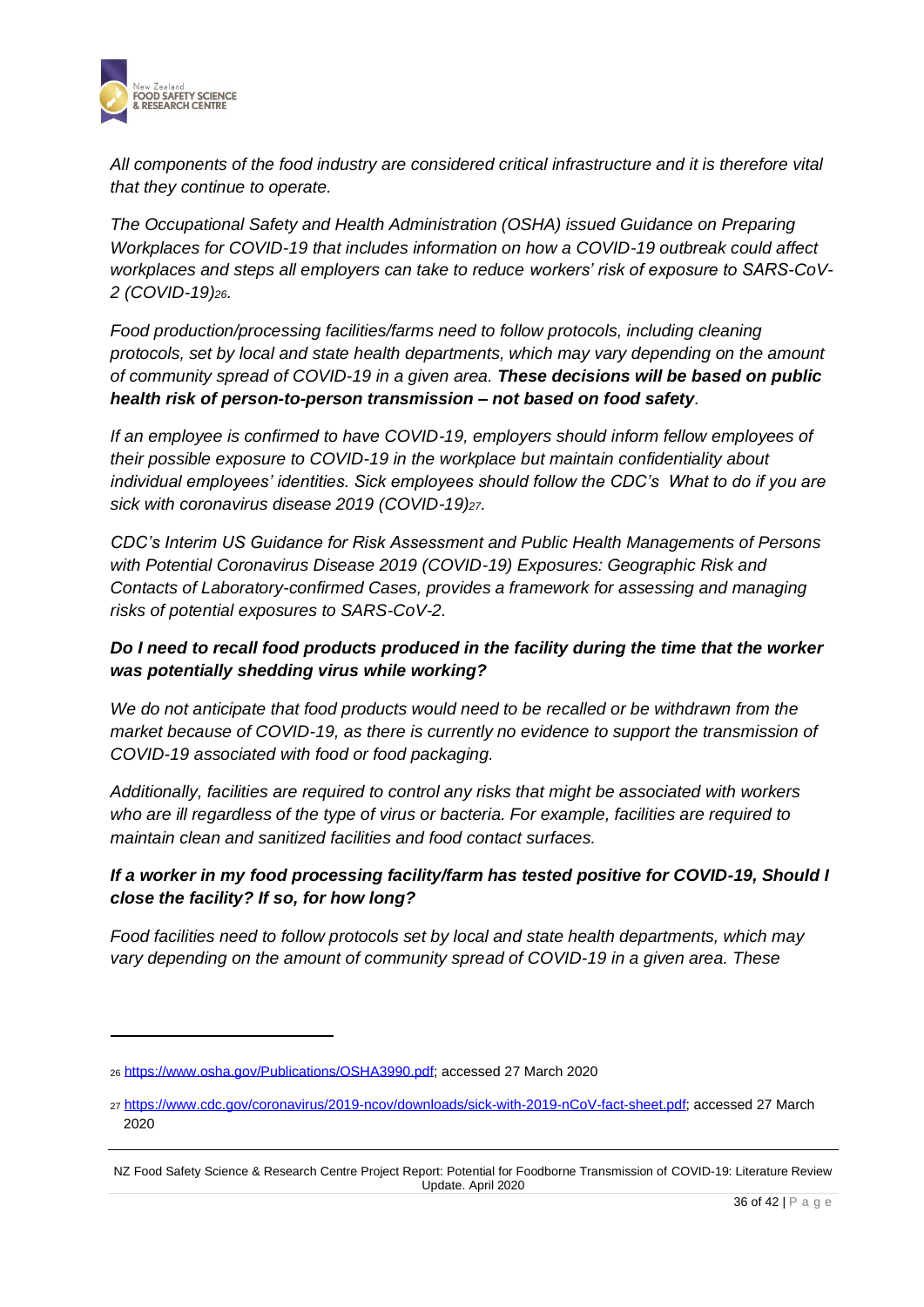

*decisions will be based on public health risk of person-to-person transmission – not based on food safety."*

More detailed information from the US CDC and OSHA regarding food industry-recommended protocols when an employee/visitor/customer tests positive for COVID-19 is also available <sup>28</sup>. Specifically, the recommendations cover:

a) Steps to be taken when an employee tests positive for COVID-19 or has symptoms associated with COVID-19

b) Steps to be taken when an employee/visitor/customer is exposed (in close contact) with an individual who is positive For COVID-19

- c) Cleaning and disinfection guidelines
- d) Disposition of food

Similar advice was also provided by Food Safety Authority of Ireland<sub>29</sub>, as follows:

### "*Do I need to recall food products if a food worker was potentially shedding the virus while working?*

*There is currently no evidence to indicate transmission of COVID-19 through food or food packaging.* 

*Food businesses are required to maintain clean and sanitized facilities and food contact surfaces, therefore a 'deep clean' is advised following potential infection of a food worker in the premises along with exclusion of co-workers who are close contacts (anyone who has spent more than 15 minutes within 2 meters of an infected person) in line with HSE [Health Service Executive] advice.*

### *If a staff member in my food business has tested positive for COVID-19, do I need to close?*

*Food businesses should follow the advice of the HSE. Any decision to close a business will be based on public health risk of person-to-person transmission and not based on a food safety risk.*

<sup>28</sup>[https://static1.squarespace.com/static/5e7d1107dac60a6b3e3f098d/t/5e8664c27e5db072ad336918/158586592482](https://static1.squarespace.com/static/5e7d1107dac60a6b3e3f098d/t/5e8664c27e5db072ad336918/1585865924826/FBIA+COVID19%2BCase+Recommended+Protocols_2April20+Version+4.pdf) [6/FBIA+COVID19%2BCase+Recommended+Protocols\\_2April20+Version+4.pdf;](https://static1.squarespace.com/static/5e7d1107dac60a6b3e3f098d/t/5e8664c27e5db072ad336918/1585865924826/FBIA+COVID19%2BCase+Recommended+Protocols_2April20+Version+4.pdf) Issued 2 April 2020; accessed 6 April 2020.

<sup>29</sup> [https://www.fsai.ie/faq/coronavirus.html;](https://www.fsai.ie/faq/coronavirus.html) last reviewed by Food Safety Authority of Ireland 23 March 2020; accessed 25 March 2020

NZ Food Safety Science & Research Centre Project Report: Potential for Foodborne Transmission of COVID-19: Literature Review Update. April 2020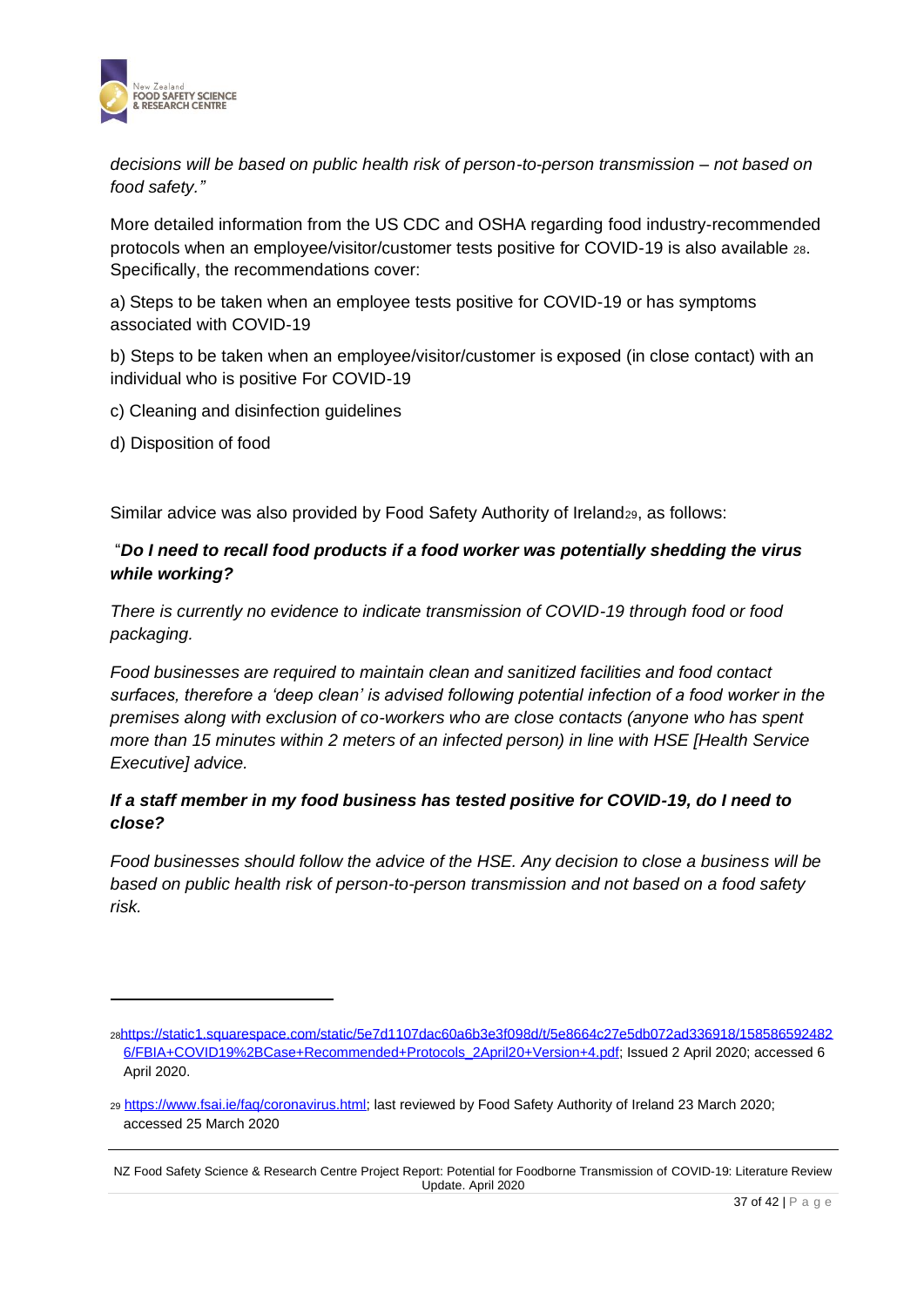

### *If a food worker has tested positive for COVID-19, do I need to advise other food workers to self-isolate?*

*Food businesses should follow the advice of the HSE."*

The following additional risk management guidance was also provided by Food Safety Ireland:

### **"***What should food business owners/managers do if they have a supply chain problem caused by COVID-19?*

*Due to a disruption in their supply chain, certain ingredients and packaging might be in short supply and food businesses may be considering some of the following:*

- *leaving out or substituting ingredients in a product*
- *changing their packaging*
- *changing their process*

*In these situations, it is important that food businesses remember their legal obligations to only place safe food on the market.* 

*Any change to product, packaging or processing requires a full review of the businesses food safety management system (GHP and HACCP).* 

*This will allow them to:*

- *risk assess any food safety issues that could result from the proposed changes*
- *put in place controls to manage any risks identified*
- *document the changes*

*Examples of issues to consider include:*

- <sup>t</sup>*he introduction of allergens when changing ingredients and/or ingredient suppliers*
- *safe shelf-life if packaging changes and/or the product is formulated differently*
- *the introduction of new microbiological, physical, chemical hazards with new ingredients*

*There may be other issues depending on the type of business/product involved.*

### *Is there a risk with food products or ingredients which are imported from an affected country/region?*

*No, COVID-19 is not transmitted through food or ingredients. Even if surfaces or packaging have been contaminated, the virus will only survive on such surfaces for a short period, therefore there is no risk of contamination."*

NZ Food Safety Science & Research Centre Project Report: Potential for Foodborne Transmission of COVID-19: Literature Review Update. April 2020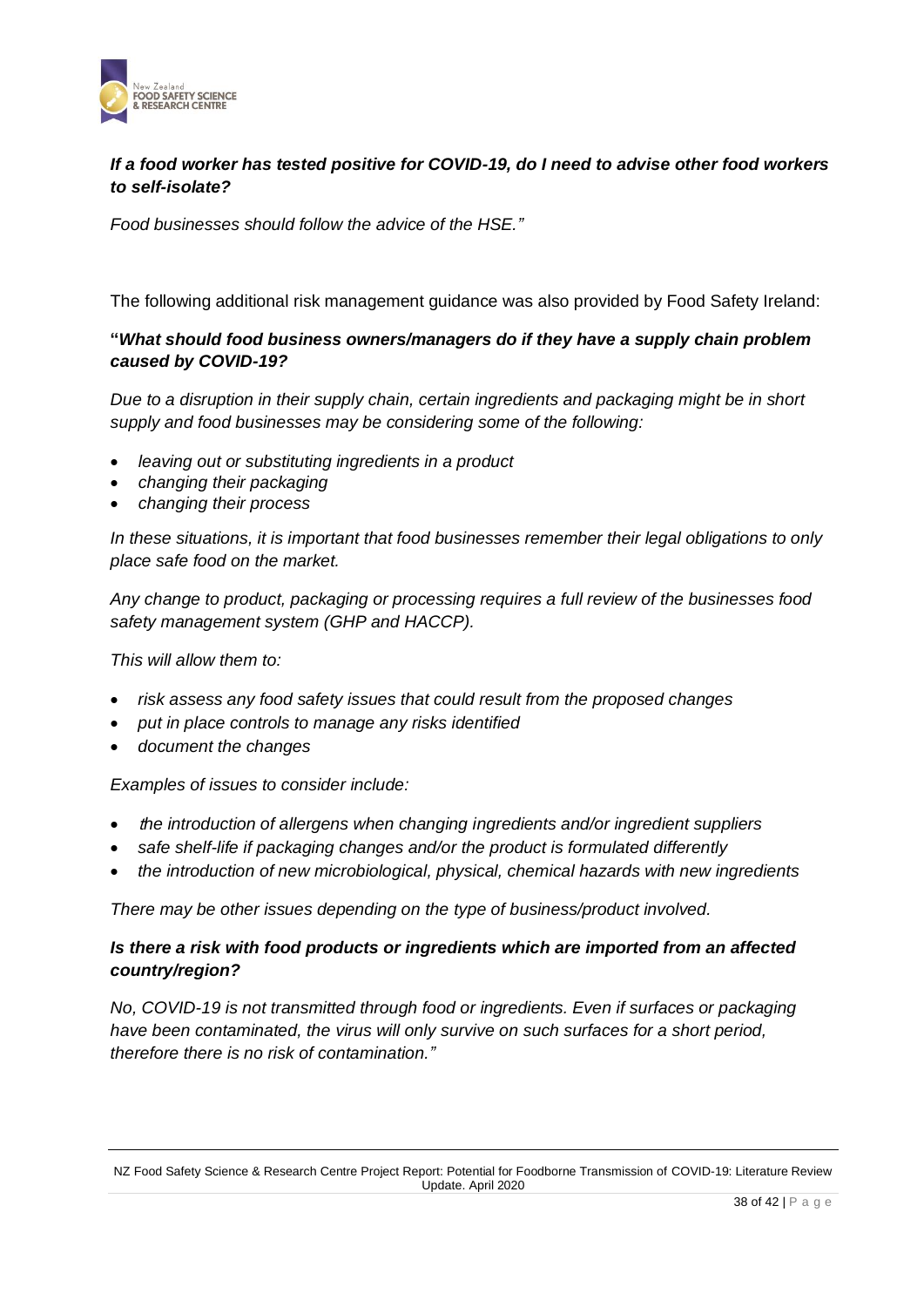

## <span id="page-38-0"></span>**11. REFERENCES**

- 1. Lake, R. and J.M. Kingsbury, *Foodborne transmission of COVID-19: literature review*. 2020, New Zealand Food Safety Science and Research Centre: Palmerston North, New Zealand.
- 2. Huang, C., et al., *Clinical features of patients infected with 2019 novel coronavirus in Wuhan, China.* Lancet, 2020. **395**(10223): p. 497-506.
- 3. Zhu, N., et al., *A novel coronavirus from patients with pneumonia in China, 2019.* New England Journal of Medicine, 2020. **382**(8): p. 727-733.
- 4. Gorbalenya, A.E., et al., *Severe acute respiratory syndrome-related coronavirus: The species and its viruses – a statement of the Coronavirus Study Group.* bioRxiv, 2020: p. 2020.02.07.937862.
- 5. Su, S., et al., *Epidemiology, genetic recombination, and pathogenesis of coronaviruses.* Trends in Microbiology, 2016. **24**(6): p. 490-502.
- 6. Han, M.G., et al., *Cross-protection against a human enteric coronavirus and a virulent bovine enteric coronavirus in gnotobiotic calves.* Journal of Virology, 2006. **80**(24): p. 12350-6.
- 7. Chan, J.F., et al., *Middle East respiratory syndrome coronavirus: another zoonotic betacoronavirus causing SARS-like disease.* Clinical Microbiology Reviews, 2015. **28**(2): p. 465-522.
- 8. Paraskevis, D., et al., *Full-genome evolutionary analysis of the novel corona virus (2019 nCoV) rejects the hypothesis of emergence as a result of a recent recombination event.* Infection, Genetics and Evolution, 2020. **79**: p. 104212.
- 9. Hamming, I., et al., *Tissue distribution of ACE2 protein, the functional receptor for SARS coronavirus. A first step in understanding SARS pathogenesis.* The Journal of Pathology, 2004. **203**(2): p. 631-637.
- 10. Zhou, P., et al., *A pneumonia outbreak associated with a new coronavirus of probable bat origin.* Nature, 2020. **579**(7798): p. 270-273.
- 11. World Health Organization, *Report of the WHO-China Joint Mission on Coronavirus Disease 2019 (COVID-19)*. 2020, World Health Organization: Geneva, Switzerland. Available at [https://www.who.int/docs/default-source/coronaviruse/who-china-joint](https://www.who.int/docs/default-source/coronaviruse/who-china-joint-mission-on-covid-19-final-report.pdf)[mission-on-covid-19-final-report.pdf.](https://www.who.int/docs/default-source/coronaviruse/who-china-joint-mission-on-covid-19-final-report.pdf) Accessed 6 March 2020.
- 12. Guan, W.J., et al., *Clinical characteristics of coronavirus disease 2019 in China.* New England Journal of Medicine, 2020.
- 13. Wang, D., et al., *Clinical Characteristics of 138 Hospitalized Patients With 2019 Novel Coronavirus–Infected Pneumonia in Wuhan, China.* The Journal of the American Medical Association, 2020. **323**(11): p. 1061-1069.
- 14. Chen, N., et al., *Epidemiological and clinical characteristics of 99 cases of 2019 novel coronavirus pneumonia in Wuhan, China: a descriptive study.* Lancet, 2020. **395**(10223): p. 507-513.
- 15. Tian, Y., et al., *Review article: Gastrointestinal features in COVID-19 and the possibility of faecal transmission.* Alimentary Pharmacology and Therapeutics, 2020.
- 16. Song, Y., et al., *SARS-CoV-2 induced diarrhoea as onset symptom in patient with COVID-19.* Gut, 2020. **In press**.
- 17. Jalava, K., *First respiratory transmitted food borne outbreak?* International Journal of Hygiene and Environmental Health, 2020. **226**: p. 113490.
- 18. Sohrabi, C., et al., *World Health Organization declares global emergency: A review of the 2019 novel coronavirus (COVID-19).* International Journal of Surgery, 2020.

NZ Food Safety Science & Research Centre Project Report: Potential for Foodborne Transmission of COVID-19: Literature Review Update. April 2020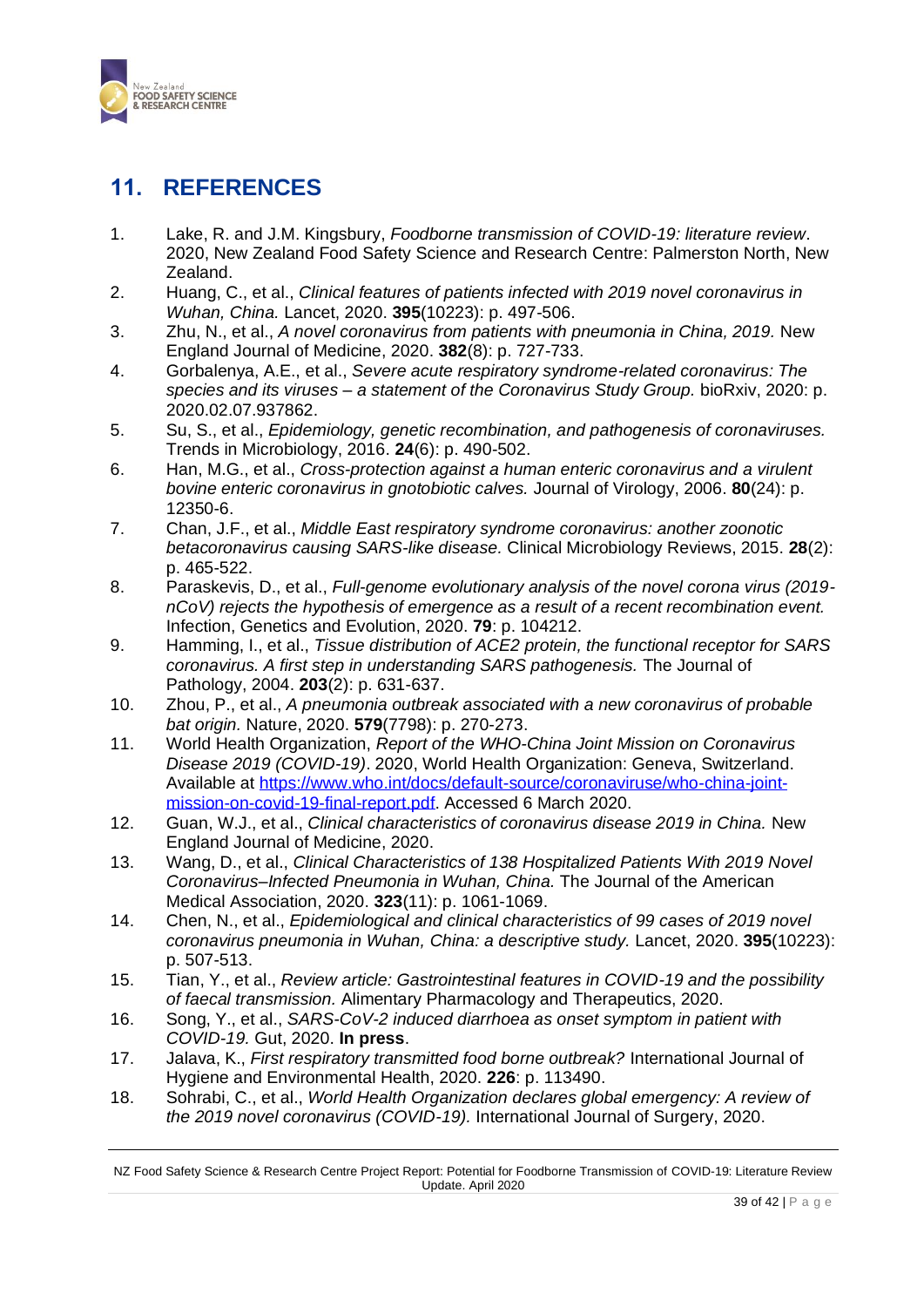

- 19. Al-Tawfiq, J.A., *Asymptomatic coronavirus infection: MERS-CoV and SARS-CoV-2 (COVID-19).* Travel Medicine and Infectious Disease, 2020: p. 101608.
- 20. Kam, K.Q., et al., *A well infant with Coronavirus Disease 2019 (COVID-19) with high viral load.* Clinical Infectious Diseases, 2020.
- 21. Day, M., *Covid-19: four fifths of cases are asymptomatic, China figures indicate.* British Medical Journal, 2020. **369**: p. m1375.
- 22. Du Z, et al., *Serial interval of COVID-19 among publicly reported confirmed cases.* Emerging Infectious Diseases, 2020. **26**: p[. https://doi.org/10.3201/eid2606.200357;](https://doi.org/10.3201/eid2606.200357) accessed 6 April 2020.
- 23. Wu, Z. and J.M. McGoogan, *Characteristics of and important lessons from the Coronavirus Disease 2019 (COVID-19) outbreak in China: Summary of a report of 72 314 cases from the Chinese Center for Disease Control and Prevention.* The Journal of the American Medical Association, 2020.
- 24. Ludvigsson, J.F., *Systematic review of COVID-19 in children show milder cases and a better prognosis than adults.* Acta Paediatrica, 2020.
- 25. Lu, X., et al., *SARS-CoV-2 infection in children.* New England Journal of Medicine, 2020.
- 26. Horváth, K., *Effectiveness of personal protective equipment (PPE) in reducing COVID-19 transmission to and from people, fomites and food*. 2020, New Zealand Food Safety Science and Research Centre: Palmerston North, New Zealand. Available at [https://mcusercontent.com/ac7d10ed90f765f0df9b564b7/files/32d68a25-1b0b-427e](https://mcusercontent.com/ac7d10ed90f765f0df9b564b7/files/32d68a25-1b0b-427e-a44a-0e42b34f0248/Review_PPE_and_Covid19_version_12_30.3.20_FINAL.pdf)[a44a-0e42b34f0248/Review\\_PPE\\_and\\_Covid19\\_version\\_12\\_30.3.20\\_FINAL.pdf;](https://mcusercontent.com/ac7d10ed90f765f0df9b564b7/files/32d68a25-1b0b-427e-a44a-0e42b34f0248/Review_PPE_and_Covid19_version_12_30.3.20_FINAL.pdf) accessed 6 April 2020.
- 27. Wölfel, R., et al., *Virological assessment of hospitalized patients with COVID-2019.* Nature, 2020. **In press**.
- 28. World Health Organization, *Modes of transmission of virus causing COVID-19: implications for IPC precaution recommendations 27 March 2020*. 2020, World Health Organization.
- 29. Lu, R., et al., *Genomic characterisation and epidemiology of 2019 novel coronavirus: implications for virus origins and receptor binding.* Lancet, 2020. **395**(10224): p. 565- 574.
- 30. Bwire, G.M. and L.S. Paulo, *Coronavirus disease-2019: is fever an adequate screening for the returning travelers?* Tropical Medicine and Health, 2020. **48**: p. 14.
- 31. Lai, C.C., et al., *Asymptomatic carrier state, acute respiratory disease, and pneumonia due to severe acute respiratory syndrome coronavirus 2 (SARS-CoV-2): Facts and myths.* Journal of Microbiology, Immunology and Infection, 2020.
- 32. Li, P., et al., *Transmission of COVID-19 in the terminal stage of incubation period: a familial cluster.* International Journal of Infectious Diseases, 2020.
- 33. Qian, G., et al., *A COVID-19 Transmission within a family cluster by presymptomatic infectors in China.* Clinical Infectious Diseases, 2020.
- 34. Wei WE, et al., *Presymptomatic transmission of SARS-CoV-2 — Singapore, January 23–March 16, 2020.* Morbidity and Mortality Weekly Report. Available at [https://www.cdc.gov/mmwr/volumes/69/wr/mm6914e1.htm?s\\_cid=mm6914e1\\_w;](https://www.cdc.gov/mmwr/volumes/69/wr/mm6914e1.htm?s_cid=mm6914e1_w) accessed 2 April 2020, 2020.
- 35. Wu, Y., et al., *Prolonged presence of SARS-CoV-2 viral RNA in faecal samples.* Lancet Gastroenterol Hepatol, 2020.
- 36. Wang, W., et al., *Detection of SARS-CoV-2 in different types of clinical specimens.* The Journal of the American Medical Association, 2020.
- 37. Zhang, T., et al., *Detectable SARS-CoV-2 viral RNA in feces of three children during recovery period of COVID-19 pneumonia.* Journal of Medical Virology, 2020.

NZ Food Safety Science & Research Centre Project Report: Potential for Foodborne Transmission of COVID-19: Literature Review Update. April 2020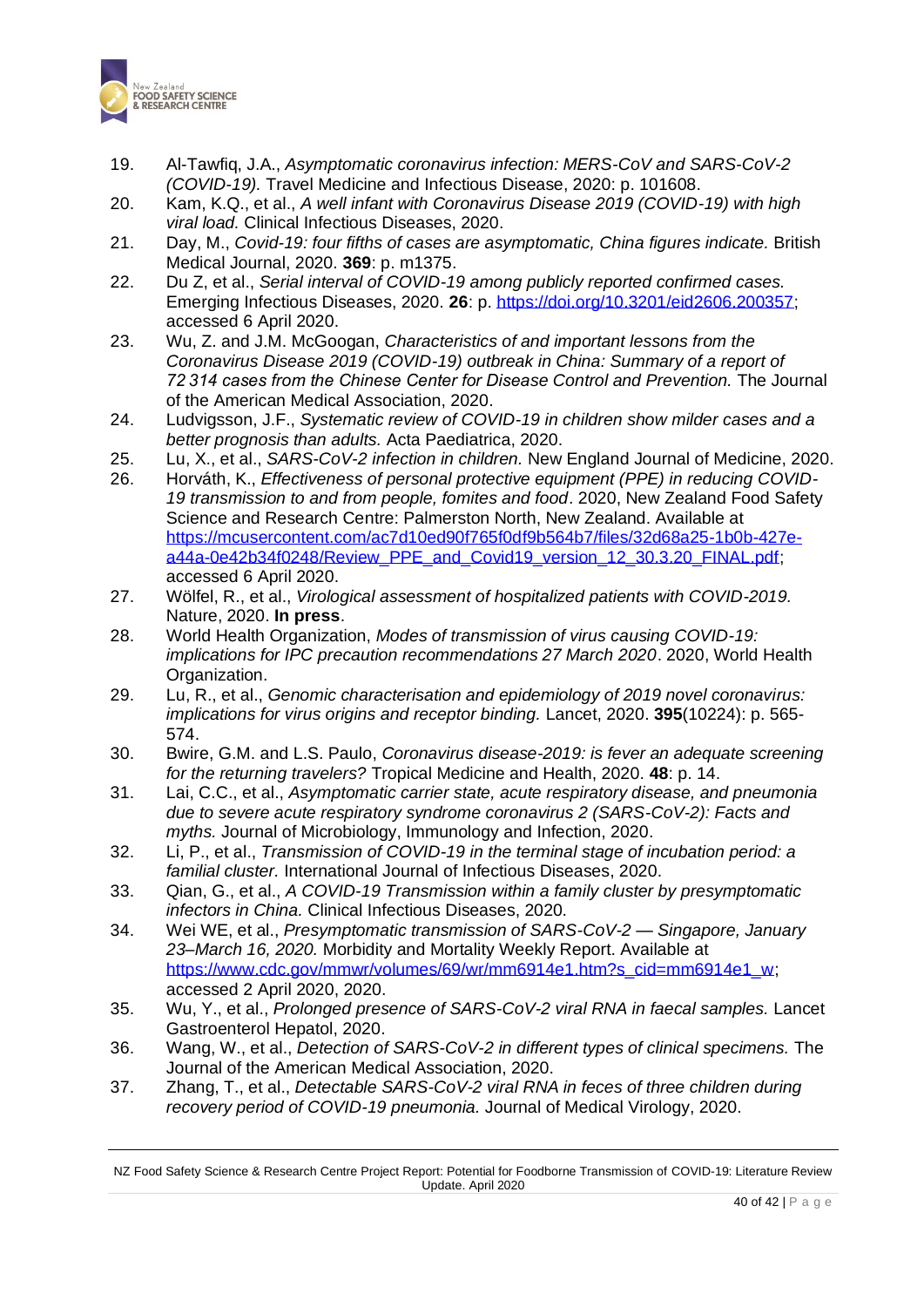

- 38. Cai, J., et al., *A Case Series of children with 2019 novel coronavirus infection: clinical and epidemiological features.* Clin Infect Dis, 2020.
- 39. Amirian, E.S., *Potential fecal transmission of SARS-CoV-2: current evidence and implications for public health.* 2020.
- 40. Zhang, Y., et al., *Notes from the field: Isolation of 2019-nCoV from a stool specimen of a laboratory-confirmed case of the Coronavirus Disease 2019 (COVID-19).* China CDC Weekly, 2020. **2**(8): p. 123-124.
- 41. Wong, S.H., R.N. Lui, and J.J. Sung, *Covid-19 and the digestive system.* Journal of Gastroenterology and Hepatology, 2020. **In press**(n/a).
- 42. Scholtissek, C., *Stability of infectious influenza A viruses at low pH and at elevated temperature.* Vaccine, 1985. **3**(3): p. 215-218.
- 43. Hirose, R., et al., *Mechanism of human influenza virus RNA persistence and virion survival in feces: mucus protects virions from acid and digestive juices.* The Journal of Infectious Diseases, 2017. **216**(1): p. 105-109.
- 44. Otter, J.A., et al., *Transmission of SARS and MERS coronaviruses and influenza virus in healthcare settings: the possible role of dry surface contamination.* Journal of Hospital Infection, 2016. **92**(3): p. 235-250.
- 45. Dowell, S.F., et al., *Severe acute respiratory syndrome coronavirus on hospital surfaces.* Clinical Infectious Diseases, 2004. **39**(5): p. 652-657.
- 46. Kampf, G., et al., *Persistence of coronaviruses on inanimate surfaces and their inactivation with biocidal agents.* Journal of Hospital Infection, 2020.
- 47. Sizun, J., M.W.N. Yu, and P.J. Talbot, *Survival of human coronaviruses 229E and OC43 in suspension and after drying on surfaces: a possible source of hospital-acquired infections.* Journal of Hospital Infection, 2000. **46**(1): p. 55-60.
- 48. Rabenau, H.F., et al., *Stability and inactivation of SARS coronavirus.* Medical Microbiology and Immunology, 2005. **194**(1-2): p. 1-6.
- 49. van Doremalen, N., et al., *Aerosol and surface stability of SARS-CoV-2 as compared with SARS-CoV-1.* New England Journal of Medicine, 2020.
- 50. Moriarty, L., et al., *Public health responses to COVID-19 outbreaks on cruise ships worldwide, February–March 2020.* Morbidity and Mortality Weekly Report, 2020. **69**: p. 347-352.
- 51. Ong, S.W.X., et al., *Air, surface environmental, and personal protective equipment contamination by Severe Acute Respiratory Syndrome Coronavirus 2 (SARS-CoV-2) from a symptomatic patient.* The Journal of the American Medical Association, 2020.
- 52. Casanova, L.M., et al., *Effects of air temperature and relative humidity on coronavirus survival on surfaces.* Applied and Environmental Microbiology, 2010. **76**(9): p. 2712- 2717.
- 53. Bozkurt, H., et al., *Outbreaks, occurrence, and control of norovirus and hepatitis a virus contamination in berries: A review.* Critical Reviews in Food Science and Nutrition, 2020: p. 1-23.
- 54. Nasheri, N., A. Vester, and N. Petronella, *Foodborne viral outbreaks associated with frozen produce.* Epidemiology and Infection, 2019. **147**: p. e291.
- 55. Lamarre, A. and P.J. Talbot, *Effect of pH and temperature on the infectivity of human coronavirus 229E.* Canadian Journal of Microbiology, 1989. **35**(10): p. 972-4.
- 56. Yepiz-Gomez, M.S., C.P. Gerba, and K.R. Bright, *Survival of respiratory viruses on fresh produce.* Food and Environmental Virology, 2013.
- 57. Firquet, S., et al., *Survival of enveloped and non-enveloped viruses on inanimate surfaces.* Microbes and Environments, 2015. **30**(2): p. 140-144.